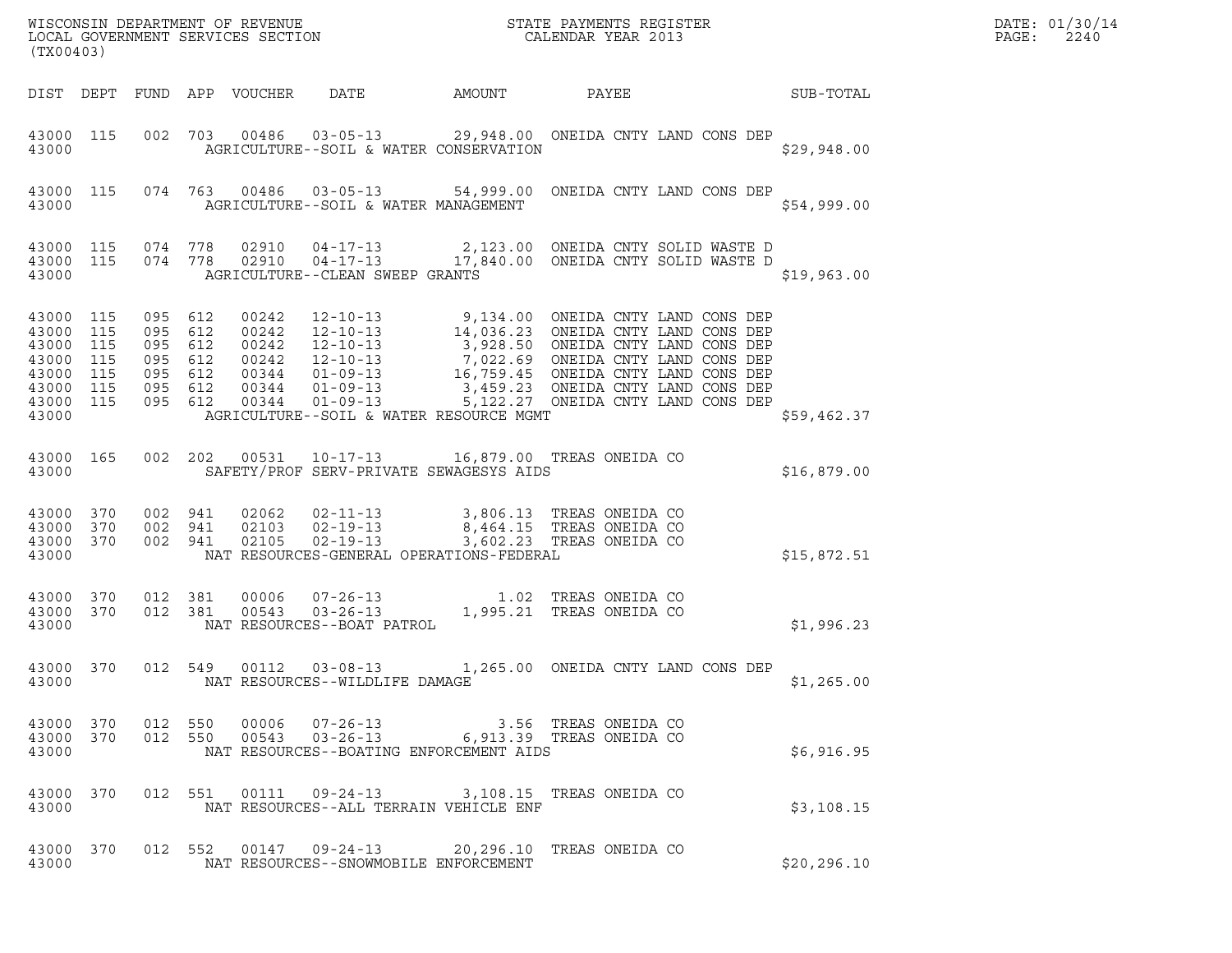| WISCONSIN DEPARTMENT OF REVENUE   | STATE PAYMENTS REGISTER | DATE: 01/30/14 |
|-----------------------------------|-------------------------|----------------|
| LOCAL GOVERNMENT SERVICES SECTION | CALENDAR YEAR 2013      | 2241<br>PAGE:  |

| (TX00403)                                        |  |       |                                   |                                                | WISCONSIN DEPARTMENT OF REVENUE<br>LOCAL GOVERNMENT SERVICES SECTION THE SERVICES OF CALENDAR YEAR 2013                                                                                                                                                                                               |                                                              | DATE: 01/30/14<br>PAGE: 2241 |
|--------------------------------------------------|--|-------|-----------------------------------|------------------------------------------------|-------------------------------------------------------------------------------------------------------------------------------------------------------------------------------------------------------------------------------------------------------------------------------------------------------|--------------------------------------------------------------|------------------------------|
|                                                  |  |       |                                   |                                                |                                                                                                                                                                                                                                                                                                       | DIST DEPT FUND APP VOUCHER DATE AMOUNT PAYEE PAYER SUB-TOTAL |                              |
| 43000                                            |  |       |                                   | NAT RESOURCES--WILDLIFE DAMAGE CLAIMS          | $\begin{array}{cccccccc} 43000 & 370 & 012 & 553 & 00112 & 03-08-13 & & 11,449.45 & \text{ONEIDA CNTY LAND CONS DEP} \\ 43000 & 370 & 012 & 553 & 00112 & 03-08-13 & & 941.76 & \text{ONEIDA CNTY LAND CONS DEP} \end{array}$                                                                         | \$12,391.21                                                  |                              |
|                                                  |  |       |                                   |                                                | $\begin{array}{cccccccc} 43000 & 370 & 012 & 563 & 00483 & 09-12-13 & & & & & & 645.00 & \text{TREAS ONEIDA CO} \\ 43000 & 370 & 012 & 563 & 01226 & 12-18-13 & & & 1,954.36 & \text{TREAS ONEIDA CO} \end{array}$<br>43000 NAT RESOURCES--COUNTY CONSERVATION AIDS                                   | \$2,599.36                                                   |                              |
|                                                  |  |       |                                   | 43000 NAT RESOURCES--RECREATION AIDS-FISH      | 43000 370 012 564 00250 04-05-13 4,085.35 TREAS ONEIDA CO                                                                                                                                                                                                                                             | \$4,085.35                                                   |                              |
|                                                  |  |       |                                   |                                                | 43000 370 012 566 00001 09-24-13 86,950.23 TREAS ONEIDA CO<br>43000 $\begin{array}{ccccccccc}\n 43000 & & & & & \\  43000 & & & & \\  \end{array}$ NAT RESOURCES-FOREST CROP/MANAGED FOREST                                                                                                           | \$86,950.23                                                  |                              |
|                                                  |  |       |                                   |                                                | 43000 370 012 572 00004 04-03-13 55,505.28 TREAS ONEIDA CO<br>$\frac{1}{2000}$<br>43000<br>MAT RESOURCES--URBAN FORESTRY/CO FORESTS                                                                                                                                                                   | \$55,505.28                                                  |                              |
|                                                  |  |       |                                   | 43000 NAT RESOURCES--SNOWMOBILE TRAIL AIDS     | $\begin{array}{cccccc} 43\,0\,00 & 3\,70 & 012 & 5\,75 & 001\,09 & 08\,0\,5\,-13 & & 4\,9\,,7\,0\,0\,.00 & \text{TREAS ONELDA CO} \\ 43\,0\,00 & 3\,70 & 012 & 5\,75 & 005\,22 & 09\,-16\,-13 & & 12\,7\,,7\,75\,.27 & \text{TREAS ONELDA CO} \\ 43\,0\,00 & 3\,70 & 012 & 5\,75 & 023\,95 & 03\,-19$ | \$227,637.77                                                 |                              |
| 43000 370<br>43000 370<br>43000 370<br>43000 370 |  |       |                                   | 43000 NAT RESOURCES--ALL-TERRAIN VEHICLE TRAIL | 012 576 00110 08-05-13 9,090.00 TREAS ONEIDA CO<br>012 576 02356 03-11-13 9,929.16 TREAS ONEIDA CO<br>012 576 02381 03-18-13 34,820.01 TREAS ONEIDA CO<br>012 576 03224 05-31-13 4,545.00 TREAS ONEIDA CO                                                                                             | \$58,384.17                                                  |                              |
|                                                  |  |       |                                   | 43000 NAT RESOURCES--ALL-TERRAIN VEHICLE TRAIL | 43000 370 012 577 03199 05-24-13 6,817.50 TREAS ONEIDA CO                                                                                                                                                                                                                                             | \$6,817.50                                                   |                              |
| 43000                                            |  |       |                                   | NAT RESOURCES-NATIONAL FOREST INCOME-FED       | 43000 370 012 582 00002 01-24-13 12,671.15 TREAS ONEIDA CO                                                                                                                                                                                                                                            | \$12,671.15                                                  |                              |
| 43000 370<br>43000 370<br>43000                  |  |       |                                   | NAT RESOURCES--INVASIVE AQUATICE SPECIES       |                                                                                                                                                                                                                                                                                                       | \$35,467.25                                                  |                              |
| 43000 370<br>43000                               |  |       | NAT RESOURCES--RU RECYCLING GRANT |                                                | 074 670 41215 05-20-13 64,114.52 TREAS ONEIDA CO                                                                                                                                                                                                                                                      | \$64,114.52                                                  |                              |
| 43000 370 074 673                                |  | 41215 | $05 - 20 - 13$                    |                                                | 7,051.47 TREAS ONEIDA CO                                                                                                                                                                                                                                                                              |                                                              |                              |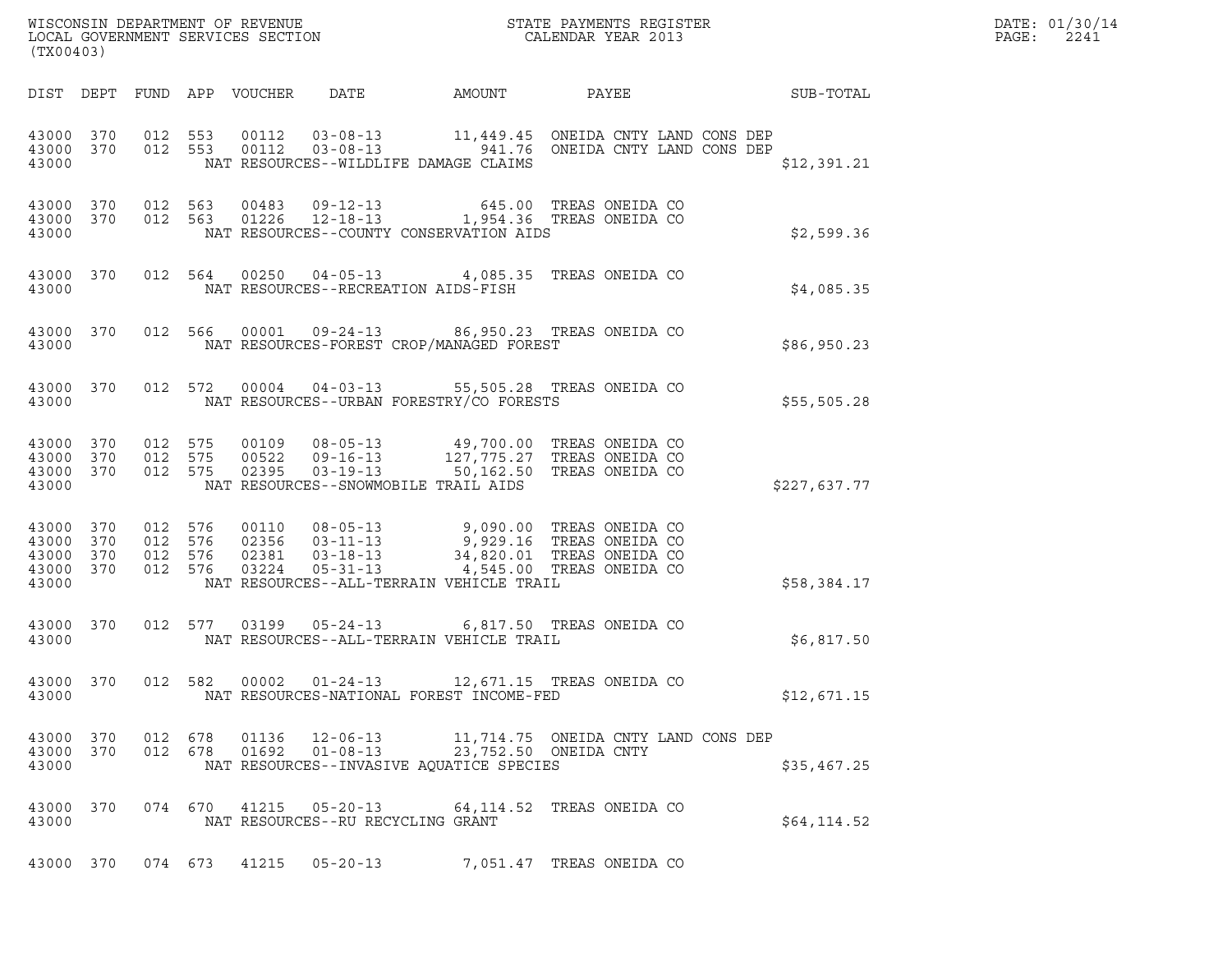| ${\tt WISCO} {\tt NSM} {\tt NEMR} {\tt NEMR} {\tt NEMR} {\tt NEMR} {\tt NEMR} {\tt NEMR} {\tt NEMR} {\tt NEMR} {\tt NEMR} {\tt NEMR} {\tt NEMR} {\tt NEMR} {\tt NEMR} {\tt NEMR} {\tt NEMR} {\tt NEMR} {\tt NEMR} {\tt NEMR} {\tt NEMR} {\tt NEMR} {\tt NEMR} {\tt NEMR} {\tt NEMR} {\tt NEMR} {\tt NEMR} {\tt NEMR} {\tt NEMR} {\tt NEMR} {\tt NEMR} {\tt NEMR} {\tt NEMR} {\tt NEMR} {\tt NEMR} {\tt NEMR} {\tt NEMR}$<br>(TX00403) |                                                                                         |                                                                                         |                                                                                         |                                                                                                                   |                                                                                                                                                                                                                                                                           |                                                                                                                                                                                                                           |                                                                                                                                                                                                                                                                                                                                 |                | DATE: 01/30/14<br>PAGE:<br>2242 |
|---------------------------------------------------------------------------------------------------------------------------------------------------------------------------------------------------------------------------------------------------------------------------------------------------------------------------------------------------------------------------------------------------------------------------------------|-----------------------------------------------------------------------------------------|-----------------------------------------------------------------------------------------|-----------------------------------------------------------------------------------------|-------------------------------------------------------------------------------------------------------------------|---------------------------------------------------------------------------------------------------------------------------------------------------------------------------------------------------------------------------------------------------------------------------|---------------------------------------------------------------------------------------------------------------------------------------------------------------------------------------------------------------------------|---------------------------------------------------------------------------------------------------------------------------------------------------------------------------------------------------------------------------------------------------------------------------------------------------------------------------------|----------------|---------------------------------|
|                                                                                                                                                                                                                                                                                                                                                                                                                                       |                                                                                         |                                                                                         |                                                                                         | DIST DEPT FUND APP VOUCHER                                                                                        | DATE                                                                                                                                                                                                                                                                      | AMOUNT                                                                                                                                                                                                                    | PAYEE                                                                                                                                                                                                                                                                                                                           | SUB-TOTAL      |                                 |
| 43000                                                                                                                                                                                                                                                                                                                                                                                                                                 |                                                                                         |                                                                                         |                                                                                         |                                                                                                                   |                                                                                                                                                                                                                                                                           | NAT RESOURCES--RU CONSOLIDATED GRANT                                                                                                                                                                                      |                                                                                                                                                                                                                                                                                                                                 | \$7,051.47     |                                 |
| 43000 395<br>43000                                                                                                                                                                                                                                                                                                                                                                                                                    |                                                                                         |                                                                                         | 011 168                                                                                 |                                                                                                                   | TRANSPORTATION--ELDERLY & DISABLED                                                                                                                                                                                                                                        |                                                                                                                                                                                                                           | 79004  06-28-13  116,021.00  TREAS ONEIDA CO                                                                                                                                                                                                                                                                                    | \$116,021.00   |                                 |
| 43000 395<br>43000                                                                                                                                                                                                                                                                                                                                                                                                                    |                                                                                         |                                                                                         | 011 170                                                                                 | 66657                                                                                                             | $02 - 28 - 13$                                                                                                                                                                                                                                                            | TRANSPORTATION--COUNTY FOREST ROAD AIDS                                                                                                                                                                                   | 11,736.39 TREAS ONEIDA CO                                                                                                                                                                                                                                                                                                       | \$11,736.39    |                                 |
| 43000<br>43000<br>43000<br>43000<br>43000<br>43000<br>43000<br>43000<br>43000<br>43000 395<br>43000                                                                                                                                                                                                                                                                                                                                   | 395<br>395<br>395<br>395<br>395<br>395<br>395<br>395<br>395                             | 011 185<br>011<br>011<br>011 185<br>011                                                 | 011 185<br>185<br>011 185<br>185<br>011 185<br>011 185<br>185<br>011 185                | 61740<br>65368<br>67006<br>77006<br>77664<br>87394<br>92065<br>93721<br>93721<br>95212                            | $01 - 14 - 13$<br>$02 - 19 - 13$<br>$11 - 12 - 13$<br>11-25-13                                                                                                                                                                                                            | 982.32<br>TRANSPORTATION--HIGHWAY SAFETY-FEDERAL                                                                                                                                                                          | TREAS ONEIDA CO<br>02-19-13<br>03-04-13<br>03-04-13<br>06-10-13<br>06-17-13<br>082.32 TREAS ONEIDA CO<br>06-17-13<br>2,300.22 TREAS ONEIDA CO<br>09-16-13<br>2,300.22 TREAS ONEIDA CO<br>10-28-13<br>4,392.30 ONEIDA CO<br>13,663.64 TREAS ONEIDA CO<br>13,663.64 TREAS ONE<br>982.32 TREAS ONEIDA CO<br>999.50 TREAS ONEIDA CO | \$27, 267.66   |                                 |
| 43000<br>43000<br>43000 395<br>43000                                                                                                                                                                                                                                                                                                                                                                                                  | 395<br>395                                                                              |                                                                                         | 011 190<br>011 190<br>011 190                                                           | 68043<br>82043<br>94043                                                                                           | $01 - 07 - 13$<br>$07 - 01 - 13$<br>$10 - 07 - 13$                                                                                                                                                                                                                        | TRANSPORTATION--GENERAL TRANSP AIDS-GTA                                                                                                                                                                                   | 225,420.21 COUNTY OF ONEIDA<br>450,840.42 COUNTY OF ONEIDA<br>225,420.24 COUNTY OF ONEIDA                                                                                                                                                                                                                                       | \$901,680.87   |                                 |
| 43000 410<br>43000                                                                                                                                                                                                                                                                                                                                                                                                                    |                                                                                         |                                                                                         | 002 116                                                                                 | 11357                                                                                                             | CORRECTIONS--LOCAL AID                                                                                                                                                                                                                                                    |                                                                                                                                                                                                                           | 11-05-13 33,005.70 TREAS ONEIDA CO                                                                                                                                                                                                                                                                                              | \$33,005.70    |                                 |
| 43000<br>43000<br>43000<br>43000<br>43000<br>43000<br>43000<br>43000<br>43000<br>43000<br>43000<br>43000<br>43000<br>43000                                                                                                                                                                                                                                                                                                            | 435<br>435<br>435<br>435<br>435<br>435<br>435<br>435<br>435<br>435<br>435<br>435<br>435 | 005<br>005<br>005<br>005<br>005<br>005<br>005<br>005<br>005<br>005<br>005<br>005<br>005 | 000<br>000<br>000<br>000<br>000<br>000<br>000<br>000<br>000<br>000<br>000<br>000<br>000 | 90310<br>90314<br>90318<br>90321<br>90323<br>90325<br>90326<br>90400<br>90402<br>90403<br>90406<br>90408<br>90411 | $01 - 01 - 13$<br>$02 - 01 - 13$<br>$03 - 01 - 13$<br>$04 - 01 - 13$<br>$05 - 01 - 13$<br>$06 - 01 - 13$<br>$07 - 02 - 13$<br>$07 - 01 - 13$<br>$08 - 01 - 13$<br>$09 - 01 - 13$<br>$10 - 01 - 13$<br>$11 - 01 - 13$<br>$12 - 01 - 13$<br>HEALTH SERVICES--STATE/FED AIDS | 279,333.00 ONEIDA CO<br>385,446.00 ONEIDA CO<br>577,141.00 ONEIDA CO<br>341,057.00 ONEIDA CO<br>359,422.00<br>345,652.00<br>11,198.00<br>514,065.00<br>349,111.00<br>435,707.00<br>395,384.00<br>379,048.00<br>354,297.00 | ONEIDA CO<br>ONEIDA CO<br>ONEIDA CO<br>ONEIDA CO<br>ONEIDA CO<br>ONEIDA CO<br>ONEIDA CO<br>ONEIDA CO<br>ONEIDA CO                                                                                                                                                                                                               | \$4,726,861.00 |                                 |
| 43000<br>43000<br>43000                                                                                                                                                                                                                                                                                                                                                                                                               | 435<br>435                                                                              | 005<br>005                                                                              | 162<br>162                                                                              | 01HSD<br>01HSD                                                                                                    | $09 - 03 - 13$<br>$09 - 03 - 13$                                                                                                                                                                                                                                          | HS--AMBULANCE FUNDING ASSISTANCE GRANTS                                                                                                                                                                                   | 6,293.81 ONEIDA COUNTY-HOWARD YOUNG<br>5,542.28 ONEIDA COUNTY-RHINELANDER                                                                                                                                                                                                                                                       | \$11,836.09    |                                 |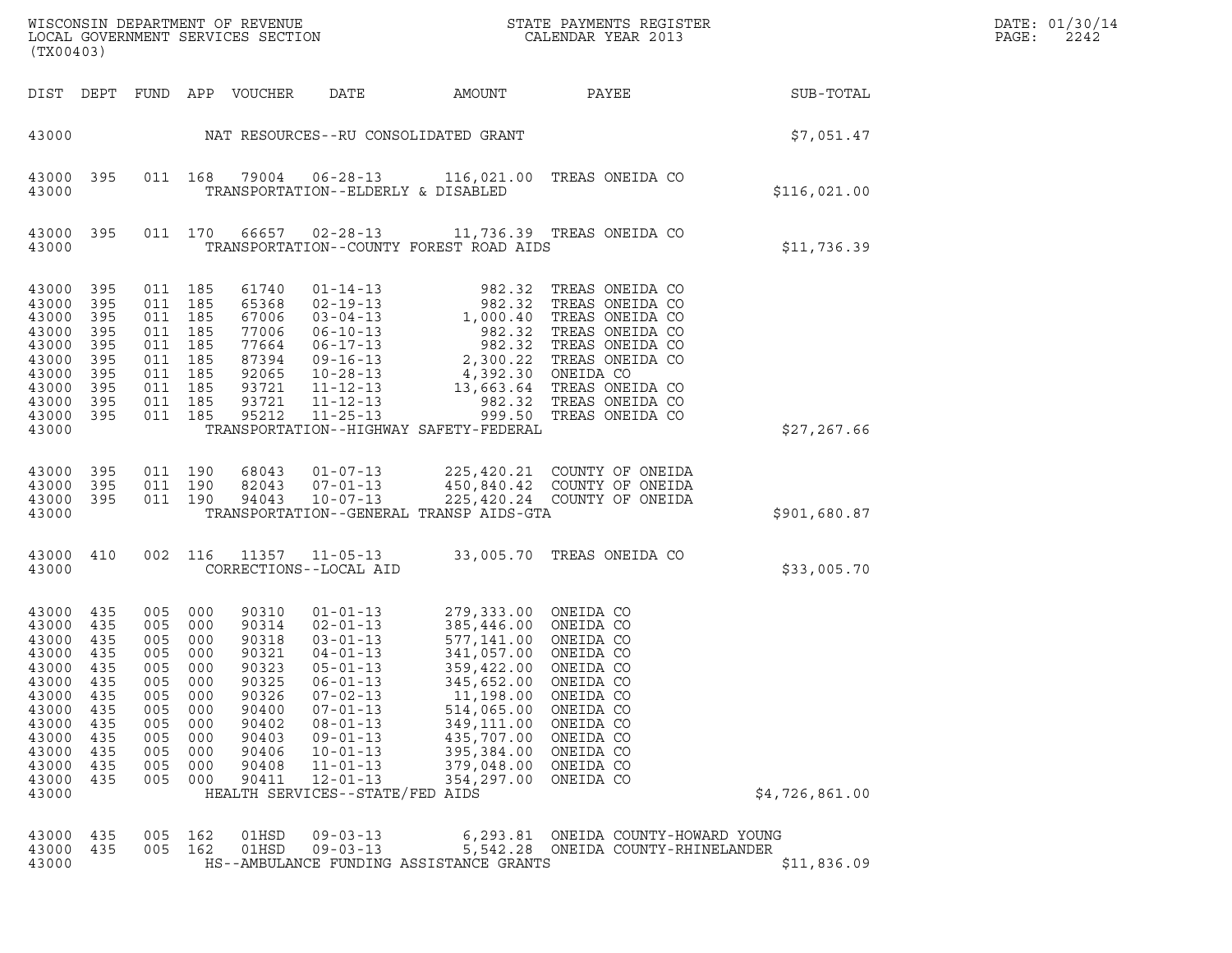| (TX00403)                                                                                                                                                                                                                                  |                                                                                                                                                                      |                                                                                                                                                                                         |                                                                                                                                                        |                                                                                                                                                                                                                               |                                                                                   |                                                             |                                                                                                                     |                | DATE: 01/30/14<br>PAGE:<br>2243 |
|--------------------------------------------------------------------------------------------------------------------------------------------------------------------------------------------------------------------------------------------|----------------------------------------------------------------------------------------------------------------------------------------------------------------------|-----------------------------------------------------------------------------------------------------------------------------------------------------------------------------------------|--------------------------------------------------------------------------------------------------------------------------------------------------------|-------------------------------------------------------------------------------------------------------------------------------------------------------------------------------------------------------------------------------|-----------------------------------------------------------------------------------|-------------------------------------------------------------|---------------------------------------------------------------------------------------------------------------------|----------------|---------------------------------|
|                                                                                                                                                                                                                                            |                                                                                                                                                                      |                                                                                                                                                                                         |                                                                                                                                                        | DIST DEPT FUND APP VOUCHER                                                                                                                                                                                                    | DATE                                                                              | AMOUNT                                                      | PAYEE                                                                                                               | SUB-TOTAL      |                                 |
| 43000 435<br>43000 435<br>43000                                                                                                                                                                                                            |                                                                                                                                                                      | 005 163<br>005 163                                                                                                                                                                      |                                                                                                                                                        |                                                                                                                                                                                                                               |                                                                                   | HS--PREPAID MEDICAL TRANSPORT REIMBURSE                     | 01LGS   11-18-13   6,500.00   ST MARYS HOSP AMBULANCE<br>01LGS   11-18-13   14,900.00   HOWARD YOUNG MEDICAL CENTER | \$21,400.00    |                                 |
| 43000<br>43000<br>43000<br>43000<br>43000<br>43000<br>43000<br>43000<br>43000<br>43000<br>43000<br>43000<br>43000<br>43000<br>43000<br>43000<br>43000<br>43000<br>43000<br>43000<br>43000<br>43000<br>43000<br>43000<br>43000 437<br>43000 | 437<br>437<br>437<br>437<br>437<br>437<br>437<br>437<br>437<br>437<br>437<br>437<br>437<br>437<br>437<br>437<br>437<br>437<br>437<br>437<br>437<br>437<br>437<br>437 | 005<br>005<br>005<br>005<br>005<br>005<br>005<br>005<br>005<br>005<br>005<br>005<br>005<br>005<br>005<br>005<br>005<br>005<br>005<br>005<br>005<br>005 000<br>005<br>005 000<br>005 000 | 000<br>000<br>000<br>000<br>000<br>000<br>000<br>000<br>000<br>000<br>000<br>000<br>000<br>000<br>000<br>000<br>000<br>000<br>000<br>000<br>000<br>000 | 00000<br>00000<br>00000<br>00000<br>00000<br>00000<br>00000<br>00000<br>00000<br>00000<br>00000<br>00000<br>00000<br>00000<br>00000<br>00000<br>00000<br>00000<br>00000<br>00000<br>00000<br>00000<br>00000<br>00000<br>00000 | $11 - 23 - 13$<br>$12 - 05 - 13$                                                  | 10,426.04 ONEIDA<br>CHILDREN & FAMILIES--STATE/FEDERAL AIDS | 6,807.16 ONEIDA CHILD SUPPORT                                                                                       | \$1,077,960.37 |                                 |
| 43000 455<br>43000                                                                                                                                                                                                                         |                                                                                                                                                                      | 002 202                                                                                                                                                                                 |                                                                                                                                                        |                                                                                                                                                                                                                               |                                                                                   | JUSTICE--LAW ENFORCEMENT TRAINING REIMB                     | 00709  03-20-13  396.00  TREAS ONEIDA CO                                                                            | \$396.00       |                                 |
| 43000 455<br>43000                                                                                                                                                                                                                         |                                                                                                                                                                      |                                                                                                                                                                                         | 002 221                                                                                                                                                |                                                                                                                                                                                                                               | JUSTICE--LAW ENFORCEMENT SERVICES AID                                             |                                                             | 04851  07-30-13  320.00 TREAS ONEIDA CO                                                                             | \$320.00       |                                 |
| 43000 455<br>43000                                                                                                                                                                                                                         |                                                                                                                                                                      |                                                                                                                                                                                         |                                                                                                                                                        |                                                                                                                                                                                                                               | JUSTICE--LAW ENFORCEMENT--DRUG CRIMES                                             |                                                             | 002  225  02529  02-15-13  20,967.00 TREAS ONEIDA CO                                                                | \$20,967.00    |                                 |
| 43000 455<br>43000                                                                                                                                                                                                                         |                                                                                                                                                                      |                                                                                                                                                                                         |                                                                                                                                                        |                                                                                                                                                                                                                               | JUSTICE--LAW ENFORCEMENT SERVICES                                                 |                                                             | 002  226  01796  01-08-13  33,289.00 TREAS ONEIDA CO                                                                | \$33, 289.00   |                                 |
| 43000 455<br>43000<br>43000<br>43000                                                                                                                                                                                                       | 455<br>455                                                                                                                                                           | 002 231<br>002 231<br>002 231                                                                                                                                                           |                                                                                                                                                        | 00467<br>00709                                                                                                                                                                                                                | 02-12-13<br>00707 03-14-13<br>$03 - 20 - 13$<br>JUSTICE--LAW ENFORCEMENT TRAINING |                                                             | 9,920.00 TREAS ONEIDA CO<br>507.69 TREAS ONEIDA CO<br>476.84 TREAS ONEIDA CO                                        | \$10,904.53    |                                 |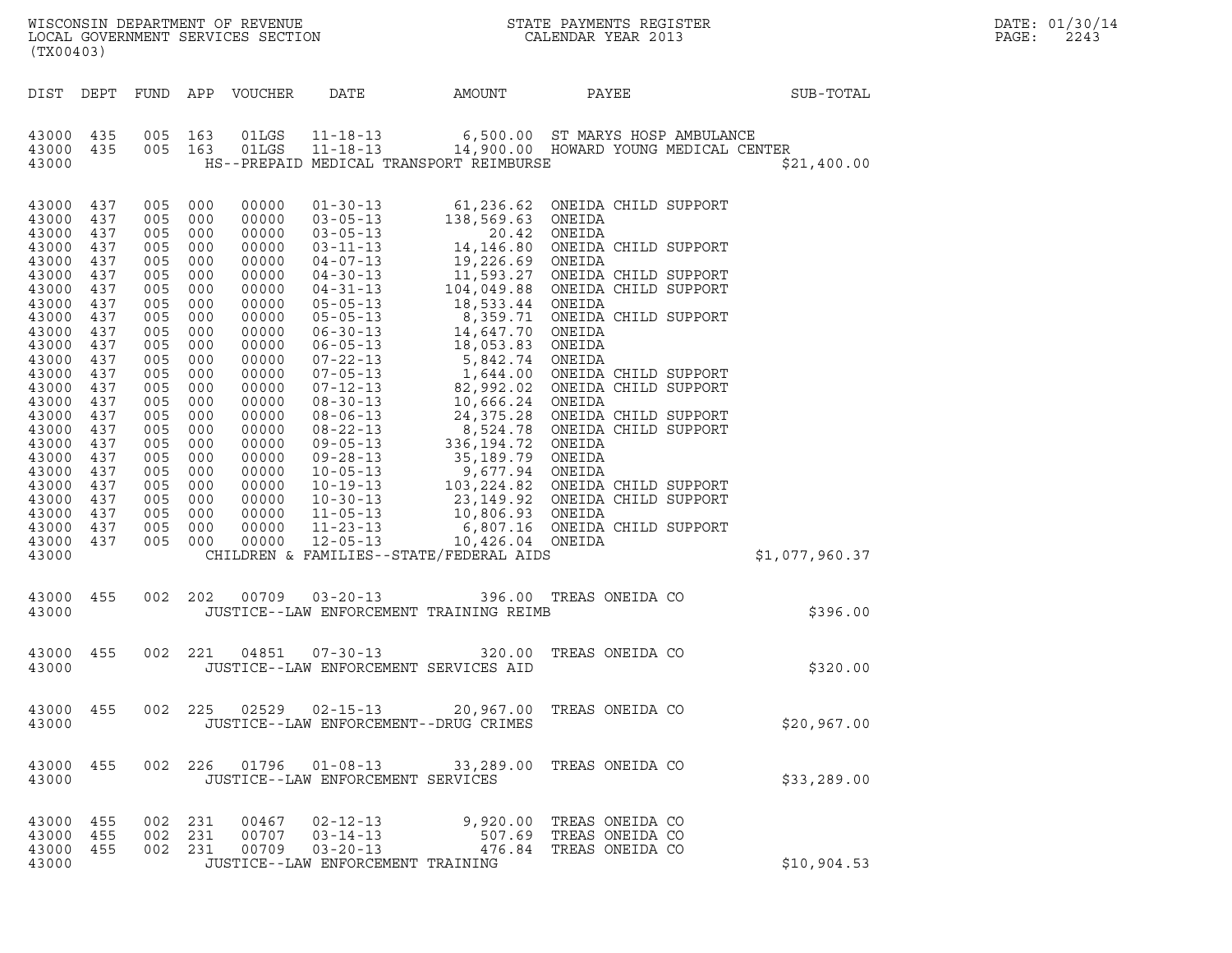| WISCONSIN DEPARTMENT OF REVENUE<br>LOCAL GOVERNMENT SERVICES SECTION<br>(TX00403) | STATE PAYMENTS REGISTER<br>CALENDAR YEAR 2013 | DATE: 01/30/14<br>PAGE:<br>2244 |
|-----------------------------------------------------------------------------------|-----------------------------------------------|---------------------------------|

| (TX00403)                                                                                                                                                                              |                                                          |                                                                                                                                                                                                                                                                                     |                                                                                                                                                      |             |
|----------------------------------------------------------------------------------------------------------------------------------------------------------------------------------------|----------------------------------------------------------|-------------------------------------------------------------------------------------------------------------------------------------------------------------------------------------------------------------------------------------------------------------------------------------|------------------------------------------------------------------------------------------------------------------------------------------------------|-------------|
| DIST DEPT<br>FUND                                                                                                                                                                      | APP<br>VOUCHER                                           |                                                                                                                                                                                                                                                                                     | DATE AMOUNT PAYEE                                                                                                                                    | SUB-TOTAL   |
| 002<br>43000<br>455<br>002<br>43000<br>455<br>002<br>43000<br>455<br>43000<br>455<br>43000                                                                                             | 251<br>251<br>251<br>002 251                             | $\begin{tabular}{cccc} 0.0047 & 09-16-13 & 4,452.33 & TREAS ONEIDA CO \\ 0.0132 & 09-30-13 & 8,639.41 & TREAS ONEIDA CO \\ 0.0169 & 10-07-13 & 19,757.70 & TREAS ONEIDA CO \\ 0.0555 & 12-17-13 & 4,610.13 & TREAS ONEIDA CO \end{tabular}$<br>JUSTICE--TRUANCY PROGRAM-GRANT FUNDS |                                                                                                                                                      | \$37,459.57 |
| 43000<br>455<br>43000                                                                                                                                                                  | 002 532<br>04778                                         | 07-30-13 7,300.65 TREAS ONEIDA CO<br>JUSTICE--VICTIM/WITNESS ASSISTANCE SERV                                                                                                                                                                                                        |                                                                                                                                                      | \$7,300.65  |
| 43000<br>455<br>43000                                                                                                                                                                  | 002 539<br>00044                                         | $03 - 12 - 13$ 7, 309.48<br>JUSTICE--VICTIM/WITNESS SERVICES                                                                                                                                                                                                                        | TREAS ONEIDA CO                                                                                                                                      | \$7,309.48  |
| 002<br>43000<br>465<br>43000                                                                                                                                                           | 306<br>00248                                             | 10-09-13 5,836.93 TREAS ONEIDA CO<br>MILITARY AFFAIRS-EMER MGMT--HAZMAT AIDS                                                                                                                                                                                                        |                                                                                                                                                      | \$5,836.93  |
| 002<br>43000<br>465<br>43000                                                                                                                                                           | 308<br>00866                                             | 12-03-13 9,190.00 TREAS ONEIDA CO<br>MILITARY AFFAIRS-EMER MGMT-RESPONSE EQMT                                                                                                                                                                                                       |                                                                                                                                                      | \$9,190.00  |
| 002<br>43000<br>465<br>43000                                                                                                                                                           | 337                                                      | 00693  06-28-13  4,497.00  TREAS ONEIDA CO<br>MILITARY AFFAIRS-EMERGENCY MGMT PLANNING                                                                                                                                                                                              |                                                                                                                                                      | \$4,497.00  |
| 43000<br>465<br>465<br>43000<br>002<br>43000<br>465<br>002<br>43000<br>465<br>002<br>43000<br>465<br>002<br>43000<br>465<br>002<br>43000<br>465<br>002<br>465<br>002<br>43000<br>43000 | 002 342<br>342<br>342<br>342<br>342<br>342<br>342<br>342 | MILITARY AFFAIRS-EMERGENCY MGMT-FED FUND                                                                                                                                                                                                                                            | TREAS ONEIDA CO<br>TREAS ONEIDA CO<br>TREAS ONEIDA CO<br>TREAS ONEIDA CO<br>TREAS ONEIDA CO<br>TREAS ONEIDA CO<br>TREAS ONEIDA CO<br>TREAS ONEIDA CO | \$69,598.75 |
| 43000<br>465<br>43000                                                                                                                                                                  | 072 364                                                  | 00424  01-31-13  4,562.00  TREAS ONEIDA CO<br>MILITARY AFFAIRS-EMER MGMT-PLANNING AID                                                                                                                                                                                               |                                                                                                                                                      | \$4,562.00  |
| 002<br>43000<br>485<br>43000                                                                                                                                                           | 127<br>05458<br>VETERANS AFFAIRS GRANTS                  | 1,000.00<br>$06 - 17 - 13$                                                                                                                                                                                                                                                          | TREAS ONEIDA CO                                                                                                                                      | \$1,000.00  |
| 485<br>082<br>43000<br>43000                                                                                                                                                           | 267<br>05458                                             | $06 - 17 - 13$<br>4,500.00<br>VETERANS AFFAIRS--GRANTS TO COUNTIES                                                                                                                                                                                                                  | TREAS ONEIDA CO                                                                                                                                      | \$4,500.00  |
| 083<br>485<br>43000<br>43000                                                                                                                                                           | 370<br>05458                                             | $06 - 17 - 13$<br>4,500.00<br>VETERANS AFFAIRS--GRANTS TO COUNTIES                                                                                                                                                                                                                  | TREAS ONEIDA CO                                                                                                                                      | \$4,500.00  |
| 43000<br>505                                                                                                                                                                           | 002 116<br>01367                                         | $09 - 10 - 13$<br>300.00                                                                                                                                                                                                                                                            | TREAS ONEIDA CO                                                                                                                                      |             |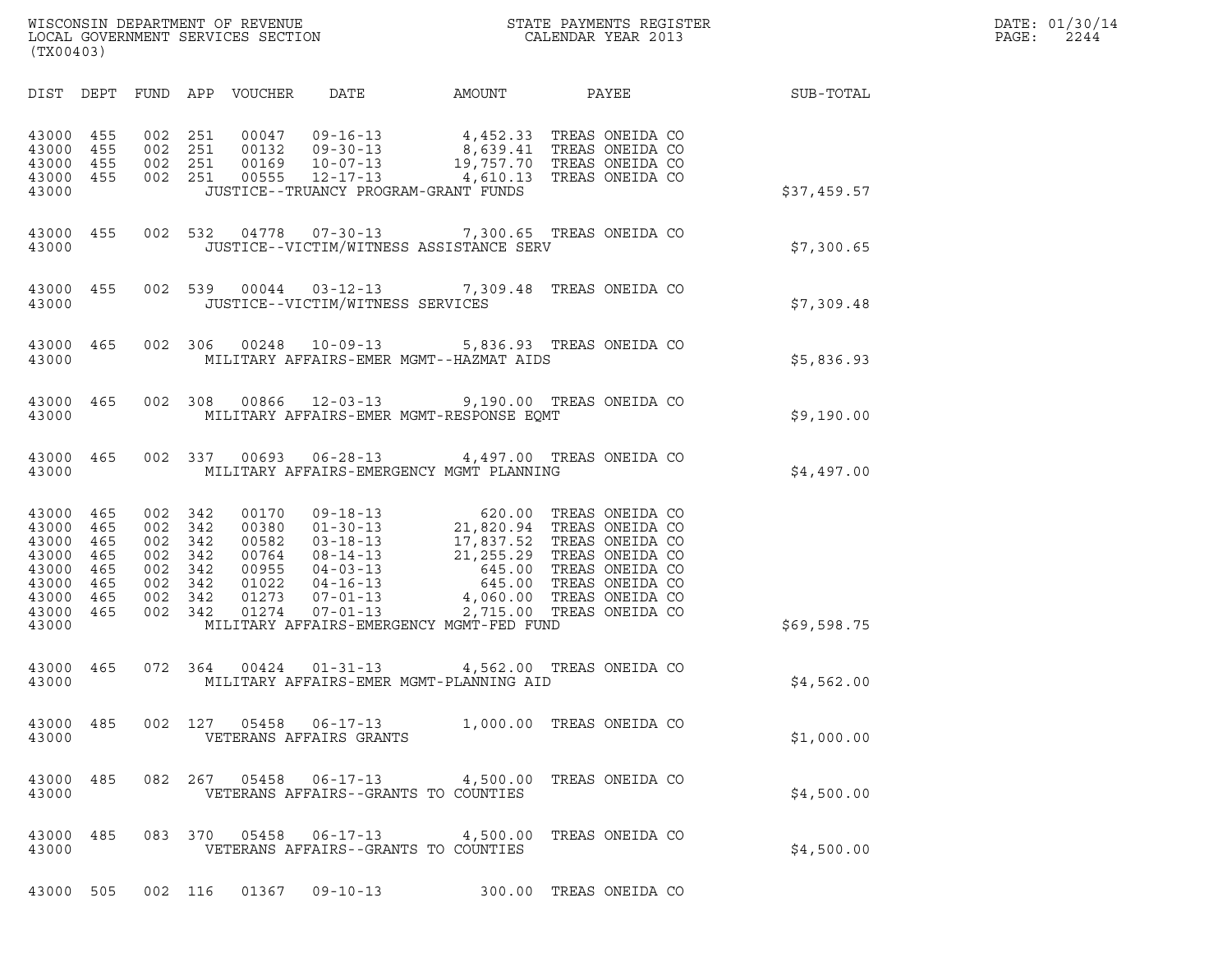| (TX00403)                                                                                                                                                                                                                                                                                                                                                                                                                                                                                                                                              |                                                                                                                                                                                                                                                                                                                                                                                                                                                                                                                                                                                                                                                                                                                                                                                                                                                    |                                                                                                                                                                                                                                                                                                                                                                                                                                                                                                                                                                                                                                                                                                                                     |              |
|--------------------------------------------------------------------------------------------------------------------------------------------------------------------------------------------------------------------------------------------------------------------------------------------------------------------------------------------------------------------------------------------------------------------------------------------------------------------------------------------------------------------------------------------------------|----------------------------------------------------------------------------------------------------------------------------------------------------------------------------------------------------------------------------------------------------------------------------------------------------------------------------------------------------------------------------------------------------------------------------------------------------------------------------------------------------------------------------------------------------------------------------------------------------------------------------------------------------------------------------------------------------------------------------------------------------------------------------------------------------------------------------------------------------|-------------------------------------------------------------------------------------------------------------------------------------------------------------------------------------------------------------------------------------------------------------------------------------------------------------------------------------------------------------------------------------------------------------------------------------------------------------------------------------------------------------------------------------------------------------------------------------------------------------------------------------------------------------------------------------------------------------------------------------|--------------|
| DEPT<br>DIST<br>FUND                                                                                                                                                                                                                                                                                                                                                                                                                                                                                                                                   | APP<br>VOUCHER<br>DATE                                                                                                                                                                                                                                                                                                                                                                                                                                                                                                                                                                                                                                                                                                                                                                                                                             | PAYEE<br>AMOUNT                                                                                                                                                                                                                                                                                                                                                                                                                                                                                                                                                                                                                                                                                                                     | SUB-TOTAL    |
| 43000                                                                                                                                                                                                                                                                                                                                                                                                                                                                                                                                                  | DOA--LAND INFORMATION BOARD GRANTS                                                                                                                                                                                                                                                                                                                                                                                                                                                                                                                                                                                                                                                                                                                                                                                                                 |                                                                                                                                                                                                                                                                                                                                                                                                                                                                                                                                                                                                                                                                                                                                     | \$300.00     |
| 43000<br>505<br>002<br>43000<br>505<br>002<br>43000<br>505<br>002<br>43000<br>505<br>002<br>43000<br>505<br>002<br>43000<br>505<br>002<br>43000<br>505<br>002<br>43000<br>505<br>002<br>43000<br>505<br>002<br>43000<br>505<br>002<br>43000<br>505<br>002<br>43000<br>505<br>002<br>43000<br>505<br>002<br>43000<br>505<br>002<br>43000<br>505<br>002<br>43000<br>505<br>002<br>43000<br>505<br>002<br>43000<br>505<br>002<br>43000<br>505<br>002<br>43000<br>505<br>002<br>43000<br>505<br>002<br>43000<br>505<br>002<br>43000<br>505<br>002<br>43000 | 155<br>60047<br>$08 - 07 - 13$<br>155<br>60047<br>$08 - 07 - 13$<br>155<br>60139<br>$09 - 25 - 13$<br>155<br>60139<br>$09 - 25 - 13$<br>155<br>60206<br>$10 - 24 - 13$<br>155<br>60206<br>$10 - 24 - 13$<br>155<br>60234<br>$11 - 07 - 13$<br>155<br>60320<br>$12 - 10 - 13$<br>155<br>60320<br>$12 - 10 - 13$<br>155<br>60432<br>$01 - 30 - 13$<br>155<br>60432<br>$01 - 30 - 13$<br>155<br>60460<br>$02 - 07 - 13$<br>155<br>60460<br>$02 - 07 - 13$<br>155<br>60531<br>$03 - 12 - 13$<br>155<br>60531<br>$03 - 12 - 13$<br>155<br>60637<br>$04 - 24 - 13$<br>155<br>60637<br>$04 - 24 - 13$<br>155<br>60685<br>$05 - 08 - 13$<br>155<br>60685<br>$05 - 08 - 13$<br>155<br>60782<br>$06 - 26 - 13$<br>155<br>60782<br>$06 - 26 - 13$<br>$07 - 10 - 13$<br>155<br>60831<br>155<br>60831<br>$07 - 10 - 13$<br>DOA-HOUSING ASSISTANCE-FEDERAL FUNDS | TREAS ONEIDA CO<br>1,200.00<br>TREAS ONEIDA CO<br>498.00<br>TREAS ONEIDA CO<br>1,870.00<br>TREAS ONEIDA CO<br>478.00<br>1,376.00<br>TREAS ONEIDA CO<br>TREAS ONEIDA CO<br>464.00<br>3,589.00<br>TREAS ONEIDA CO<br>TREAS ONEIDA CO<br>1,436.00<br>TREAS ONEIDA CO<br>3,740.00<br>TREAS ONEIDA CO<br>197.00<br>2,789.00<br>TREAS ONEIDA CO<br>1,852.00<br>TREAS ONEIDA CO<br>TREAS ONEIDA CO<br>205.00<br>TREAS ONEIDA CO<br>791.00<br>2,751.00<br>TREAS ONEIDA CO<br>TREAS ONEIDA CO<br>$462.00$<br>3 121 00<br>3,121.00<br>TREAS ONEIDA CO<br>567.00<br>TREAS ONEIDA CO<br>2,783.00<br>TREAS ONEIDA CO<br>2,874.00<br>TREAS ONEIDA CO<br>TREAS ONEIDA CO<br>3,680.00<br>2,667.00<br>TREAS ONEIDA CO<br>TREAS ONEIDA CO<br>1,470.00 | \$40,860.00  |
| 43000<br>505<br>002<br>43000<br>505<br>002<br>43000<br>505<br>002<br>43000<br>505<br>002<br>43000<br>505<br>002<br>43000<br>505<br>002<br>43000<br>505<br>002<br>43000                                                                                                                                                                                                                                                                                                                                                                                 | 643<br>06986<br>$02 - 22 - 13$<br>$02 - 22 - 13$<br>643<br>06987<br>$02 - 27 - 13$<br>643<br>07444<br>$05 - 20 - 13$<br>643<br>09755<br>$05 - 20 - 13$<br>643<br>09776<br>10932<br>643<br>$06 - 18 - 13$<br>643<br>11328<br>$07 - 05 - 13$<br>DOA--JUSTICE ASSISTANCE FEDERAL FUNDS                                                                                                                                                                                                                                                                                                                                                                                                                                                                                                                                                                | 4,077.92 TREAS ONEIDA CO<br>13,225.82 TREAS ONEIDA CO<br>8,043.74 TREAS ONEIDA CO<br>TREAS ONEIDA CO<br>8,288.47<br>6,669.55<br>TREAS ONEIDA CO<br>TREAS ONEIDA CO<br>6,041.00<br>8,966.95<br>TREAS ONEIDA CO                                                                                                                                                                                                                                                                                                                                                                                                                                                                                                                       | \$55,313.45  |
| 43000<br>505<br>002<br>43000<br>505<br>002<br>43000                                                                                                                                                                                                                                                                                                                                                                                                                                                                                                    | 645<br>09444<br>$05 - 09 - 13$<br>$05 - 23 - 13$<br>645<br>10302<br>DOA-JUSTICE ASSISTANCE-AID TO NON-PROFIT                                                                                                                                                                                                                                                                                                                                                                                                                                                                                                                                                                                                                                                                                                                                       | 1,810.09 TREAS ONEIDA CO<br>14,700.00 TREAS ONEIDA CO                                                                                                                                                                                                                                                                                                                                                                                                                                                                                                                                                                                                                                                                               | \$16,510.09  |
| 43000<br>505<br>002<br>43000                                                                                                                                                                                                                                                                                                                                                                                                                                                                                                                           | 07466<br>650<br>$02 - 27 - 13$<br>DOA--JUSTICE-ASSISTANCE-FEDERAL ARRA FDS                                                                                                                                                                                                                                                                                                                                                                                                                                                                                                                                                                                                                                                                                                                                                                         | 136,224.98 TREAS ONEIDA CO                                                                                                                                                                                                                                                                                                                                                                                                                                                                                                                                                                                                                                                                                                          | \$136,224.98 |
| 43000<br>505<br>035<br>43000<br>505<br>035<br>43000<br>505<br>035<br>43000<br>505<br>035<br>43000<br>505<br>035                                                                                                                                                                                                                                                                                                                                                                                                                                        | 371<br>60047<br>$08 - 07 - 13$<br>371<br>60047<br>$08 - 07 - 13$<br>371<br>60047<br>$08 - 07 - 13$<br>371<br>60139<br>$09 - 25 - 13$<br>371<br>60139<br>$09 - 25 - 13$                                                                                                                                                                                                                                                                                                                                                                                                                                                                                                                                                                                                                                                                             | TREAS ONEIDA CO<br>256.00<br>TREAS ONEIDA CO<br>42.00<br>377.00<br>TREAS ONEIDA CO<br>938.00<br>TREAS ONEIDA CO<br>337.00<br>TREAS ONEIDA CO                                                                                                                                                                                                                                                                                                                                                                                                                                                                                                                                                                                        |              |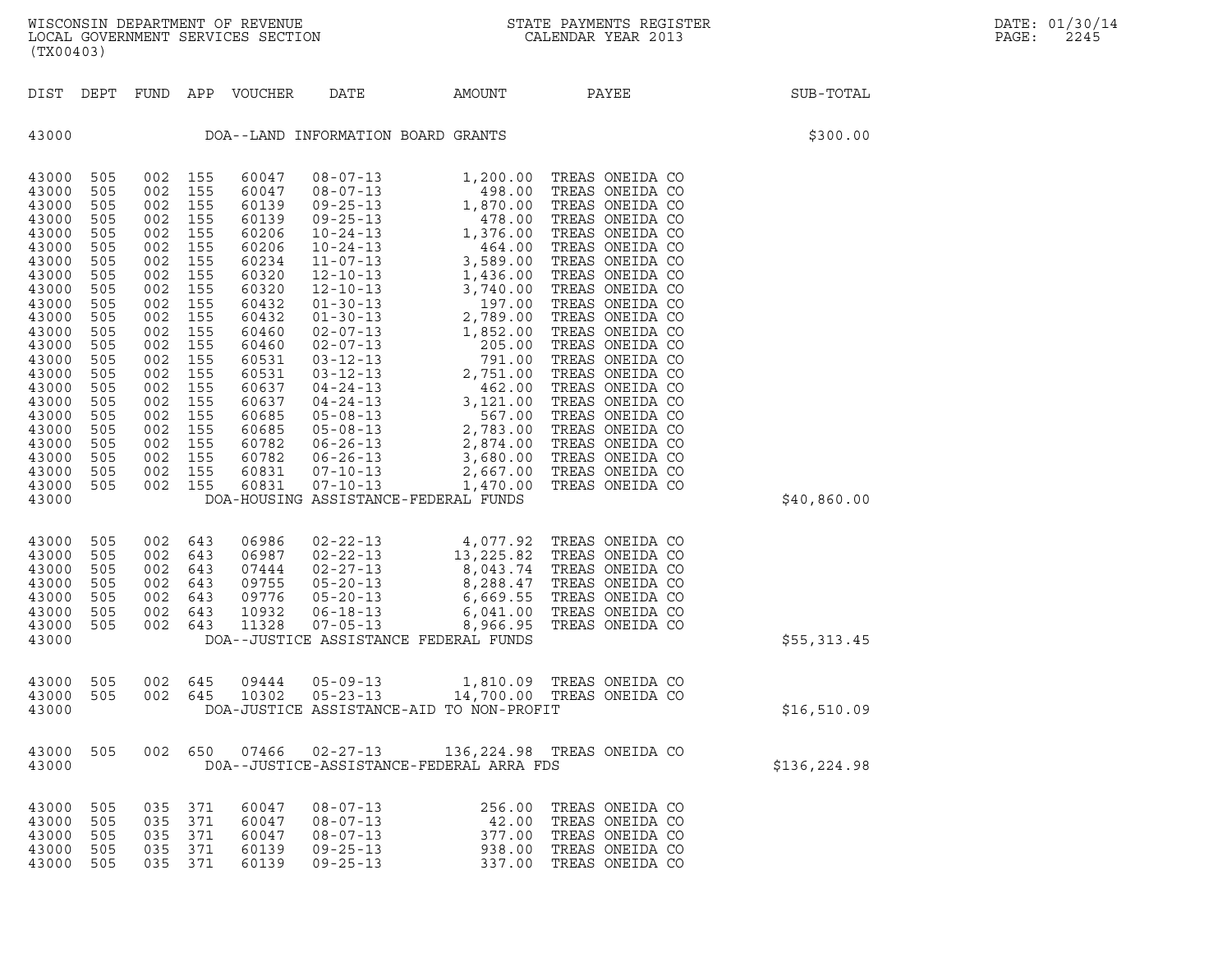| (TX00403)                                                                                                                                                                                                                                                                           |                                                                                                                                                                                                                |                                                                                                                                                                                                                |                                                                                                                                                                                                                |                                                                                                                                                                                                                                                                            |                                             |                                                                                                                                                        |                            |                 |
|-------------------------------------------------------------------------------------------------------------------------------------------------------------------------------------------------------------------------------------------------------------------------------------|----------------------------------------------------------------------------------------------------------------------------------------------------------------------------------------------------------------|----------------------------------------------------------------------------------------------------------------------------------------------------------------------------------------------------------------|----------------------------------------------------------------------------------------------------------------------------------------------------------------------------------------------------------------|----------------------------------------------------------------------------------------------------------------------------------------------------------------------------------------------------------------------------------------------------------------------------|---------------------------------------------|--------------------------------------------------------------------------------------------------------------------------------------------------------|----------------------------|-----------------|
|                                                                                                                                                                                                                                                                                     |                                                                                                                                                                                                                |                                                                                                                                                                                                                |                                                                                                                                                                                                                |                                                                                                                                                                                                                                                                            |                                             | DIST DEPT FUND APP VOUCHER DATE AMOUNT PAYEE                                                                                                           |                            | SUB-TOTAL       |
| 43000<br>43000<br>43000<br>43000<br>43000<br>43000<br>43000<br>43000<br>43000<br>43000<br>43000<br>43000<br>43000<br>43000<br>43000<br>43000<br>43000<br>43000<br>43000<br>43000<br>43000<br>43000<br>43000<br>43000<br>43000<br>43000<br>43000<br>43000<br>43000<br>43000<br>43000 | 505<br>505<br>505<br>505<br>505<br>505<br>505<br>505<br>505<br>505<br>505<br>505<br>505<br>505<br>505<br>505<br>505<br>505<br>505<br>505<br>505<br>505<br>505<br>505<br>505<br>505<br>505<br>505<br>505<br>505 | 035<br>035<br>035<br>035<br>035<br>035<br>035<br>035<br>035<br>035<br>035<br>035<br>035<br>035<br>035<br>035<br>035<br>035<br>035<br>035<br>035<br>035<br>035<br>035<br>035<br>035<br>035<br>035<br>035<br>035 | 371<br>371<br>371<br>371<br>371<br>371<br>371<br>371<br>371<br>371<br>371<br>371<br>371<br>371<br>371<br>371<br>371<br>371<br>371<br>371<br>371<br>371<br>371<br>371<br>371<br>371<br>371<br>371<br>371<br>371 | 60139<br>60206<br>60206<br>60206<br>60234<br>60234<br>60234<br>60320<br>60320<br>60320<br>60432<br>60432<br>60432<br>60460<br>60460<br>60460<br>60531<br>60531<br>60531<br>60637<br>60637<br>60637<br>60685<br>60685<br>60782<br>60782<br>60782<br>60831<br>60831<br>60831 | DOA--PUBLIC BENEFITS FUND                   |                                                                                                                                                        |                            | \$43,947.00     |
| 43000<br>43000<br>43000                                                                                                                                                                                                                                                             |                                                                                                                                                                                                                |                                                                                                                                                                                                                |                                                                                                                                                                                                                |                                                                                                                                                                                                                                                                            | REVENUE--STATE SHARED REVENUES              | 835 002 105 44045 07-22-13 17,586.43 TREAS ONEIDA CO<br>835 002 105 81148 11-18-13 94,442.65 TREAS ONEIDA CO                                           |                            | \$112,029.08    |
| 43000<br>43000                                                                                                                                                                                                                                                                      | 835                                                                                                                                                                                                            |                                                                                                                                                                                                                |                                                                                                                                                                                                                |                                                                                                                                                                                                                                                                            | REVENUE--EXEMPT COMPUTER AID                | 002 109 01043 07-22-13 26,154.00 TREAS ONEIDA CO                                                                                                       |                            | \$26, 154.00    |
| 43000<br>43000<br>43000                                                                                                                                                                                                                                                             | 835<br>835                                                                                                                                                                                                     |                                                                                                                                                                                                                |                                                                                                                                                                                                                |                                                                                                                                                                                                                                                                            |                                             | 002 302 10082 07-22-13 7,911,306.52 TREAS ONEIDA CO<br>002 302 11082 07-22-13 1,389,675.43 TREAS ONEIDA CO<br>REVENUE-FIRST DOLLAR/SCHOOL LEVY CREDITS |                            | \$9,300,981.95  |
| 43000<br>43000                                                                                                                                                                                                                                                                      | 835                                                                                                                                                                                                            | 021                                                                                                                                                                                                            | 363                                                                                                                                                                                                            | 37221                                                                                                                                                                                                                                                                      | $03 - 25 - 13$<br>REVENUE--LOTTERY CREDIT - |                                                                                                                                                        | 809,409.35 TREAS ONEIDA CO | \$809,409.35    |
| 43000                                                                                                                                                                                                                                                                               |                                                                                                                                                                                                                |                                                                                                                                                                                                                |                                                                                                                                                                                                                |                                                                                                                                                                                                                                                                            | DISTRICT TOTAL APPROPRIATIONS               |                                                                                                                                                        |                            | \$18,495,511.46 |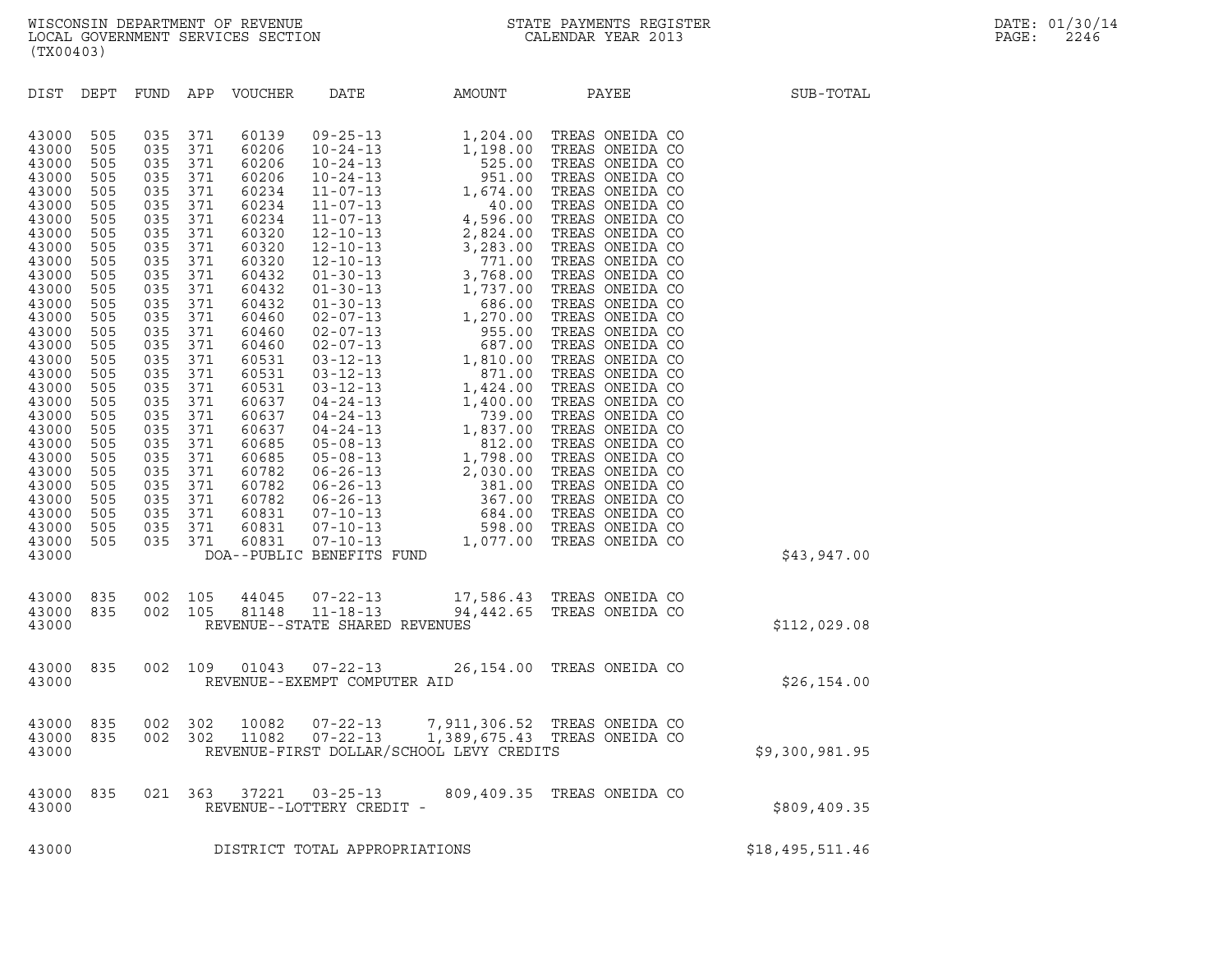| DATE: | 01/30/14 |
|-------|----------|
| PAGE: | 2247     |

| (TX00403)                                                      |            |         |                                          |               |                                |                                          |                                                                                                                                                                                                                          |              | DATE: 01/30/14<br>PAGE:<br>2247 |
|----------------------------------------------------------------|------------|---------|------------------------------------------|---------------|--------------------------------|------------------------------------------|--------------------------------------------------------------------------------------------------------------------------------------------------------------------------------------------------------------------------|--------------|---------------------------------|
|                                                                |            |         |                                          |               |                                |                                          | DIST DEPT FUND APP VOUCHER DATE AMOUNT PAYEE SUB-TOTAL                                                                                                                                                                   |              |                                 |
| 43002 165<br>43002                                             |            |         |                                          |               |                                | SAFETY/PROF SERV--FIRE INSURANCE DUES    | 002 225 01085 07-03-13 5,563.52 TREAS TN CASSIAN                                                                                                                                                                         | \$5,563.52   |                                 |
| 43002 370<br>43002<br>43002 370<br>43002                       | 370        |         |                                          |               |                                | NAT RESOURCES-SEVERANCE/YIELD/WITHDRAWAL | 000 001 01DNR 03-13-13 775.45 TREAS TOWN CASSIAN<br>000 001 02DNR 07-03-13 3,923.43 TREAS TOWN CASSIAN<br>000 001 04DNR 10-23-13 1,101.14 TOWN CASSIAN                                                                   | \$5,800.02   |                                 |
| 43002 370<br>43002<br>43002 370<br>43002 370<br>43002          | 370        |         |                                          |               |                                | NAT RESOURCES--AIDS IN LIEU OF TAXES     | 002 503 15916 02-06-13 17,532.01 TREAS TOWN CASSIAN<br>002 503 15916 02-06-13 15,015.52 TREAS TOWN CASSIAN<br>002 503 15916 02-06-13 712.23 TREAS TOWN CASSIAN<br>002 503 15916 02-06-13 17,200.77 TREAS TOWN CASSIAN    | \$50,460.53  |                                 |
| 43002 370<br>43002 370<br>43002                                |            |         |                                          |               |                                | NAT RESOURCES--FOREST CROP/MFL/CO FOREST | 012 571 36569 06-10-13 3,052.87 TREAS TN CASSIAN<br>012 571 36569 06-10-13 1,284.00 TREAS TN CASSIAN                                                                                                                     | \$4,336.87   |                                 |
| 43002 370<br>43002<br>43002<br>43002 370<br>43002 370<br>43002 | 370<br>370 | 012 579 | 012 579<br>012 579<br>012 579<br>012 579 |               |                                | NAT RESOURCES--AIDS IN LIEU OF TAXES     | 18671  04-15-13  105.60 TREAS TN CASSIAN<br>18671  04-15-13  8.67 TREAS TN CASSIAN<br>18671  04-15-13  2.96 TREAS TN CASSIAN<br>18671  04-15-13  111.48 TREAS TOWN CASSIAN<br>18671  04-15-13  192.48 TREAS TOWN CASSIAN | \$421.19     |                                 |
| 43002 370<br>43002                                             |            |         |                                          | 012 584 00092 |                                | NAT RESOURCES--PMT IN LIEU OF TAXES      | 09-03-13 586.19 TREAS TN CASSIAN                                                                                                                                                                                         | \$586.19     |                                 |
| 43002 395<br>43002<br>43002 395<br>43002 395<br>43002          | 395        |         | 011 191<br>011 191<br>011 191<br>011 191 |               |                                | TRANSPORTATION--GENERAL TRANSP AIDS-GTA  | 71086  01-07-13  47,796.56  TOWN OF CASSIAN<br>77086 04-01-13 47,796.56 TOWN OF CASSIAN<br>85086 07-01-13 47,796.56 TOWN OF CASSIAN<br>97086 10-07-13 47,796.59 TOWN OF CASSIAN                                          | \$191,186.27 |                                 |
| 43002 835<br>43002 835<br>43002                                |            |         |                                          |               | REVENUE--STATE SHARED REVENUES |                                          | 002 105 44024 07-22-13 2,882.47 TREAS TN CASSIAN<br>002 105 81127 11-18-13 16,334.70 TREAS TN CASSIAN                                                                                                                    | \$19, 217.17 |                                 |
| 43002 835<br>43002                                             |            |         |                                          |               | REVENUE--EXEMPT COMPUTER AID   |                                          | 002 109 02982 07-22-13 9.00 TREAS TN CASSIAN                                                                                                                                                                             | \$9.00       |                                 |
| 43002 835<br>43002                                             |            |         |                                          | 002 501 00003 |                                | DOA-PAYMENT FOR MUNICIPAL SERVICES AID   |                                                                                                                                                                                                                          | \$159.98     |                                 |
| 43002                                                          |            |         |                                          |               | DISTRICT TOTAL APPROPRIATIONS  |                                          |                                                                                                                                                                                                                          | \$277,740.74 |                                 |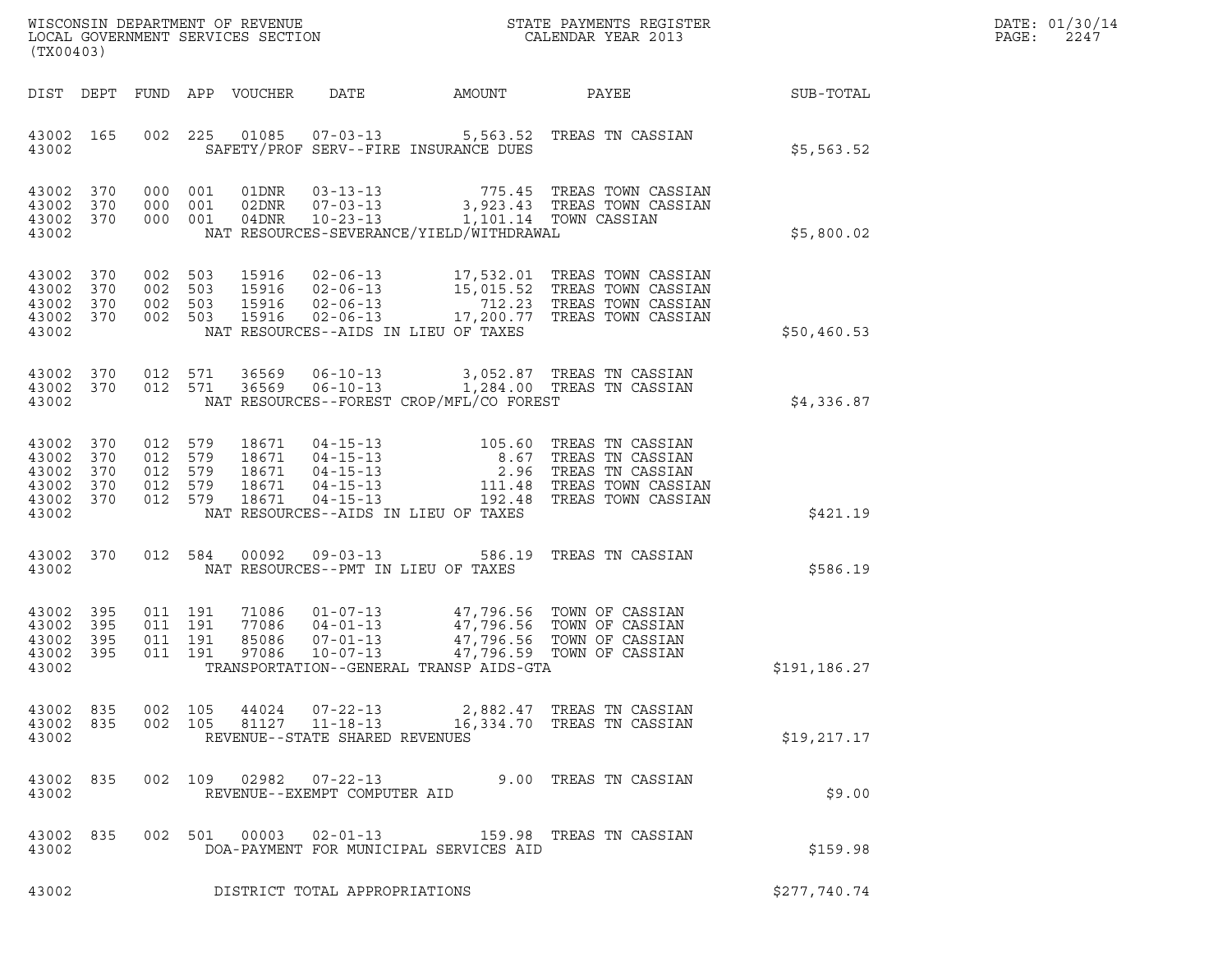| (TX00403)                                                |                    |  |                                                 |                                                |                                                                                                                                                                                                                                                                   |              | DATE: 01/30/14<br>PAGE:<br>2248 |
|----------------------------------------------------------|--------------------|--|-------------------------------------------------|------------------------------------------------|-------------------------------------------------------------------------------------------------------------------------------------------------------------------------------------------------------------------------------------------------------------------|--------------|---------------------------------|
|                                                          |                    |  |                                                 |                                                | DIST DEPT FUND APP VOUCHER DATE AMOUNT PAYEE SUB-TOTAL                                                                                                                                                                                                            |              |                                 |
| 43004                                                    |                    |  |                                                 | SAFETY/PROF SERV--FIRE INSURANCE DUES          | 43004 165 002 225 01086 07-03-13 6,945.63 TREAS TN CRESCENT                                                                                                                                                                                                       | \$6,945.63   |                                 |
|                                                          |                    |  |                                                 | 43004 NAT RESOURCES-SEVERANCE/YIELD/WITHDRAWAL | 43004 370 000 001 01DNR 03-13-13 1,023.92 TREAS TOWN CRESCENT                                                                                                                                                                                                     | \$1,023.92   |                                 |
|                                                          |                    |  |                                                 |                                                | 43004 370 002 503 16267 03-01-13 2,858.44 TREAS TN CRESCENT<br>TOWN SHARE 403.63                                                                                                                                                                                  |              |                                 |
|                                                          |                    |  |                                                 | 43004 NAT RESOURCES--AIDS IN LIEU OF TAXES     |                                                                                                                                                                                                                                                                   | \$2,858.44   |                                 |
|                                                          |                    |  |                                                 | 43004 NAT RESOURCES--FOREST CROP/MFL/CO FOREST |                                                                                                                                                                                                                                                                   | \$725.75     |                                 |
|                                                          |                    |  |                                                 | 43004 NAT RESOURCES--AIDS IN LIEU OF TAXES     | 43004 370 012 579 18672 04-15-13 1.96 TREAS TN CRESCENT                                                                                                                                                                                                           | \$1.96       |                                 |
|                                                          |                    |  |                                                 | 43004 NAT RESOURCES--RECREATION RESOURCE-FED   | 43004 370 012 583 02536 04-01-13 985.47 CRESCENT FIRE DEPT                                                                                                                                                                                                        | \$985.47     |                                 |
|                                                          |                    |  |                                                 | 43004 NAT RESOURCES--PMT IN LIEU OF TAXES      | 43004 370 012 584 00093 09-03-13 176.20 TREAS TN CRESCENT                                                                                                                                                                                                         | \$176.20     |                                 |
| 43004 395 011 191<br>43004 395<br>43004 395<br>43004 395 |                    |  |                                                 |                                                | 011 191 71087 01-07-13 26,171.41 TOWN OF CRESCENT<br>011 191 77087 04-01-13 26,171.41 TOWN OF CRESCENT<br>011 191 85087 07-01-13 26,171.41 TOWN OF CRESCENT<br>011 191 97087 10-07-13 26,171.42 TOWN OF CRESCENT<br>43004 TRANSPORTATION--GENERAL TRANSP AIDS-GTA | \$104,685.65 |                                 |
| 43004 835<br>43004 835<br>43004                          | 002 105<br>002 105 |  | REVENUE--STATE SHARED REVENUES                  |                                                | 44025   07-22-13   4,285.11   TREAS TN CRESCENT<br>81128   11-18-13   24,282.65   TREAS TN CRESCENT                                                                                                                                                               | \$28,567.76  |                                 |
| 43004 835<br>43004                                       | 002 109            |  | 02983  07-22-13<br>REVENUE--EXEMPT COMPUTER AID |                                                | 112.00 TREAS TN CRESCENT                                                                                                                                                                                                                                          | \$112.00     |                                 |
| 43004                                                    |                    |  | DISTRICT TOTAL APPROPRIATIONS                   |                                                |                                                                                                                                                                                                                                                                   | \$146,082.78 |                                 |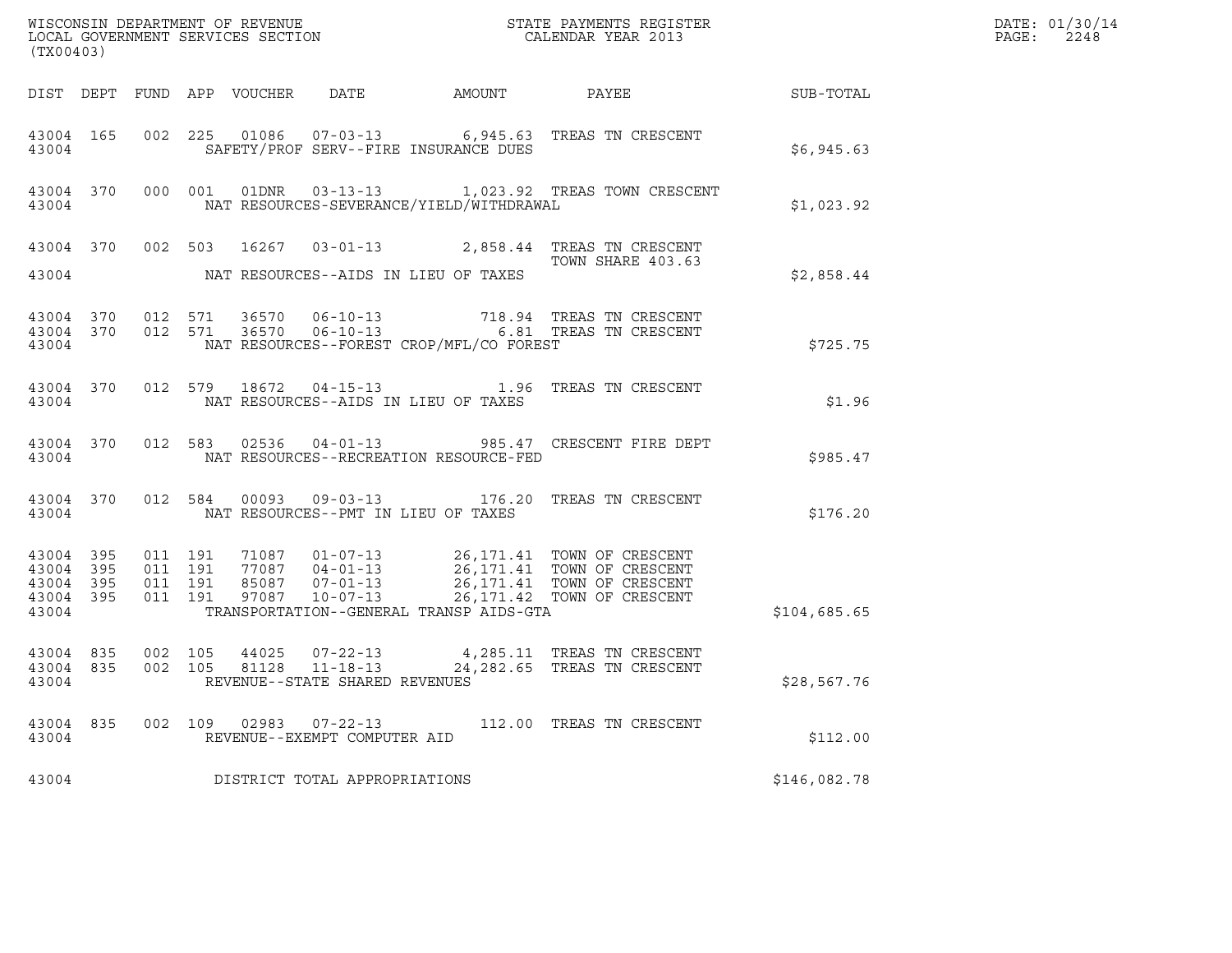| (TX00403)                                 |                          |                                          |         | WISCONSIN DEPARTMENT OF REVENUE<br>LOCAL GOVERNMENT SERVICES SECTION |                                                  |                                          | STATE PAYMENTS REGISTER<br>CALENDAR YEAR 2013                                                                                                                                                    |             | DATE: 01/30/14<br>$\mathtt{PAGE:}$<br>2249 |
|-------------------------------------------|--------------------------|------------------------------------------|---------|----------------------------------------------------------------------|--------------------------------------------------|------------------------------------------|--------------------------------------------------------------------------------------------------------------------------------------------------------------------------------------------------|-------------|--------------------------------------------|
| DIST DEPT                                 |                          |                                          |         | FUND APP VOUCHER DATE                                                |                                                  | AMOUNT                                   | PAYEE                                                                                                                                                                                            | SUB-TOTAL   |                                            |
| 43006 165<br>43006                        |                          |                                          |         |                                                                      |                                                  | SAFETY/PROF SERV--FIRE INSURANCE DUES    | 002  225  01087  07-03-13   1,982.76  TREAS TN ENTERPRISE                                                                                                                                        | \$1,982.76  |                                            |
| 43006 370                                 |                          | 002 503                                  |         | 16324                                                                |                                                  |                                          | 03-13-13 4,383.90 TREAS TN ENTERPRISE                                                                                                                                                            |             |                                            |
| 43006                                     |                          |                                          |         |                                                                      |                                                  | NAT RESOURCES--AIDS IN LIEU OF TAXES     | TOWN SHARE 770.70                                                                                                                                                                                | \$4,383.90  |                                            |
| 43006 370<br>43006 370<br>43006           |                          | 012 571                                  | 012 571 |                                                                      |                                                  | NAT RESOURCES--FOREST CROP/MFL/CO FOREST | 36571   06-10-13   992.57   TREAS TN ENTERPRISE<br>36571   06-10-13   5,982.30   TREAS TN ENTERPRISE                                                                                             | \$6.974.87  |                                            |
| 43006 370<br>43006                        |                          |                                          | 012 579 |                                                                      |                                                  | NAT RESOURCES--AIDS IN LIEU OF TAXES     | 18673  04-15-13    11.38    TREAS TOWN ENTERPRISE                                                                                                                                                | \$11.38     |                                            |
| 43006<br>43006<br>43006<br>43006<br>43006 | 395<br>395<br>395<br>395 | 011 191<br>011 191<br>011 191<br>011 191 |         |                                                                      |                                                  | TRANSPORTATION--GENERAL TRANSP AIDS-GTA  | 71088  01-07-13  7,557.69  TOWN OF ENTERPRISE<br>77088  04-01-13  7,557.69  TOWN OF ENTERPRISE<br>85088  07-01-13  7,557.69  TOWN OF ENTERPRISE<br>97088  10-07-13  7,557.69  TOWN OF ENTERPRISE | \$30,230.76 |                                            |
| 43006<br>43006<br>43006                   | 835<br>835               | 002 105<br>002 105                       |         | 44026                                                                | 81129 11-18-13<br>REVENUE--STATE SHARED REVENUES |                                          | 07-22-13 1,002.29 TREAS TN ENTERPRISE<br>5,771.86 TREAS TN ENTERPRISE                                                                                                                            | \$6,774.15  |                                            |
| 43006 835<br>43006                        |                          |                                          |         |                                                                      | REVENUE--EXEMPT COMPUTER AID                     |                                          | 002 109 02984 07-22-13 1.00 TREAS TN ENTERPRISE                                                                                                                                                  | \$1.00      |                                            |
| 43006                                     |                          |                                          |         |                                                                      | DISTRICT TOTAL APPROPRIATIONS                    |                                          |                                                                                                                                                                                                  | \$50,358.82 |                                            |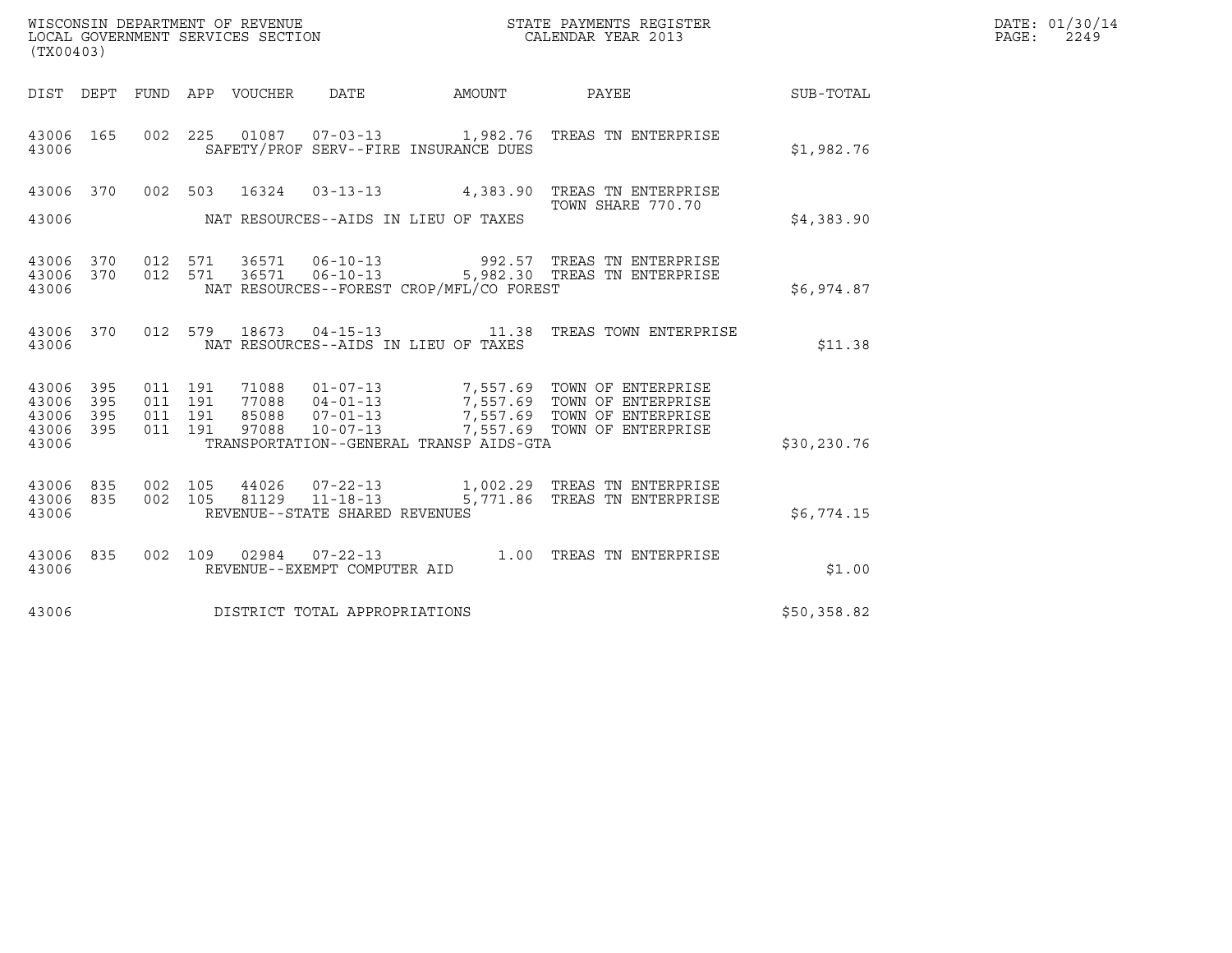| (TX00403)                                 |                          |                    | WISCONSIN DEPARTMENT OF REVENUE<br>LOCAL GOVERNMENT SERVICES SECTION |                                | STATE PAYMENTS REGISTER                  |                                                                                                                                                                                                                                                                                                                                   |              | DATE: 01/30/14<br>$\mathtt{PAGE:}$<br>2250 |
|-------------------------------------------|--------------------------|--------------------|----------------------------------------------------------------------|--------------------------------|------------------------------------------|-----------------------------------------------------------------------------------------------------------------------------------------------------------------------------------------------------------------------------------------------------------------------------------------------------------------------------------|--------------|--------------------------------------------|
|                                           |                          |                    |                                                                      |                                |                                          | DIST DEPT FUND APP VOUCHER DATE AMOUNT PAYEE                                                                                                                                                                                                                                                                                      | SUB-TOTAL    |                                            |
| 43008                                     | 43008 165                |                    |                                                                      |                                | SAFETY/PROF SERV--FIRE INSURANCE DUES    | 002 225 01088 07-03-13 8,279.02 TREAS TN HAZELHURST                                                                                                                                                                                                                                                                               | \$8,279.02   |                                            |
| 43008 370<br>43008                        | 43008 370 000 001        | 000 001            |                                                                      |                                | NAT RESOURCES-SEVERANCE/YIELD/WITHDRAWAL | 1,232.99 TREAS TOWN HAZELHURST                                                                                                                                                                                                                                                                                                    | \$18,900.79  |                                            |
| 43008                                     |                          |                    |                                                                      |                                | NAT RESOURCES--AIDS IN LIEU OF TAXES     | 43008 370 002 503 15917 02-06-13 1,805.73 TREAS TN HAZELHURST<br>TOWN SHARE 208.59                                                                                                                                                                                                                                                | \$1,805.73   |                                            |
| 43008 370<br>43008                        |                          |                    |                                                                      |                                | NAT RESOURCES--FOREST CROP/MFL/CO FOREST | 012 571 36572 06-10-13 1,305.63 TREAS TN HAZELHURST                                                                                                                                                                                                                                                                               | \$1,305.63   |                                            |
| 43008                                     |                          |                    |                                                                      |                                | NAT RESOURCES--AIDS IN LIEU OF TAXES     | $\begin{array}{cccc} 4\,3\,0\,0\,8\quad \ 3\,7\,0\qquad \quad 0\,1\,2\quad \ 5\,7\,9\qquad \quad 1\,8\,6\,7\,4\qquad \quad 0\,4\,-1\,5\,-1\,3\qquad \qquad 6\,6\,6\,6\qquad \text{TREAS TN HAZELHURST} \\ 4\,3\,0\,0\,8\quad \ 3\,7\,0\qquad \quad 0\,1\,2\qquad \,5\,7\,9\qquad \quad 1\,8\,6\,7\,4\qquad \quad 0\,4\,-1\,5\,-1$ | \$389.48     |                                            |
| 43008                                     | 43008 370                |                    |                                                                      |                                | NAT RESOURCES--INVASIVE AOUATICE SPECIES | 012 678 02711 04-16-13 2,903.68 TREAS TN HAZELHURST                                                                                                                                                                                                                                                                               | \$2,903.68   |                                            |
| 43008<br>43008<br>43008<br>43008<br>43008 | 395<br>395<br>395<br>395 |                    |                                                                      |                                | TRANSPORTATION--GENERAL TRANSP AIDS-GTA  | 011 191 71089 01-07-13 26,552.47 TOWN OF HAZELHURST<br>011 191 77089 04-01-13 26,552.47 TOWN OF HAZELHURST<br>011 191 97089 07-01-13 26,552.47 TOWN OF HAZELHURST<br>011 191 97089 10-07-13 26,552.48 TOWN OF HAZELHURST                                                                                                          | \$106,209.89 |                                            |
| 43008 835<br>43008                        | 43008 835                | 002 105<br>002 105 |                                                                      | REVENUE--STATE SHARED REVENUES |                                          | $44027$ $07-22-13$ $2,039.08$ TREAS TN HAZELHURST 81130 11-18-13 11,554.77 TREAS TN HAZELHURST                                                                                                                                                                                                                                    | \$13,593.85  |                                            |
| 43008                                     | 43008 835                |                    |                                                                      | REVENUE--EXEMPT COMPUTER AID   |                                          | 002 109 02985 07-22-13 54.00 TREAS TN HAZELHURST                                                                                                                                                                                                                                                                                  | \$54.00      |                                            |
| 43008                                     |                          |                    |                                                                      | DISTRICT TOTAL APPROPRIATIONS  |                                          |                                                                                                                                                                                                                                                                                                                                   | \$153,442.07 |                                            |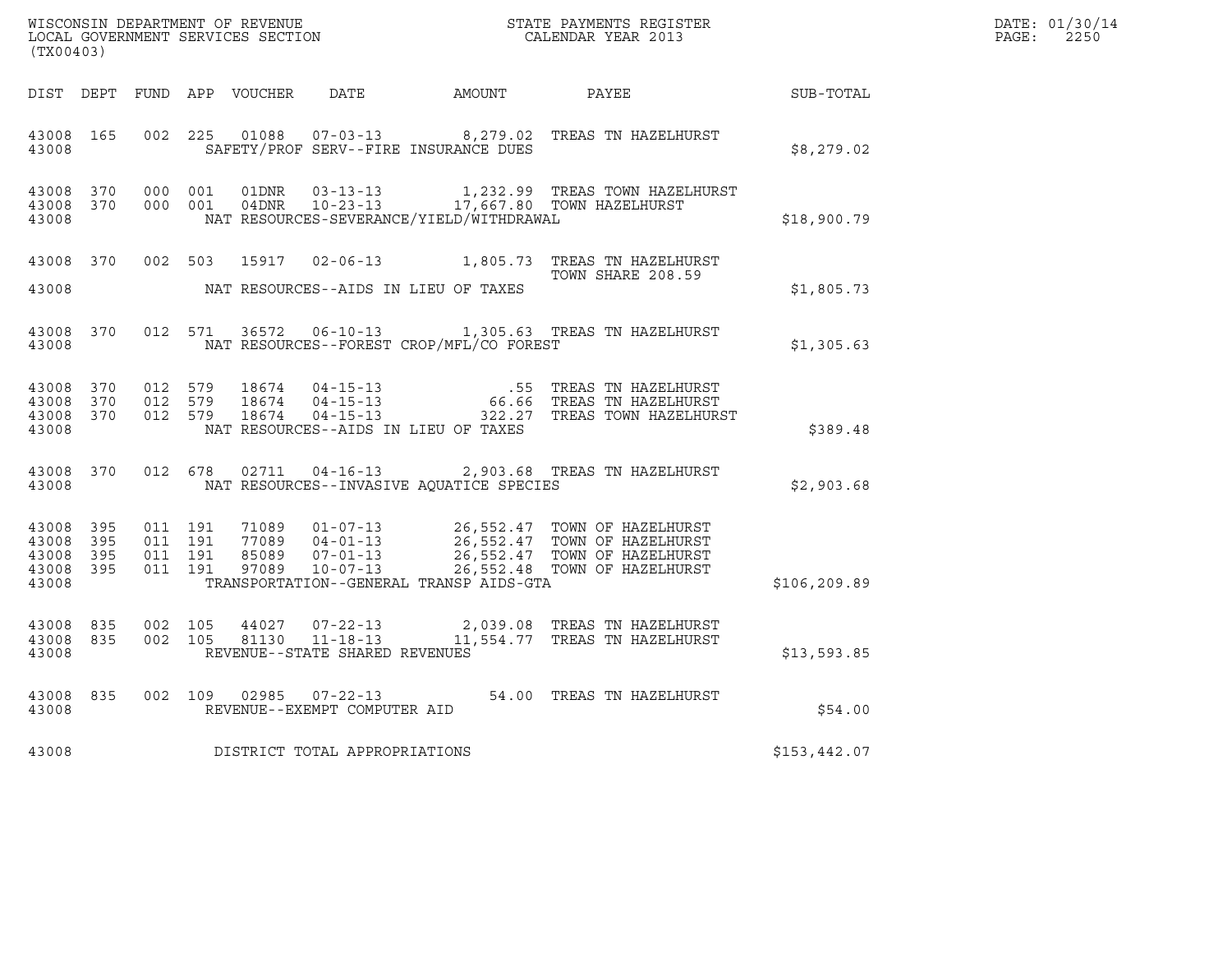|                                                       |                                                                                                                                                                                                                                                                                                                                       |                               |         |                |                                                  |                                              |                                                                              |                  | DATE: 01/30/14 |
|-------------------------------------------------------|---------------------------------------------------------------------------------------------------------------------------------------------------------------------------------------------------------------------------------------------------------------------------------------------------------------------------------------|-------------------------------|---------|----------------|--------------------------------------------------|----------------------------------------------|------------------------------------------------------------------------------|------------------|----------------|
|                                                       | ${\tt WISCOONSIM} \begin{tabular}{lcccc} DEPARTMENT OF REVENUE & & & & & & \begin{tabular}{l} \bf STATE} & \bf PAYMENTS \textit{ REGISTER} \\ \hline \textit{LOCAL GOVERNMENT} & \textit{SEVICES} & \textit{SECTION} \end{tabular} & & & & & \begin{tabular}{l} \bf CALENDAR \textit{ YEAR} \end{tabular} \end{tabular}$<br>(TX00403) |                               |         |                |                                                  |                                              |                                                                              |                  | PAGE:<br>2251  |
|                                                       |                                                                                                                                                                                                                                                                                                                                       |                               |         |                |                                                  | DIST DEPT FUND APP VOUCHER DATE AMOUNT PAYEE |                                                                              | <b>SUB-TOTAL</b> |                |
| 43010 165<br>43010                                    |                                                                                                                                                                                                                                                                                                                                       |                               |         |                |                                                  | SAFETY/PROF SERV--FIRE INSURANCE DUES        | 002 225 01089 07-03-13 5,680.15 TREAS TN LAKE TOMAHAWK                       | \$5,680.15       |                |
| 43010 370<br>43010                                    |                                                                                                                                                                                                                                                                                                                                       | 002 503                       |         | 15918          |                                                  | NAT RESOURCES--AIDS IN LIEU OF TAXES         | 02-06-13 43,159.01 TREAS TN LAKE TOMAHAWK<br><b>TOWN SHARE 11822.37</b>      | \$43,159.01      |                |
| 43010 370 012 571<br>43010 370<br>43010               |                                                                                                                                                                                                                                                                                                                                       | 012 571                       |         |                | 36573 06-10-13<br>$36573$ $06-10-13$             | NAT RESOURCES--FOREST CROP/MFL/CO FOREST     | 143.41 TREAS TN LAKE TOMAHAWK<br>543.29 TREAS TN LAKE TOMAHAWK               | \$686.70         |                |
| 43010 370<br>43010                                    |                                                                                                                                                                                                                                                                                                                                       |                               |         |                |                                                  | NAT RESOURCES--AIDS IN LIEU OF TAXES         | 012 579 18675 04-15-13 11,255.64 TREAS TN LAKE TOMAHAWK                      | \$11, 255.64     |                |
| 43010 395<br>43010 395<br>43010<br>43010 395<br>43010 | - 395                                                                                                                                                                                                                                                                                                                                 | 011 191<br>011 191<br>011 191 | 011 191 |                |                                                  | TRANSPORTATION--GENERAL TRANSP AIDS-GTA      |                                                                              | \$127,633.93     |                |
| 43010 835<br>43010 835<br>43010                       |                                                                                                                                                                                                                                                                                                                                       | 002 105<br>002 105            |         | 44028<br>81131 | $11 - 18 - 13$<br>REVENUE--STATE SHARED REVENUES |                                              | 07-22-13 1,850.05 TREAS TN LAKE TOMAHAWK<br>10,483.59 TREAS TN LAKE TOMAHAWK | \$12,333.64      |                |
| 43010 835<br>43010                                    |                                                                                                                                                                                                                                                                                                                                       |                               |         | 002 109 02986  | REVENUE--EXEMPT COMPUTER AID                     |                                              |                                                                              | \$105.00         |                |
| 43010 835<br>43010                                    |                                                                                                                                                                                                                                                                                                                                       |                               |         |                | 002 501 00003 02-01-13                           | DOA-PAYMENT FOR MUNICIPAL SERVICES AID       | 412.93 TREAS TN LAKE TOMAHAWK                                                | \$412.93         |                |
| 43010                                                 |                                                                                                                                                                                                                                                                                                                                       |                               |         |                | DISTRICT TOTAL APPROPRIATIONS                    |                                              |                                                                              | \$201, 267.00    |                |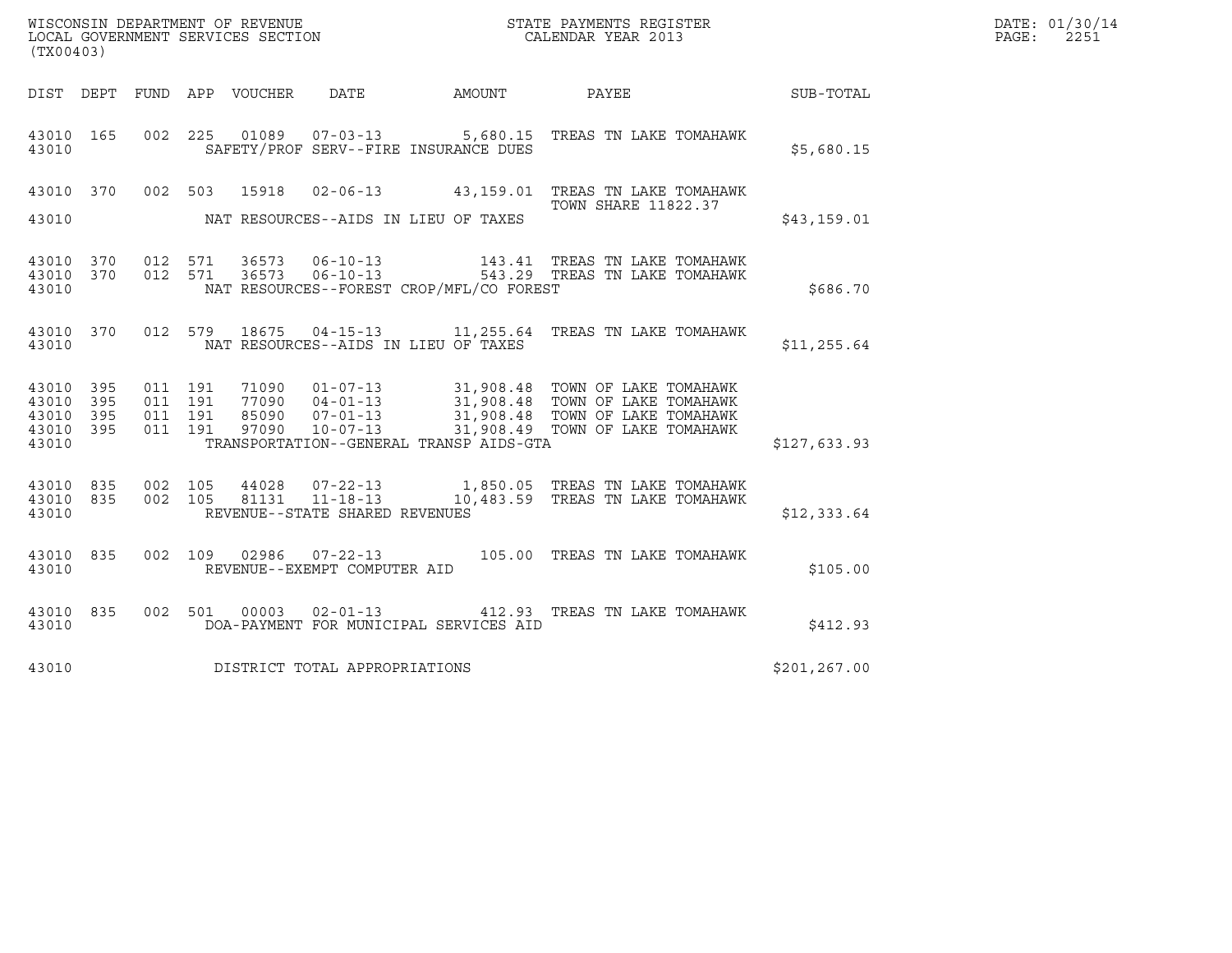| DATE: | 01/30/14 |
|-------|----------|
| PAGE: | 2252     |

| (TX00403)                                         |                        |                                          |         |                            |                                                  |                                          |                                                                                                                                                                                                                |                  | DATE: 01/30/14<br>PAGE:<br>2252 |
|---------------------------------------------------|------------------------|------------------------------------------|---------|----------------------------|--------------------------------------------------|------------------------------------------|----------------------------------------------------------------------------------------------------------------------------------------------------------------------------------------------------------------|------------------|---------------------------------|
|                                                   |                        |                                          |         | DIST DEPT FUND APP VOUCHER | DATE                                             | AMOUNT                                   | PAYEE                                                                                                                                                                                                          | <b>SUB-TOTAL</b> |                                 |
| 43012                                             | 43012 165              |                                          |         |                            |                                                  | SAFETY/PROF SERV--FIRE INSURANCE DUES    | 002 225 01090 07-03-13 1,717.36 TREAS TN LITTLE RICE                                                                                                                                                           | \$1,717.36       |                                 |
| 43012 370<br>43012                                | 43012 370              | 000 001                                  | 000 001 |                            |                                                  | NAT RESOURCES-SEVERANCE/YIELD/WITHDRAWAL |                                                                                                                                                                                                                | \$12,190.92      |                                 |
| 43012 370<br>43012 370<br>43012 370<br>43012 370  |                        | 002 503<br>002 503<br>002 503<br>002 503 |         | 15919<br>15919             | $02 - 06 - 13$                                   |                                          | 15919 02-06-13 19,761.63 TREAS TN LITTLE RICE<br>15919 02-06-13 519,598.18 TREAS TN LITTLE RICE<br>15919 02-06-13 1,296.12 TREAS TN LITTLE RICE<br>5,189.60 TREAS TN LITTLE RICE<br><b>TOWN SHARE 97522.54</b> |                  |                                 |
| 43012                                             |                        |                                          |         |                            |                                                  | NAT RESOURCES--AIDS IN LIEU OF TAXES     |                                                                                                                                                                                                                | \$545,845.53     |                                 |
| 43012                                             | 43012 370<br>43012 370 |                                          |         |                            |                                                  | NAT RESOURCES--FOREST CROP/MFL/CO FOREST | 012 571 36574 06-10-13 3,753.48 TREAS TN LITTLE RICE<br>012 571 36574 06-10-13 1,893.04 TREAS TN LITTLE RICE                                                                                                   | \$5,646.52       |                                 |
| 43012 370<br>43012                                | 43012 370              | 012 579                                  |         | 012 579 18676<br>18676     |                                                  | NAT RESOURCES--AIDS IN LIEU OF TAXES     | 04-15-13 19.07 TREAS TN LITTLE RICE<br>04-15-13 29.07 TREAS TN LITTLE RICE                                                                                                                                     | \$29.51          |                                 |
| 43012                                             | 43012 370              |                                          | 074 670 |                            | NAT RESOURCES--RU RECYCLING GRANT                |                                          | 40857  05-20-13  792.03  TREAS TN LITTLE RICE                                                                                                                                                                  | \$792.03         |                                 |
| 43012<br>43012 395<br>43012<br>43012 395<br>43012 | 395<br>395             | 011 191<br>011 191<br>011 191            | 011 191 |                            |                                                  | TRANSPORTATION--GENERAL TRANSP AIDS-GTA  | 71091  01-07-13  24,393.13  TOWN OF LITTLE RICE<br>77091  04-01-13  24,393.13  TOWN OF LITTLE RICE<br>85091  07-01-13  24,393.13  TOWN OF LITTLE RICE<br>97091  10-07-13  24,393.14  TOWN OF LITTLE RICE       | \$97,572.53      |                                 |
| 43012 835<br>43012                                |                        | 002 105                                  |         | 44029                      | $07 - 22 - 13$<br>REVENUE--STATE SHARED REVENUES |                                          | 996.86 TREAS TN LITTLE RICE<br>43012 835 002 105 81132 11-18-13 5,648.89 TREAS TN LITTLE RICE                                                                                                                  | \$6,645.75       |                                 |
| 43012 835<br>43012                                |                        |                                          |         |                            | REVENUE--EXEMPT COMPUTER AID                     |                                          | 002 109 02987 07-22-13 2.00 TREAS TN LITTLE RICE                                                                                                                                                               | \$2.00           |                                 |
| 43012 835<br>43012                                |                        |                                          |         |                            |                                                  | DOA-PAYMENT FOR MUNICIPAL SERVICES AID   | 002 501 00003 02-01-13 106.40 TREAS TN LITTLE RICE                                                                                                                                                             | \$106.40         |                                 |
| 43012                                             |                        |                                          |         |                            | DISTRICT TOTAL APPROPRIATIONS                    |                                          |                                                                                                                                                                                                                | \$670,548.55     |                                 |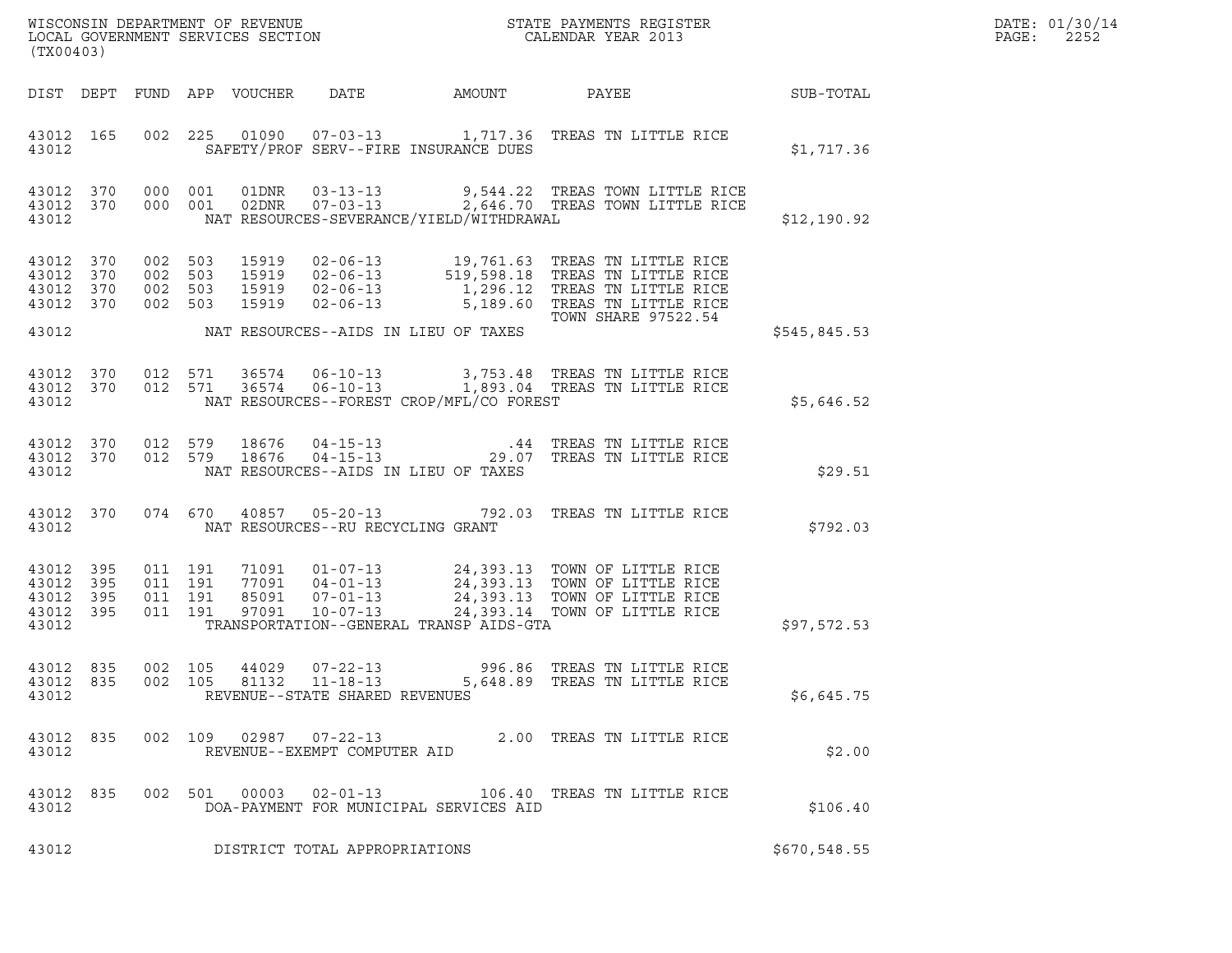| WISCONSIN DEPARTMENT OF REVENUE   | STATE PAYMENTS REGISTER | DATE: 01/30/14 |
|-----------------------------------|-------------------------|----------------|
| LOCAL GOVERNMENT SERVICES SECTION | CALENDAR YEAR 2013      | 2253<br>PAGE:  |

| (TX00403)                                                 |  |  |                                      |                                                                                                                                                                                                                                                                                                                                  | WISCONSIN DEPARTMENT OF REVENUE<br>LOCAL GOVERNMENT SERVICES SECTION TERMS OF CALENDAR YEAR 2013                                                                                                                                                                                                 | $\mathbb{R}^n$        | DATE: 01/30/14<br>$\mathtt{PAGE:}$<br>2253 |
|-----------------------------------------------------------|--|--|--------------------------------------|----------------------------------------------------------------------------------------------------------------------------------------------------------------------------------------------------------------------------------------------------------------------------------------------------------------------------------|--------------------------------------------------------------------------------------------------------------------------------------------------------------------------------------------------------------------------------------------------------------------------------------------------|-----------------------|--------------------------------------------|
|                                                           |  |  |                                      |                                                                                                                                                                                                                                                                                                                                  | DIST DEPT FUND APP VOUCHER DATE AMOUNT PAYEE PAYEE SUB-TOTAL                                                                                                                                                                                                                                     |                       |                                            |
|                                                           |  |  |                                      | 43014 165 002 225 01091 07-03-13 747.94 TREAS TN LYNNE<br>43014 SAFETY/PROF SERV--FIRE INSURANCE DUES                                                                                                                                                                                                                            |                                                                                                                                                                                                                                                                                                  | \$747.94              |                                            |
|                                                           |  |  |                                      | 43014 NAT RESOURCES-SEVERANCE/YIELD/WITHDRAWAL                                                                                                                                                                                                                                                                                   | $\begin{array}{cccccc} 4\,3\,0\,14 & 3\,7\,0 & 0\,0\,0 & 0\,01 & 0\,1\, \text{DNR} & 0\,3\,{-}\,1\,3\,{-}\,1\,3 & 1 & 1 & 1\,5\,3\,.\,3\,2 & \text{TREAS TOWN LYNNE} \\ 4\,3\,0\,1\,4 & 3\,7\,0 & 0\,0\,0 & 0\,0\,1 & 0\,4\, \text{DNR} & 1\,0\,{-}\,2\,3\,{-}\,1\,3 & 4 & 1\,2\,7\,.\,3\,1 & \$ | N LYNNE<br>\$5,280.63 |                                            |
| 43014 370<br>43014 370<br>43014 370                       |  |  |                                      |                                                                                                                                                                                                                                                                                                                                  | 002 503 15920 02-06-13 1,224.66 TREAS TN LYNNE<br>002 503 15920 02-06-13 18,856.98 TREAS TN LYNNE<br>002 503 15920 02-06-13 54,546.97 TREAS TN LYNNE                                                                                                                                             |                       |                                            |
|                                                           |  |  |                                      | 43014 NAT RESOURCES--AIDS IN LIEU OF TAXES                                                                                                                                                                                                                                                                                       | TOWN SHARE 17629.89                                                                                                                                                                                                                                                                              | \$74,628.61           |                                            |
|                                                           |  |  |                                      | 43014 NAT RESOURCES--FOREST CROP/MFL/CO FOREST                                                                                                                                                                                                                                                                                   | $\begin{array}{cccccccc} 43014 & 370 & 012 & 571 & 36575 & 06-10-13 & & 10,362.39 & \text{TREAS TN LYNNE} \\ 43014 & 370 & 012 & 571 & 36575 & 06-10-13 & & 515.43 & \text{TREAS TN LYNNE} \end{array}$                                                                                          | \$10,877.82           |                                            |
| 43014 395<br>43014 395<br>43014 395<br>43014 395<br>43014 |  |  |                                      | $\begin{tabular}{cccc} 011 & 191 & 71092 & 01-07-13 & 42,742.23 & TOWN OF LYNNE \\ 011 & 191 & 77092 & 04-01-13 & 42,742.23 & TOWN OF LYNNE \\ 011 & 191 & 85092 & 07-01-13 & 42,742.23 & TOWN OF LYNNE \\ 011 & 191 & 97092 & 10-07-13 & 42,742.23 & TOWN OF LYNNE \\ \end{tabular}$<br>TRANSPORTATION--GENERAL TRANSP AIDS-GTA |                                                                                                                                                                                                                                                                                                  | \$170,968.92          |                                            |
| 43014 835<br>43014 835                                    |  |  | 43014 REVENUE--STATE SHARED REVENUES | 002 105 44030 07-22-13 1,356.73 TREAS TN LYNNE<br>002 105 81133 11-18-13 7,688.13 TREAS TN LYNNE                                                                                                                                                                                                                                 |                                                                                                                                                                                                                                                                                                  | \$9,044.86            |                                            |
| 43014                                                     |  |  | REVENUE--EXEMPT COMPUTER AID         | 43014 835 002 109 02988 07-22-13 2.00 TREAS TN LYNNE                                                                                                                                                                                                                                                                             |                                                                                                                                                                                                                                                                                                  | \$2.00                |                                            |
|                                                           |  |  | 43014 DISTRICT TOTAL APPROPRIATIONS  |                                                                                                                                                                                                                                                                                                                                  |                                                                                                                                                                                                                                                                                                  | \$271,550.78          |                                            |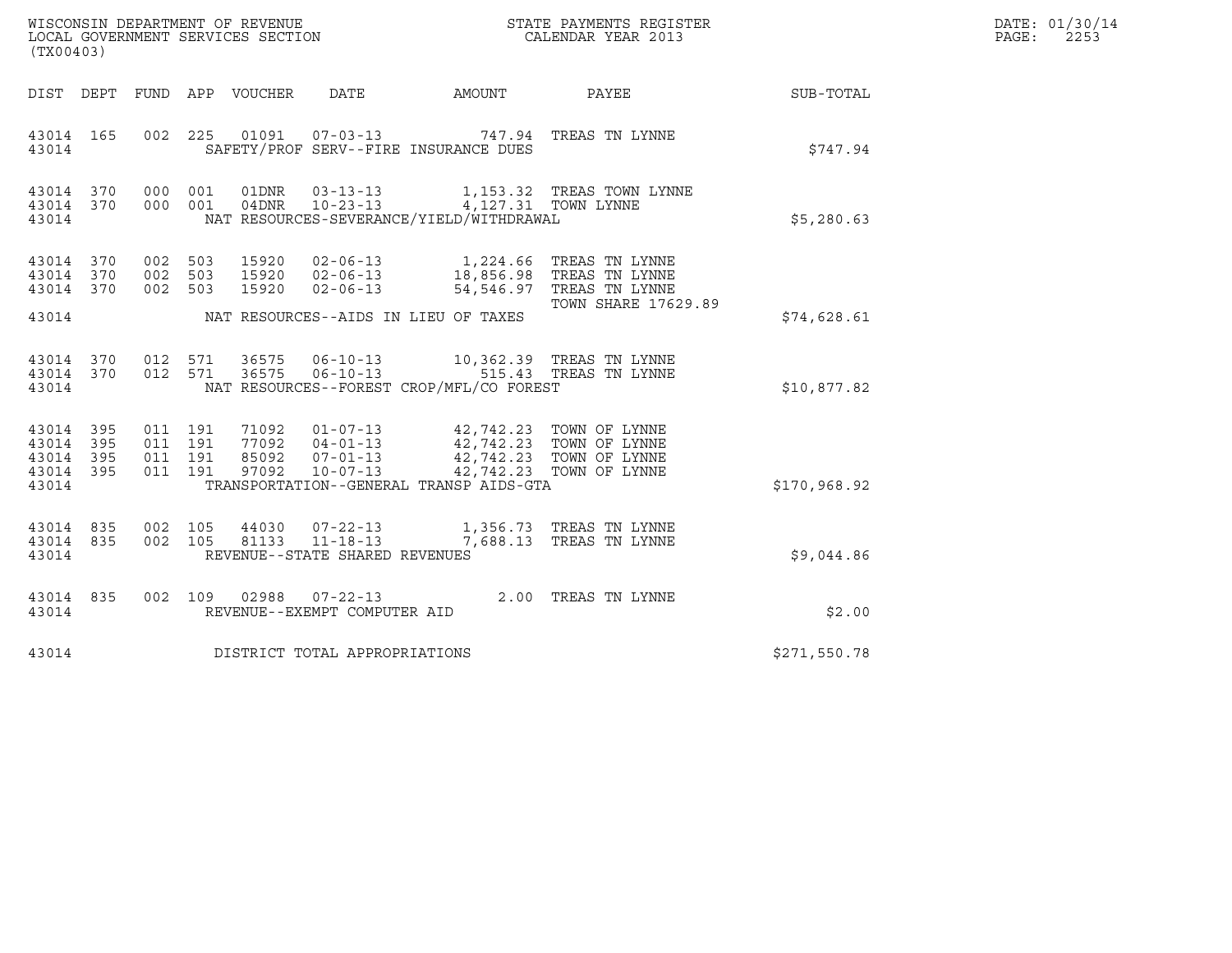| DATE: | 01/30/14 |
|-------|----------|
| PAGE: | 2254     |

| WISCONSIN DEPARTMENT OF REVENUE<br>LOCAL GOVERNMENT SERVICES SECTION<br>(TX00403)                                                                                                                                                                                                                         |                                      | STATE PAYMENTS REGISTER<br>CALENDAR YEAR 2013                                                                                                                                                                                                                                                                                                               |              | DATE: 01/30/14<br>PAGE:<br>2254 |
|-----------------------------------------------------------------------------------------------------------------------------------------------------------------------------------------------------------------------------------------------------------------------------------------------------------|--------------------------------------|-------------------------------------------------------------------------------------------------------------------------------------------------------------------------------------------------------------------------------------------------------------------------------------------------------------------------------------------------------------|--------------|---------------------------------|
| DIST DEPT<br>FUND APP VOUCHER<br>DATE                                                                                                                                                                                                                                                                     | AMOUNT                               | PAYEE                                                                                                                                                                                                                                                                                                                                                       | SUB-TOTAL    |                                 |
| 01092  07-03-13  36,216.70  TREAS TN MINOCQUA<br>43016 165<br>002 225<br>43016<br>SAFETY/PROF SERV--FIRE INSURANCE DUES                                                                                                                                                                                   |                                      |                                                                                                                                                                                                                                                                                                                                                             | \$36, 216.70 |                                 |
| 43016 370<br>000 001<br>01DNR<br>$03 - 13 - 13$<br>43016 370<br>001<br>$07 - 03 - 13$<br>000<br>02DNR<br>$11 - 21 - 13$<br>43016 370<br>000 001<br>05DNR<br>NAT RESOURCES-SEVERANCE/YIELD/WITHDRAWAL<br>43016                                                                                             |                                      | 25, 223.64 TREAS TOWN MINOCQUA<br>22,773.76 TREAS TOWN MINOCQUA<br>22,945.80 TREAS TOWN MINOCQUA                                                                                                                                                                                                                                                            | \$70,943.20  |                                 |
| 43016 370<br>002 503<br>15921<br>$02 - 06 - 13$<br>43016<br>002<br>503<br>15921<br>$02 - 06 - 13$<br>370<br>002 503<br>15921<br>43016 370<br>$02 - 06 - 13$<br>43016 370<br>002 503<br>15921<br>$02 - 06 - 13$                                                                                            | 112, 357.48<br>19,009.54<br>5,052.96 | 207.85 TREAS TN MINOCQUA<br>TREAS TN MINOCQUA<br>TREAS TN MINOCQUA<br>TREAS TN MINOCQUA<br><b>TOWN SHARE 30560.77</b>                                                                                                                                                                                                                                       |              |                                 |
| 43016<br>NAT RESOURCES--AIDS IN LIEU OF TAXES                                                                                                                                                                                                                                                             |                                      |                                                                                                                                                                                                                                                                                                                                                             | \$136,627.83 |                                 |
| 43016 370<br>012 381<br>00006<br>$07 - 26 - 13$<br>$03 - 26 - 13$<br>43016 370<br>012 381<br>00542<br>43016<br>NAT RESOURCES--BOAT PATROL                                                                                                                                                                 |                                      | 1.65 TREAS TN MINOCOUA<br>3,212.87 TREAS TN MINOCQUA                                                                                                                                                                                                                                                                                                        | \$3,214.52   |                                 |
| 43016 370<br>012<br>550<br>00006<br>012 550<br>00542<br>43016 370<br>NAT RESOURCES--BOATING ENFORCEMENT AIDS<br>43016                                                                                                                                                                                     |                                      | 07-26-13 5.74 TREAS TN MINOCQUA<br>03-26-13 11,132.58 TREAS TN MINOCQUA                                                                                                                                                                                                                                                                                     | \$11,138.32  |                                 |
| 43016 370<br>012 571<br>36576<br>$06 - 10 - 13$<br>43016<br>NAT RESOURCES--FOREST CROP/MFL/CO FOREST                                                                                                                                                                                                      |                                      | 9,536.65 TREAS TN MINOCQUA                                                                                                                                                                                                                                                                                                                                  | \$9,536.65   |                                 |
| 43016 370<br>012<br>579<br>18677<br>43016<br>012<br>370<br>579<br>18677<br>579<br>43016 370<br>012<br>18677<br>579<br>43016 370<br>012<br>18677<br>579<br>43016 370<br>012<br>18677<br>$04 - 15 - 13$<br>012 579<br>$04 - 15 - 13$<br>43016 370<br>18677<br>43016<br>NAT RESOURCES--AIDS IN LIEU OF TAXES | 935.69<br>.48                        | 04-15-13<br>04-15-13<br>04-15-13<br>04-15-13<br>04-15-13<br>04-15-13<br>04-15-13<br>08.14<br>08.14<br>08.14<br>08.14<br>08.14<br>08.14<br>08.14<br>08.14<br>08.28<br>08.14<br>08.20<br>08.14<br>08.20<br>08.14<br>08.20<br>08.00<br>08.00<br>08.00<br>08.00<br>08.00<br>08.00<br>08.00<br>TREAS TOWN MINOCQUA<br>TREAS TOWN MINOCOUA<br>TREAS TOWN MINOCQUA | \$1,408.88   |                                 |
| 43016 395<br>011 191<br>71093<br>$01 - 07 - 13$<br>011 191<br>$04 - 01 - 13$<br>43016 395<br>77093<br>$07 - 01 - 13$<br>43016 395<br>011 191<br>85093<br>$10 - 07 - 13$<br>43016 395<br>011 191<br>97093<br>TRANSPORTATION--GENERAL TRANSP AIDS-GTA<br>43016                                              | 102,293.44                           | 102,293.44 TOWN OF MINOCQUA<br>102,293.44 TOWN OF MINOCOUA<br>TOWN OF MINOCQUA<br>102,293.44 TOWN OF MINOCQUA                                                                                                                                                                                                                                               | \$409,173.76 |                                 |
| 43016 395<br>011 278<br>65140<br>$02 - 12 - 13$<br>TRANSPORTATION--LRIP/TRIP/MSIP GRANTS<br>43016                                                                                                                                                                                                         | 24,992.05                            | TREAS TN MINOCOUA                                                                                                                                                                                                                                                                                                                                           | \$24,992.05  |                                 |
| 002 231<br>00075<br>$11 - 01 - 13$<br>43016 455                                                                                                                                                                                                                                                           |                                      | 160.00 TREAS TN MINOCQUA POLICE                                                                                                                                                                                                                                                                                                                             |              |                                 |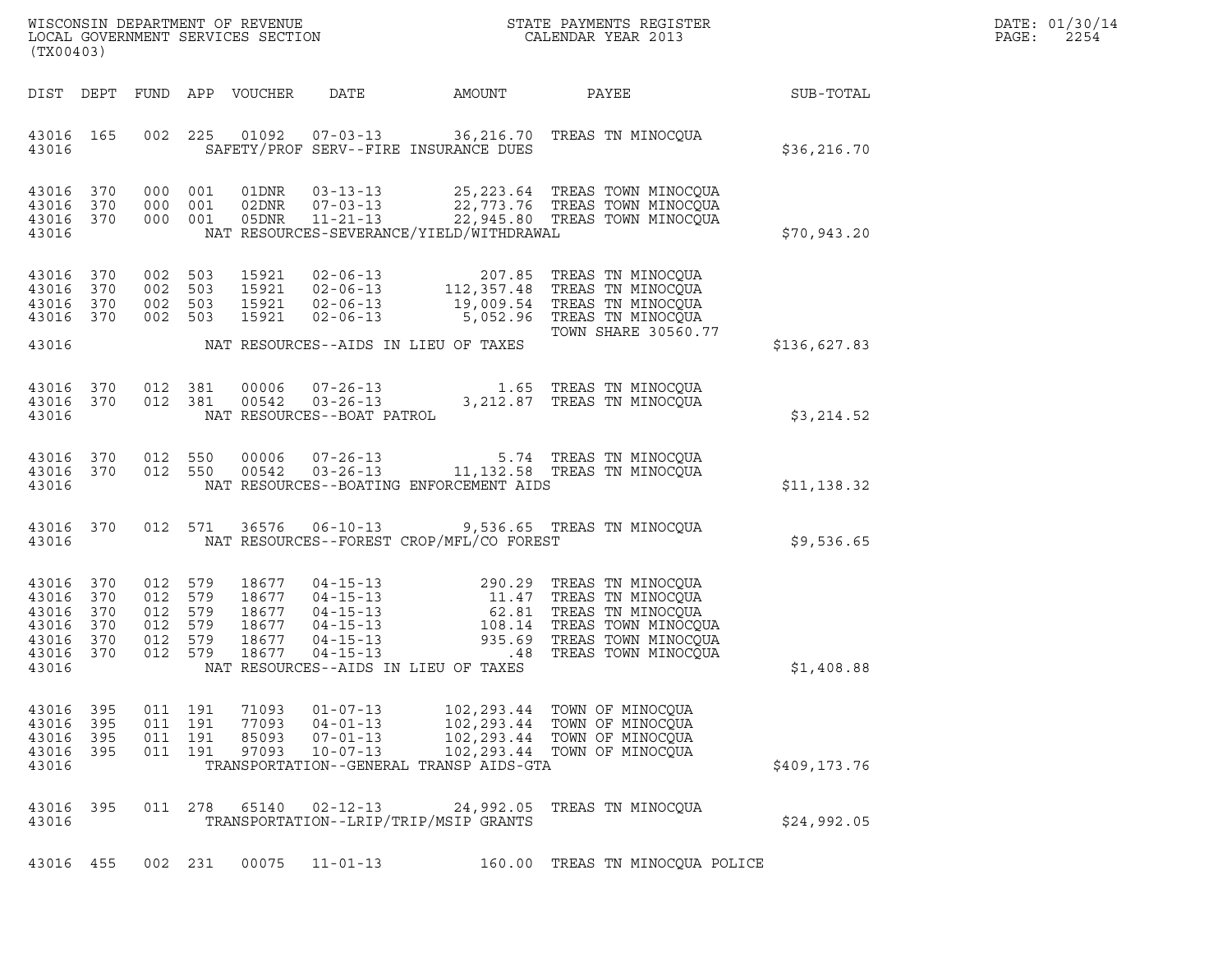| (TX00403)               |            |                    | WISCONSIN DEPARTMENT OF REVENUE<br>LOCAL GOVERNMENT SERVICES SECTION |                                          | STATE PAYMENTS REGISTER<br>CALENDAR YEAR 2013 |                                                                                               |              | DATE: 01/30/14<br>PAGE:<br>2255 |
|-------------------------|------------|--------------------|----------------------------------------------------------------------|------------------------------------------|-----------------------------------------------|-----------------------------------------------------------------------------------------------|--------------|---------------------------------|
| DIST DEPT               |            | FUND               | APP VOUCHER                                                          | DATE                                     | AMOUNT                                        | PAYEE                                                                                         | SUB-TOTAL    |                                 |
| 43016                   | 43016 455  |                    |                                                                      | JUSTICE--LAW ENFORCEMENT TRAINING        |                                               | 002 231 00422 02-12-13 1,440.00 TREAS TN MINOCOUA POLICE                                      | \$1,600.00   |                                 |
| 43016 505<br>43016      |            | 002 650            |                                                                      | DOA--JUSTICE-ASSISTANCE-FEDERAL ARRA FDS |                                               | 06480  01-29-13  2,408.95  TREAS TN MINOCQUA POLICE                                           | \$2,408.95   |                                 |
| 43016<br>43016<br>43016 | 835<br>835 | 002 105<br>002 105 |                                                                      | REVENUE--STATE SHARED REVENUES           |                                               | 44031  07-22-13  8,081.25  TREAS TN MINOCQUA<br>81134  11-18-13  45,979.07  TREAS TN MINOCQUA | \$54,060.32  |                                 |
| 43016 835<br>43016      |            | 002 109            |                                                                      | REVENUE--EXEMPT COMPUTER AID             |                                               | 02989  07-22-13  15,021.00 TREAS TN MINOCOUA                                                  | \$15,021.00  |                                 |
| 43016<br>43016          | 835        | 002 501            |                                                                      | DOA-PAYMENT FOR MUNICIPAL SERVICES AID   |                                               | 00003  02-01-13  3,657.20 TREAS TN MINOCQUA                                                   | \$3,657.20   |                                 |
| 43016                   |            |                    |                                                                      | DISTRICT TOTAL APPROPRIATIONS            |                                               |                                                                                               | \$779,999.38 |                                 |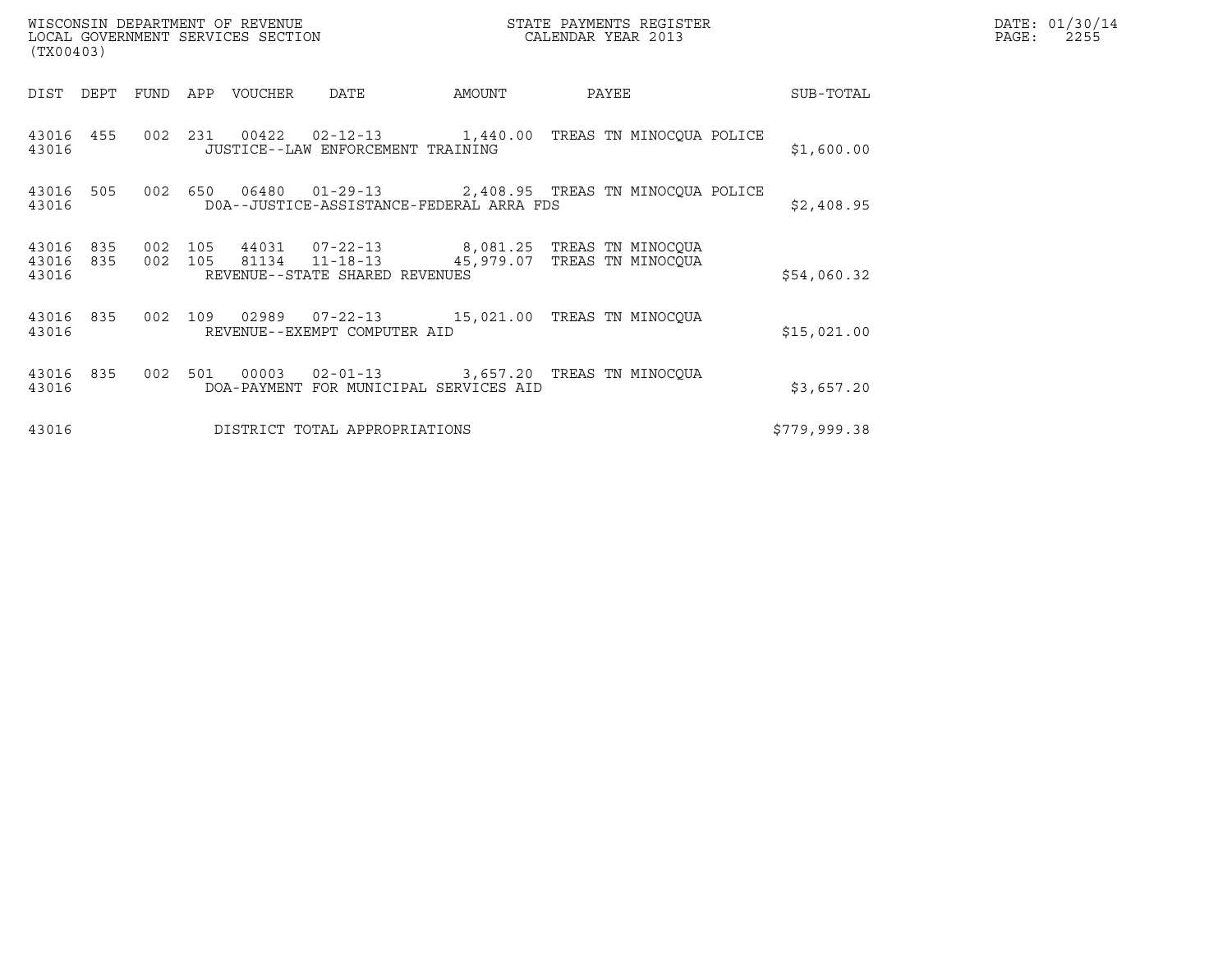| (TX00403)                                                             |                                          | WISCONSIN DEPARTMENT OF REVENUE<br>LOCAL GOVERNMENT SERVICES SECTION |                                                                    | STATE PAYMENTS REGISTER<br>CALENDAR YEAR 2013 |                                                                                                                                                                    |              | DATE: 01/30/14<br>PAGE:<br>2256 |
|-----------------------------------------------------------------------|------------------------------------------|----------------------------------------------------------------------|--------------------------------------------------------------------|-----------------------------------------------|--------------------------------------------------------------------------------------------------------------------------------------------------------------------|--------------|---------------------------------|
| DIST<br>DEPT                                                          | FUND                                     | APP<br>VOUCHER                                                       | <b>DATE</b>                                                        | AMOUNT                                        | PAYEE                                                                                                                                                              | SUB-TOTAL    |                                 |
| 43018<br>165<br>43018                                                 |                                          |                                                                      | SAFETY/PROF SERV--FIRE INSURANCE DUES                              |                                               | 002  225  01093  07-03-13  719.83  TREAS TN MONICO                                                                                                                 | \$719.83     |                                 |
| 43018<br>370<br>43018                                                 | 012 571                                  |                                                                      | NAT RESOURCES--FOREST CROP/MFL/CO FOREST                           |                                               | 36577   06-10-13   5,835.88   TREAS TN MONICO                                                                                                                      | \$5,835.88   |                                 |
| 43018<br>395<br>43018<br>395<br>395<br>43018<br>395<br>43018<br>43018 | 011 191<br>011 191<br>011 191<br>011 191 | 97094                                                                | $10 - 07 - 13$<br>TRANSPORTATION--GENERAL TRANSP AIDS-GTA          |                                               | 71094  01-07-13  11,532.35  TOWN OF MONICO<br>77094  04-01-13  11,532.35  TOWN OF MONICO<br>85094  07-01-13  11,532.35  TOWN OF MONICO<br>11,532.38 TOWN OF MONICO | \$46, 129.43 |                                 |
| 43018<br>835<br>43018<br>835<br>43018                                 | 002 105<br>002 105                       |                                                                      | 44032 07-22-13<br>81135 11-18-13<br>REVENUE--STATE SHARED REVENUES |                                               | 4,717.89 TREAS TN MONICO<br>26,855.36 TREAS TN MONICO                                                                                                              | \$31,573.25  |                                 |
| 43018<br>835<br>43018                                                 | 002                                      | 109                                                                  | REVENUE--EXEMPT COMPUTER AID                                       | 24.00                                         | TREAS TN MONICO                                                                                                                                                    | \$24.00      |                                 |
| 43018                                                                 |                                          |                                                                      | DISTRICT TOTAL APPROPRIATIONS                                      |                                               |                                                                                                                                                                    | \$84,282.39  |                                 |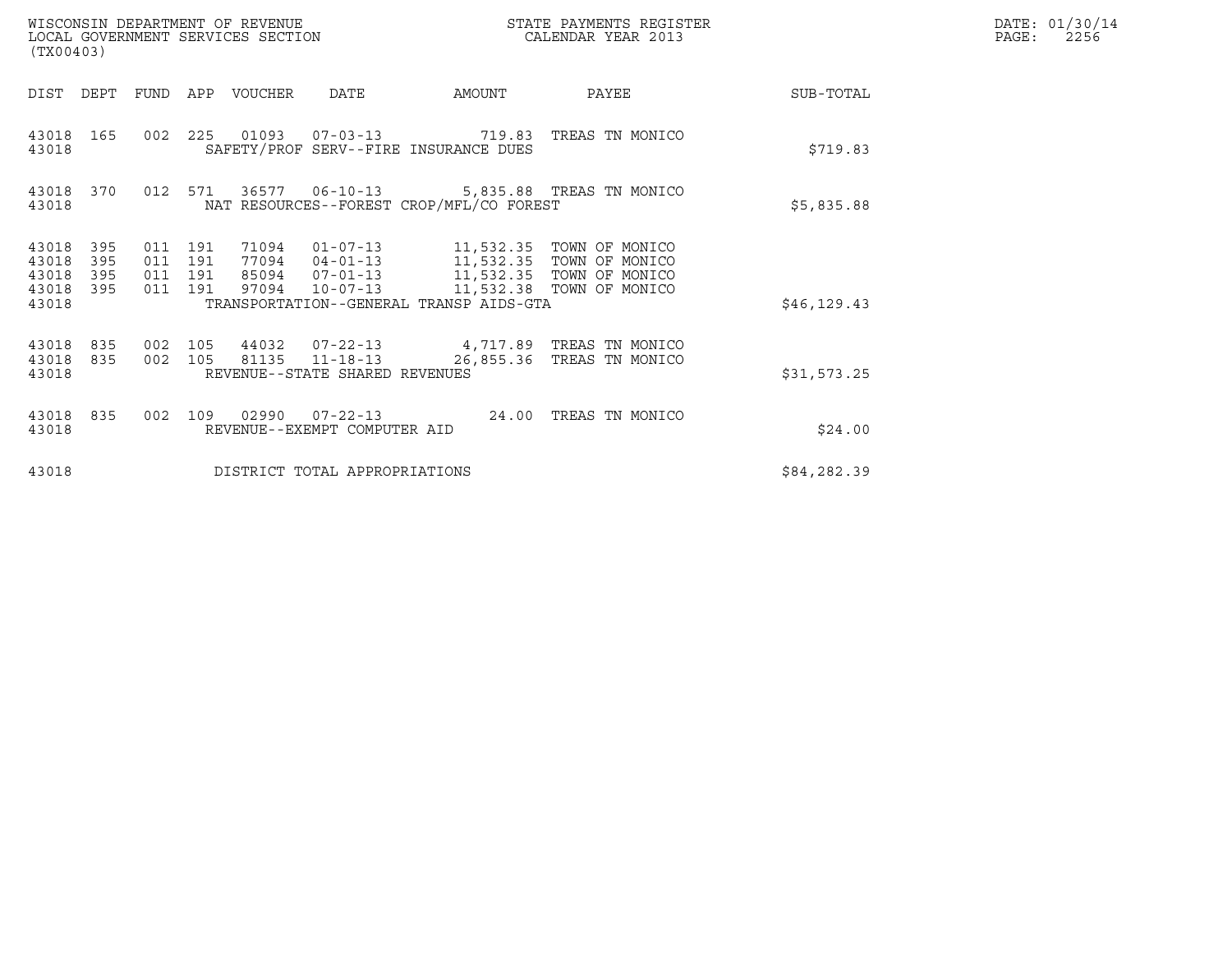| DATE: | 01/30/14 |
|-------|----------|
| PAGE: | 2257     |

| % WISCONSIN DEPARTMENT OF REVENUE $$\tt STATE~PAYMENTS~REGISTER$ LOCAL GOVERNMENT SERVICES SECTION $$\tt CALENDAR~YEAR~2013$$<br>(TX00403) |                    |  |                               |                         |                                                                                  |                                                                   |                                                                                                                                                         |              | DATE: 01/30/14<br>PAGE:<br>2257 |
|--------------------------------------------------------------------------------------------------------------------------------------------|--------------------|--|-------------------------------|-------------------------|----------------------------------------------------------------------------------|-------------------------------------------------------------------|---------------------------------------------------------------------------------------------------------------------------------------------------------|--------------|---------------------------------|
|                                                                                                                                            |                    |  |                               |                         |                                                                                  |                                                                   |                                                                                                                                                         |              |                                 |
|                                                                                                                                            | 43020 165<br>43020 |  |                               |                         |                                                                                  | SAFETY/PROF SERV--FIRE INSURANCE DUES                             | 002 225 01094 07-03-13 13,753.13 TREAS TN NEWBOLD                                                                                                       | \$13,753.13  |                                 |
| 43020 370<br>43020 370<br>43020 370<br>43020                                                                                               |                    |  |                               |                         |                                                                                  | NAT RESOURCES-SEVERANCE/YIELD/WITHDRAWAL                          | 000 001 01DNR 03-13-13 2,453.10 TREAS TOWN NEWBOLD<br>000 001 02DNR 07-03-13 858.60 TREAS TOWN NEWBOLD<br>000 001 04DNR 10-23-13 5,362.73 TOWN NEWBOLD  | \$8,674.43   |                                 |
|                                                                                                                                            |                    |  |                               |                         |                                                                                  |                                                                   | 43020 370 002 503 16225 02-21-13 86,005.85 TREAS TN NEWBOLD<br>TOWN SHARE 15342.92                                                                      |              |                                 |
|                                                                                                                                            |                    |  |                               |                         |                                                                                  | 43020 NAT RESOURCES--AIDS IN LIEU OF TAXES                        |                                                                                                                                                         | \$86,005.85  |                                 |
| 43020 370<br>43020                                                                                                                         |                    |  |                               |                         |                                                                                  | NAT RESOURCES--FOREST CROP/MFL/CO FOREST                          | 012 571 36578 06-10-13 748.72 TREAS TN NEWBOLD                                                                                                          | \$748.72     |                                 |
| 43020 370<br>43020 370<br>43020 370<br>43020                                                                                               |                    |  |                               |                         |                                                                                  | NAT RESOURCES--AIDS IN LIEU OF TAXES                              | 012 579 18678 04-15-13 15,406.31 TREAS TN NEWBOLD<br>012 579 18678 04-15-13 42.78 TREAS TOWN NEWBOLD<br>012 579 18678 04-15-13 20.29 TREAS TOWN NEWBOLD | \$15,469.38  |                                 |
|                                                                                                                                            | 43020 370          |  |                               |                         |                                                                                  |                                                                   | 012 583 02844 04-23-13 1,939.69 NEWBOLD FIRE DEPT                                                                                                       | \$1,939.69   |                                 |
| 43020 370<br>43020 370<br>43020                                                                                                            |                    |  |                               |                         |                                                                                  | NAT RESOURCES--LAKES MANAGEMENT GRANTS                            | 012 663 00369 08-23-13 2,499.75 TREAS TN NEWBOLD<br>012 663 00370 08-23-13 2,478.95 TREAS TN NEWBOLD                                                    | \$4,978.70   |                                 |
| 43020                                                                                                                                      |                    |  |                               |                         |                                                                                  | NAT RESOURCES--INVASIVE AQUATICE SPECIES                          | 43020 370 012 678 02531 04-01-13 1,000.00 TREAS TN NEWBOLD                                                                                              | \$1,000.00   |                                 |
| 43020<br>43020 395<br>43020 395<br>43020                                                                                                   | 395                |  | 011 191<br>011 191<br>011 191 | 77095<br>85095<br>97095 | 43020 395 011 191 71095 01-07-13<br>04-01-13<br>$07 - 01 - 13$<br>$10 - 07 - 13$ | 59,683.52<br>59,683.52<br>TRANSPORTATION--GENERAL TRANSP AIDS-GTA | 59,683.52 TOWN OF NEWBOLD<br>TOWN OF NEWBOLD<br>TOWN OF NEWBOLD<br>59,683.53 TOWN OF NEWBOLD                                                            | \$238,734.09 |                                 |
| 43020 835<br>43020 835<br>43020                                                                                                            |                    |  | 002 105<br>002 105            | 44033<br>81136          | $07 - 22 - 13$<br>$11 - 18 - 13$<br>REVENUE--STATE SHARED REVENUES               |                                                                   | 6,347.59 TREAS TN NEWBOLD<br>36,409.50 TREAS TN NEWBOLD                                                                                                 | \$42,757.09  |                                 |
| 43020 835<br>43020                                                                                                                         |                    |  |                               |                         | 002 109 02991 07-22-13<br>REVENUE--EXEMPT COMPUTER AID                           |                                                                   | 97.00 TREAS TN NEWBOLD                                                                                                                                  | \$97.00      |                                 |
| 43020                                                                                                                                      |                    |  |                               |                         | DISTRICT TOTAL APPROPRIATIONS                                                    |                                                                   |                                                                                                                                                         | \$414,158.08 |                                 |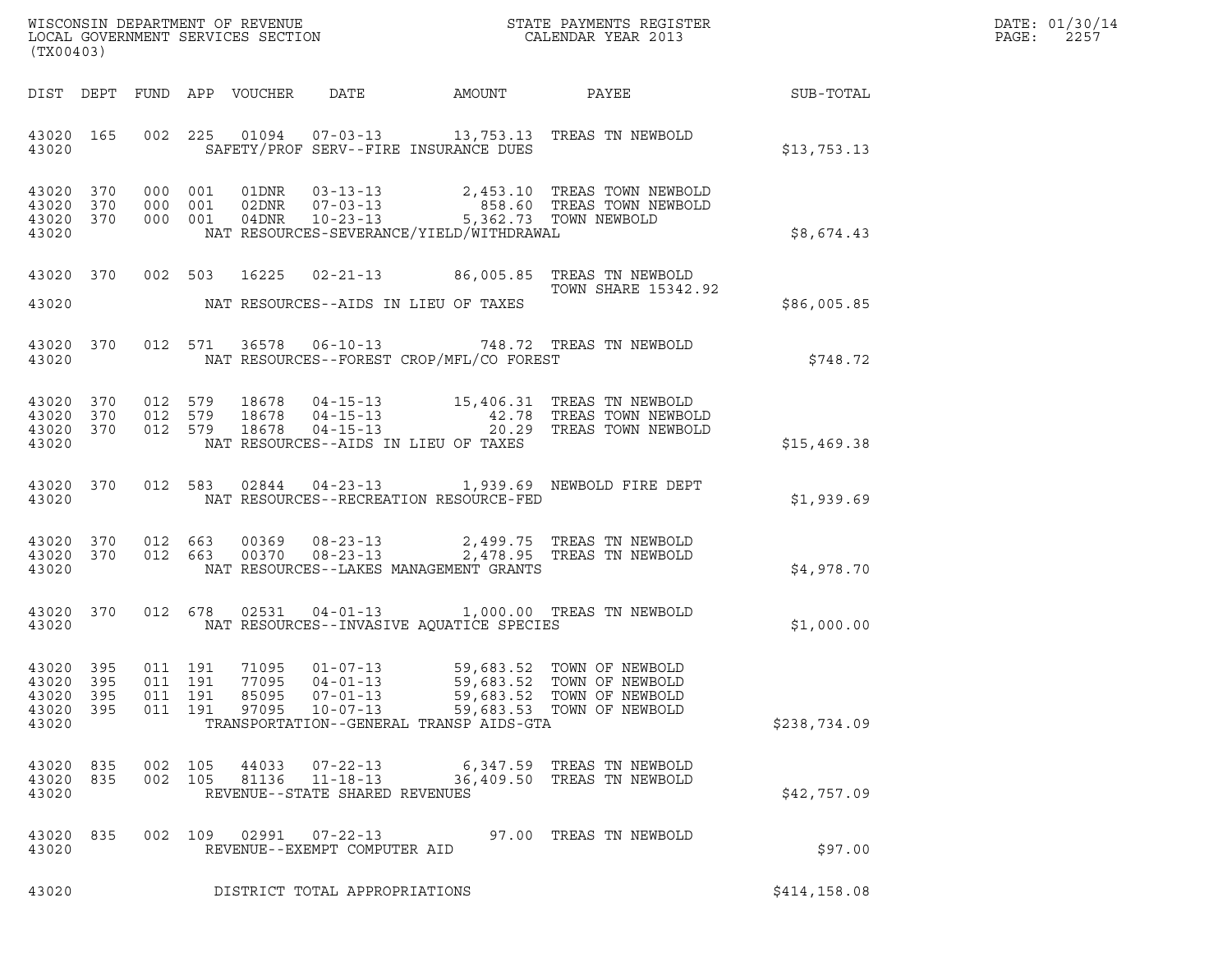| DATE: | 01/30/14 |
|-------|----------|
| PAGE: | 2258     |

| (TX00403)                                         |                   |                                          |     |                                  |                                                                    |                                          | ${\tt WISCOONSIM\ DEPARTMENT\ OF\ REVENUE}\ {\tt LOCALENDAR\ VERA}$ LOCAL GOVERNMENT SERVICES SECTION ${\tt LOCALENDAR\ VERAR\ 2013}$ |                  | DATE: 01/30/14<br>$\mathtt{PAGE:}$<br>2258 |
|---------------------------------------------------|-------------------|------------------------------------------|-----|----------------------------------|--------------------------------------------------------------------|------------------------------------------|---------------------------------------------------------------------------------------------------------------------------------------|------------------|--------------------------------------------|
|                                                   |                   |                                          |     | DIST DEPT FUND APP VOUCHER       | DATE                                                               | <b>AMOUNT</b>                            | PAYEE                                                                                                                                 | <b>SUB-TOTAL</b> |                                            |
| 43022 165<br>43022                                |                   |                                          |     |                                  |                                                                    | SAFETY/PROF SERV--FIRE INSURANCE DUES    | 002 225 01095 07-03-13 5,897.18 TREAS TN NOKOMIS                                                                                      | \$5,897.18       |                                            |
| 43022 370<br>43022                                | 43022 370         | 000 001<br>000 001                       |     |                                  |                                                                    | NAT RESOURCES-SEVERANCE/YIELD/WITHDRAWAL | 01DNR  03-13-13  31,662.64 TREAS TOWN NOKOMIS<br>02DNR  07-03-13  4,887.00 TREAS TOWN NOKOMIS                                         | \$36,549.64      |                                            |
| 43022<br>43022<br>43022<br>43022 370              | 370<br>370<br>370 | 002<br>002 503<br>002 503<br>002 503     | 503 | 15922<br>15922<br>15922<br>15922 | $02 - 06 - 13$                                                     |                                          | 52,705.98 TREAS TN NOKOMIS                                                                                                            |                  |                                            |
| 43022                                             |                   |                                          |     |                                  |                                                                    | NAT RESOURCES--AIDS IN LIEU OF TAXES     | <b>TOWN SHARE 7494.35</b>                                                                                                             | \$116,482.14     |                                            |
| 43022 370<br>43022                                | 43022 370         | 012<br>012 571                           | 571 | 36579<br>36579                   |                                                                    | NAT RESOURCES--FOREST CROP/MFL/CO FOREST | 06-10-13 344.82 TREAS TN NOKOMIS<br>06-10-13 1,335.95 TREAS TN NOKOMIS                                                                | \$1,680.77       |                                            |
| 43022 370<br>43022<br>43022 370<br>43022          | 370               | 012 579<br>012 579<br>012 579            |     | 18679<br>18679<br>18679          | $04 - 15 - 13$                                                     | NAT RESOURCES--AIDS IN LIEU OF TAXES     | 04-15-13 34.99 TREAS TN NOKOMIS<br>04-15-13 20.48 TREAS TOWN NOKOMIS<br>04-15-13 87.69 TREAS TOWN NOKOMIS<br>87.69 TREAS TOWN NOKOMIS | \$143.16         |                                            |
| 43022 370<br>43022                                |                   |                                          |     |                                  |                                                                    | NAT RESOURCES--RECREATION RESOURCE-FED   | 012 583 02783 04-23-13 1,211.02 TREAS TN NOKOMIS                                                                                      | \$1,211.02       |                                            |
| 43022 395<br>43022<br>43022<br>43022 395<br>43022 | 395<br>395        | 011 191<br>011 191<br>011 191<br>011 191 |     | 77096<br>85096<br>97096          | $04 - 01 - 13$<br>$07 - 01 - 13$<br>$10 - 07 - 13$                 | TRANSPORTATION--GENERAL TRANSP AIDS-GTA  | 71096  01-07-13  28,097.88  TOWN OF NOKOMIS<br>$28,097.88$ TOWN OF NOKOMIS<br>28,097.88 TOWN OF NOKOMIS<br>28,097.89 TOWN OF NOKOMIS  | \$112,391.53     |                                            |
| 43022 395<br>43022                                |                   |                                          |     |                                  |                                                                    | TRANSPORTATION--LRIP/TRIP/MSIP GRANTS    | 011  278  91394  10-17-13  169,758.64  TREAS  TN NOKOMIS                                                                              | \$169,758.64     |                                            |
| 43022 835<br>43022 835<br>43022                   |                   | 002 105<br>002 105                       |     | 44034<br>81137                   | $07 - 22 - 13$<br>$11 - 18 - 13$<br>REVENUE--STATE SHARED REVENUES |                                          | 2,323.16 TREAS TN NOKOMIS<br>13,164.54 TREAS TN NOKOMIS                                                                               | \$15,487.70      |                                            |
| 43022 835<br>43022                                |                   |                                          |     | 002 109 02992                    | $07 - 22 - 13$<br>REVENUE--EXEMPT COMPUTER AID                     |                                          | 73.00 TREAS TN NOKOMIS                                                                                                                | \$73.00          |                                            |
| 43022                                             |                   |                                          |     |                                  | DISTRICT TOTAL APPROPRIATIONS                                      |                                          |                                                                                                                                       | \$459,674.78     |                                            |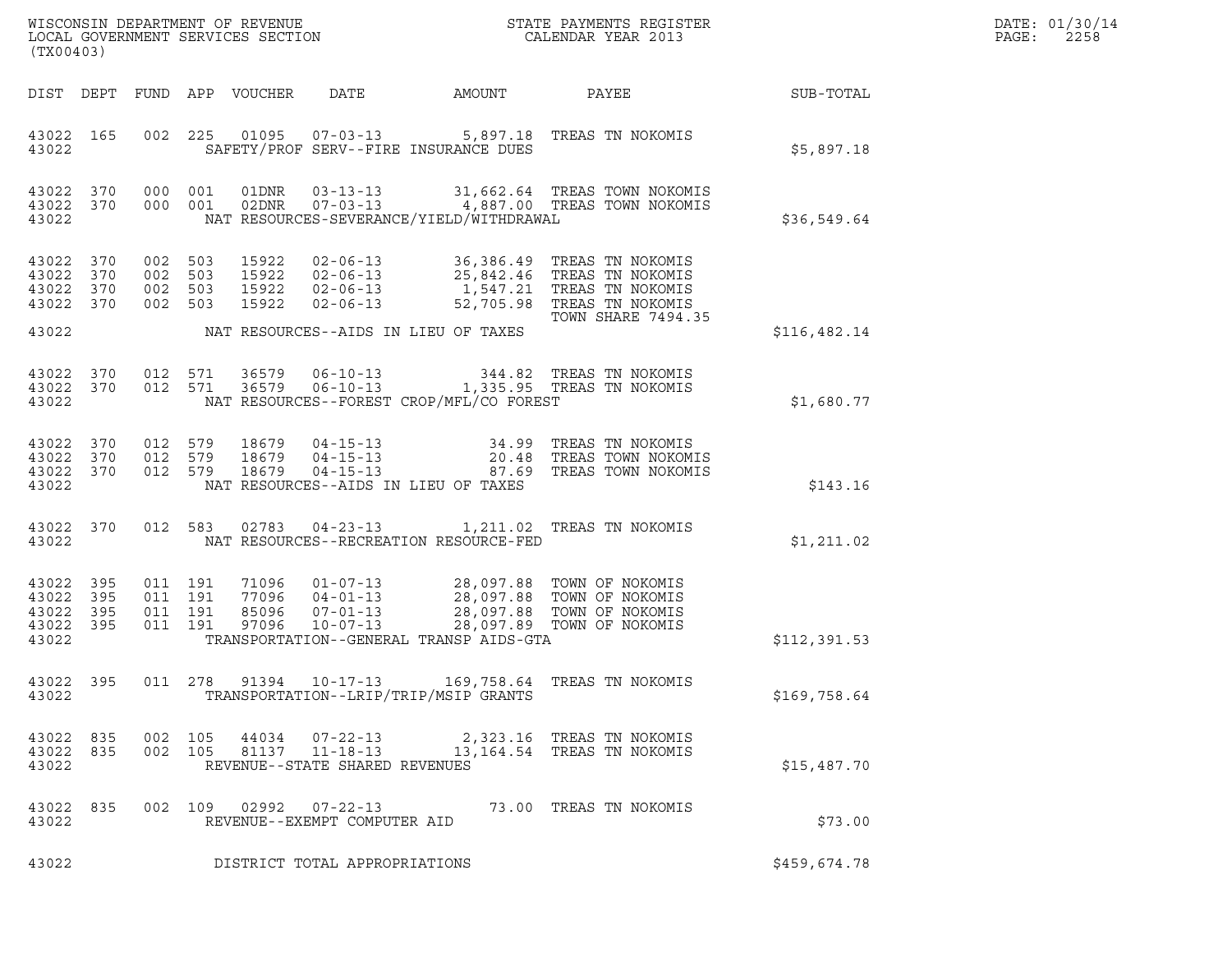| (TX00403)                                |                  |                              |                    |                                                   |  |                                                                                                                                                                                                                      |               | DATE: 01/30/14<br>$\mathtt{PAGE}$ :<br>2259 |
|------------------------------------------|------------------|------------------------------|--------------------|---------------------------------------------------|--|----------------------------------------------------------------------------------------------------------------------------------------------------------------------------------------------------------------------|---------------|---------------------------------------------|
|                                          |                  |                              |                    |                                                   |  | DIST DEPT FUND APP VOUCHER DATE AMOUNT PAYEE TO SUB-TOTAL                                                                                                                                                            |               |                                             |
| 43024                                    | 43024 165        |                              |                    | SAFETY/PROF SERV--FIRE INSURANCE DUES             |  | 002 225 01096 07-03-13 8,135.76 TREAS TN PELICAN                                                                                                                                                                     | \$8,135.76    |                                             |
| 43024                                    | 43024 370        | 43024 370 000 001<br>000 001 |                    | NAT RESOURCES-SEVERANCE/YIELD/WITHDRAWAL          |  | 01DNR  03-13-13  86.75 TREAS TOWN PELICAN<br>04DNR  10-23-13  233.96 TOWN PELICAN                                                                                                                                    | \$320.71      |                                             |
| 43024                                    |                  |                              |                    | NAT RESOURCES--FOREST CROP/MFL/CO FOREST          |  | $\begin{array}{cccccccc} 43024 & 370 & 012 & 571 & 36580 & 06-10-13 & & 46.95 & \text{TREAS TN PELICAN} \\ 43024 & 370 & 012 & 571 & 36580 & 06-10-13 & & 1,808.40 & \text{TREAS TN PELICAN} \end{array}$            | \$1,855.35    |                                             |
| 43024                                    |                  |                              |                    | NAT RESOURCES--AIDS IN LIEU OF TAXES              |  | $\begin{array}{cccccc} 43024 & 370 & 012 & 579 & 18680 & 04-15-13 & & & & & & 6.51 & \text{TREAS TN PELICAN} \\ 43024 & 370 & 012 & 579 & 18680 & 04-15-13 & & & & & 17.43 & \text{TREAS TOWN PELICANA} \end{array}$ | \$23.94       |                                             |
| 43024 395<br>43024<br>43024 395<br>43024 | 395<br>43024 395 | 011 191<br>011 191           | 011 191<br>011 191 | TRANSPORTATION--GENERAL TRANSP AIDS-GTA           |  | 71097   01-07-13   38,312.40   TOWN OF PELICAN<br>77097   04-01-13   38,312.40   TOWN OF PELICAN<br>85097   07-01-13   38,312.40   TOWN OF PELICAN<br>97097   10-07-13   38,312.43   TOWN OF PELICAN                 | \$153, 249.63 |                                             |
|                                          | 43024            |                              |                    | TRANSPORTATION--LRIP/TRIP/MSIP GRANTS             |  | 43024 395 011 278 65142 02-12-13 25,971.85 TREAS TN PELICAN                                                                                                                                                          | \$25,971.85   |                                             |
| 43024 835<br>43024                       |                  | 43024 835 002 105<br>002 105 |                    | 81138  11-18-13<br>REVENUE--STATE SHARED REVENUES |  | 44035  07-22-13  13,280.07  TREAS TN PELICAN<br>75,271.63 TREAS TN PELICAN                                                                                                                                           | \$88,551.70   |                                             |
| 43024                                    | 43024 835        |                              |                    | REVENUE--EXEMPT COMPUTER AID                      |  | 002 109 02993 07-22-13 97.00 TREAS TN PELICAN                                                                                                                                                                        | \$97.00       |                                             |
| 43024                                    |                  |                              |                    | DISTRICT TOTAL APPROPRIATIONS                     |  |                                                                                                                                                                                                                      | \$278,205.94  |                                             |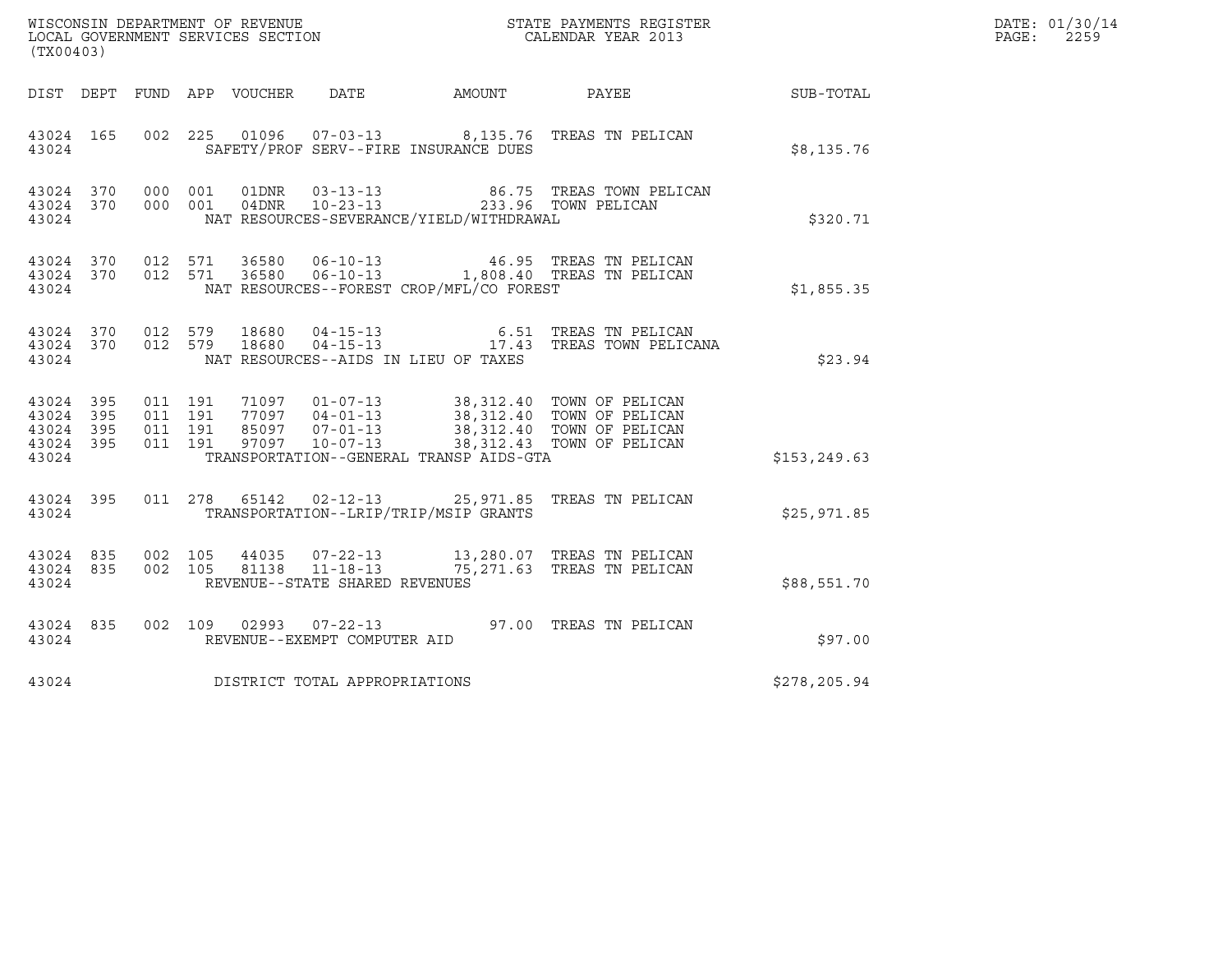| (TX00403)                                             |     |                                          |  |                                |                                                                                                                                                                                                                                     | % WISCONSIN DEPARTMENT OF REVENUE $$\tt STATE~PAYMENTS~REGISTER$ LOCAL GOVERNMENT SERVICES SECTION $$\tt CALENDAR~YEAR~2013$$                                                       |             | DATE: 01/30/14<br>$\mathtt{PAGE:}$<br>2260 |
|-------------------------------------------------------|-----|------------------------------------------|--|--------------------------------|-------------------------------------------------------------------------------------------------------------------------------------------------------------------------------------------------------------------------------------|-------------------------------------------------------------------------------------------------------------------------------------------------------------------------------------|-------------|--------------------------------------------|
|                                                       |     |                                          |  |                                |                                                                                                                                                                                                                                     | DIST DEPT FUND APP VOUCHER DATE AMOUNT PAYEE SUB-TOTAL                                                                                                                              |             |                                            |
| 43026 165<br>43026                                    |     |                                          |  |                                | 002 225 01097 07-03-13 338.13 TREAS TN PIEHL<br>SAFETY/PROF SERV--FIRE INSURANCE DUES                                                                                                                                               |                                                                                                                                                                                     | \$338.13    |                                            |
| 43026 370 000 001<br>43026 370 000 001<br>43026       |     |                                          |  |                                | NAT RESOURCES-SEVERANCE/YIELD/WITHDRAWAL                                                                                                                                                                                            |                                                                                                                                                                                     | \$1,210.85  |                                            |
| 43026                                                 |     |                                          |  |                                | 43026 370 002 503 15923 02-06-13 2,890.46 TREAS TN PIEHL<br>NAT RESOURCES--AIDS IN LIEU OF TAXES                                                                                                                                    | TOWN SHARE 276.49                                                                                                                                                                   | \$2,890.46  |                                            |
| 43026                                                 |     |                                          |  |                                | 43026 370 012 571 36581 06-10-13 2,986.81 TREAS TN PIEHL<br>NAT RESOURCES--FOREST CROP/MFL/CO FOREST                                                                                                                                |                                                                                                                                                                                     | \$2,986.81  |                                            |
| 43026                                                 |     |                                          |  |                                | NAT RESOURCES--AIDS IN LIEU OF TAXES                                                                                                                                                                                                | $\begin{array}{cccccccc} 43026 & 370 & 012 & 579 & 18681 & 04-15-13 & .77 & TREAS TN PIEHL \\ 43026 & 370 & 012 & 579 & 18681 & 04-15-13 & & 290.31 & TREAS TOWN PIEHL \end{array}$ | \$291.08    |                                            |
| 43026 395<br>43026<br>43026 395<br>43026 395<br>43026 | 395 | 011 191<br>011 191<br>011 191<br>011 191 |  |                                | 71098   01-07-13   5,932.64   TOWN OF PIEHL<br>77098   04-01-13   5,932.64   TOWN OF PIEHL<br>85098   07-01-13   5,932.64   TOWN OF PIEHL<br>97098   10-07-13   5,932.66   TOWN OF PIEHL<br>TRANSPORTATION--GENERAL TRANSP AIDS-GTA |                                                                                                                                                                                     | \$23,730.58 |                                            |
| 43026 835 002 105<br>43026 835<br>43026               |     | 002 105                                  |  | REVENUE--STATE SHARED REVENUES | 44036  07-22-13  2,702.00 TREAS TN PIEHL<br>81139  11-18-13  15,157.47 TREAS TN PIEHL                                                                                                                                               |                                                                                                                                                                                     | \$17,859.47 |                                            |
| 43026                                                 |     |                                          |  | DISTRICT TOTAL APPROPRIATIONS  |                                                                                                                                                                                                                                     |                                                                                                                                                                                     | \$49,307.38 |                                            |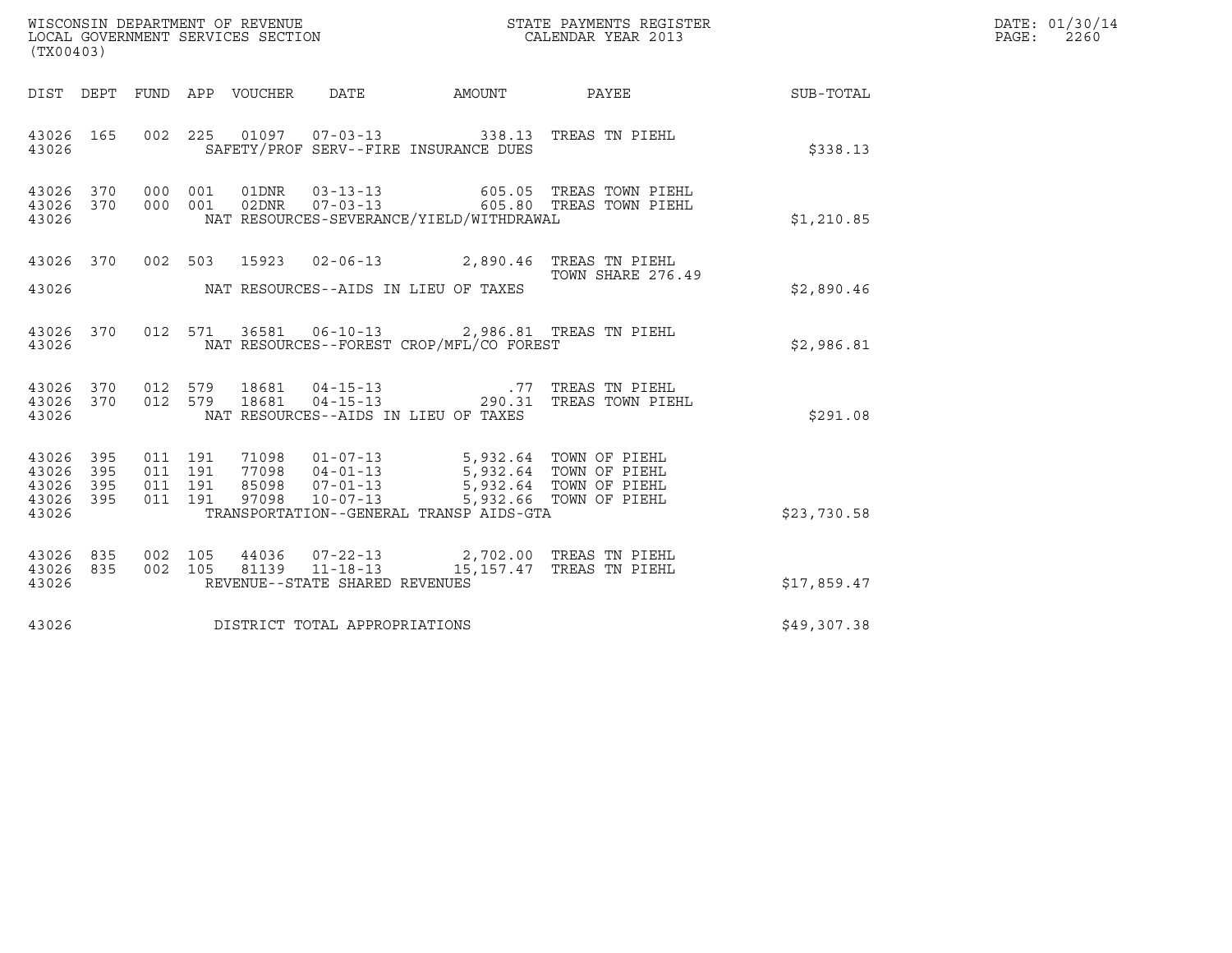| WISCONSIN DEPARTMENT OF REVENUE   | STATE PAYMENTS REGISTER | DATE: 01/30/14 |
|-----------------------------------|-------------------------|----------------|
| LOCAL GOVERNMENT SERVICES SECTION | CALENDAR YEAR 2013      | 2261<br>PAGE:  |

| (TX00403)                                                             |                                                                     |                                                                                                                   |                                       |                                                                                                                |              |
|-----------------------------------------------------------------------|---------------------------------------------------------------------|-------------------------------------------------------------------------------------------------------------------|---------------------------------------|----------------------------------------------------------------------------------------------------------------|--------------|
| DIST DEPT                                                             | APP VOUCHER DATE<br>FUND                                            |                                                                                                                   | <b>EXAMPLE THE PROPERTY OF AMOUNT</b> | PAYEE                                                                                                          | SUB-TOTAL    |
| 165<br>43028<br>43028                                                 | 002<br>225                                                          | SAFETY/PROF SERV--FIRE INSURANCE DUES                                                                             |                                       | 01098  07-03-13  8,472.96  TREAS TN PINE LAKE                                                                  | \$8,472.96   |
| 370<br>43028<br>43028<br>370<br>43028<br>370<br>43028                 | 01DNR<br>000<br>001<br>000<br>001<br>000<br>001<br>05DNR            | $03 - 13 - 13$<br>02DNR 07-03-13<br>$11 - 21 - 13$<br>NAT RESOURCES-SEVERANCE/YIELD/WITHDRAWAL                    |                                       | 2,661.81 TREAS TOWN PINE LAKE<br>4,218.55 TREAS TOWN PINE LAKE<br>139.50 TREAS TOWN PINE LAKE                  | \$7,019.86   |
| 43028<br>370<br>43028                                                 | 012<br>571<br>36582                                                 | NAT RESOURCES--FOREST CROP/MFL/CO FOREST                                                                          |                                       | 06-10-13 1,888.87 TREAS TN PINE LAKE                                                                           | \$1,888.87   |
| 370<br>43028<br>43028                                                 | 012<br>583                                                          | NAT RESOURCES--RECREATION RESOURCE-FED                                                                            |                                       | 02537  04-01-13  1,370.90  TREAS TN PINE LAKE                                                                  | \$1,370.90   |
| 43028<br>395<br>395<br>43028<br>43028<br>395<br>395<br>43028<br>43028 | 011 191<br>011<br>191<br>191<br>011<br>85099<br>011<br>191<br>97099 | 71099   01-07-13<br>77099 04-01-13<br>$07 - 01 - 13$<br>$10 - 07 - 13$<br>TRANSPORTATION--GENERAL TRANSP AIDS-GTA | 35, 353.90                            | 35,353.90 TOWN OF PINE LAKE<br>35,353.90 TOWN OF PINE LAKE<br>TOWN OF PINE LAKE<br>35,353.90 TOWN OF PINE LAKE | \$141,415.60 |
| 43028<br>835<br>835<br>43028<br>43028                                 | 002<br>105<br>44037<br>002<br>105<br>81140                          | REVENUE--STATE SHARED REVENUES                                                                                    |                                       | 07-22-13 10,599.70 TREAS TN PINE LAKE<br>11-18-13 60,064.97 TREAS TN PINE LAKE                                 | \$70,664.67  |
| 835<br>43028<br>43028                                                 | 002<br>109<br>02994                                                 | $07 - 22 - 13$<br>REVENUE--EXEMPT COMPUTER AID                                                                    | 122.00                                | TREAS TN PINE LAKE                                                                                             | \$122.00     |
| 43028<br>835<br>43028                                                 | 021<br>366                                                          | CR166 05-02-13 2.95<br>REVENUE--LOTTERY CREDIT LATE CLAIMS                                                        |                                       | TREAS TN PINE LAKE                                                                                             | \$2.95       |
| 43028                                                                 |                                                                     | DISTRICT TOTAL APPROPRIATIONS                                                                                     |                                       |                                                                                                                | \$230,957.81 |

(TX00403)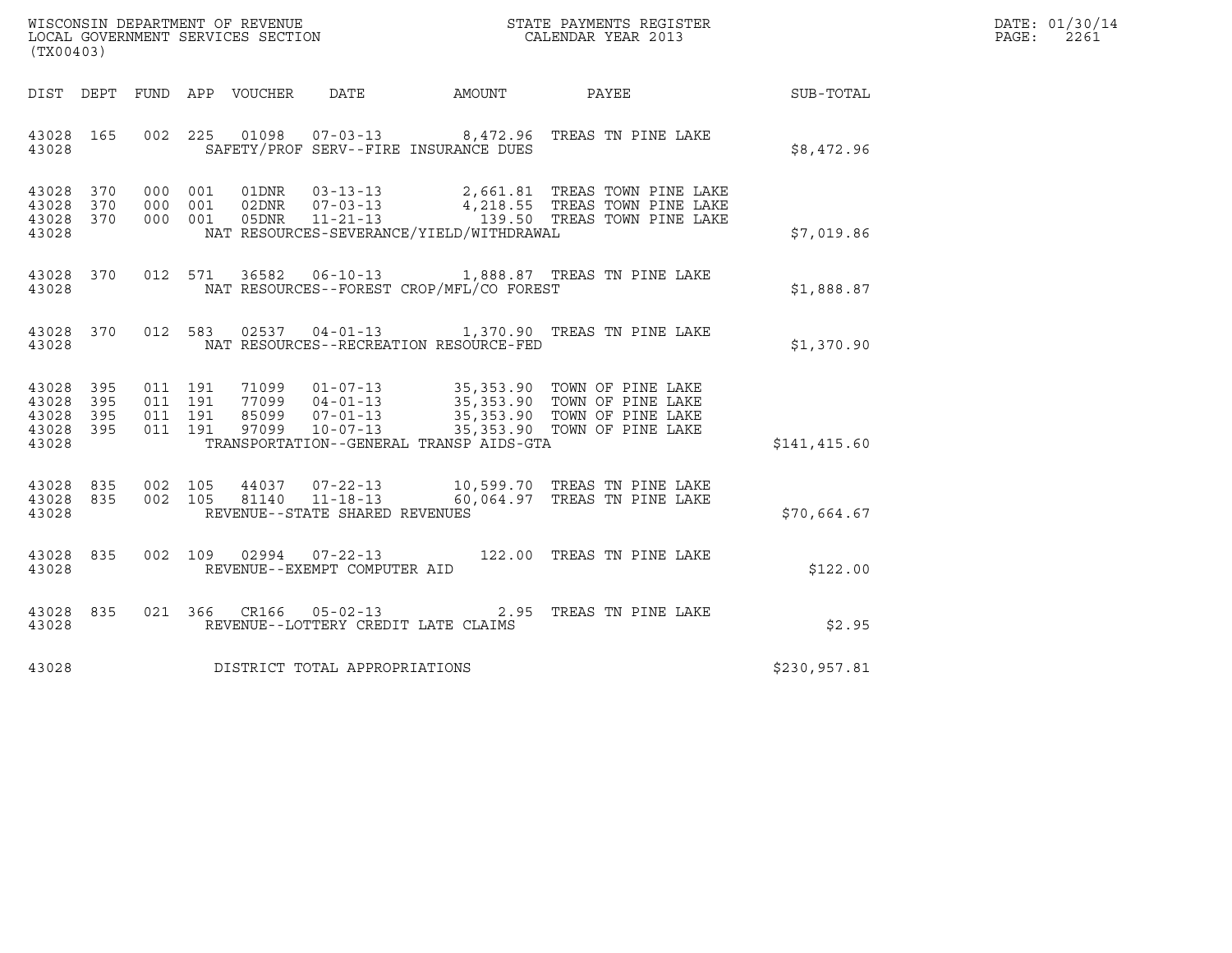| DATE: 01/30/14<br>PAGE: 2262<br>(TX00403)<br>DIST DEPT FUND APP VOUCHER DATE AMOUNT PAYEE TO SUB-TOTAL<br>002 225 01099 07-03-13 2,160.19 TREAS TN SCHOEPKE<br>43030 165<br>SAFETY/PROF SERV--FIRE INSURANCE DUES<br>\$2,160.19<br>43030<br>43030 370 000 001 01DNR 03-13-13 1,058.44 TREAS TOWN SCHOEPKE<br>NAT RESOURCES-SEVERANCE/YIELD/WITHDRAWAL<br>\$1,058.44<br>43030<br>43030 370 002 503 16325 03-13-13 51.00 TREAS TN SCHOEPKE<br>TOWN SHARE 4.88<br>NAT RESOURCES--AIDS IN LIEU OF TAXES<br>\$51.00<br>43030<br>43030 370 012 571 36583 06-10-13 3,320.68 TREAS TN SCHOEPKE<br>NAT RESOURCES--FOREST CROP/MFL/CO FOREST<br>\$3,320.68<br>43030<br>012 579 18682 04-15-13 1.50 TREAS TN SCHOEPKE<br>43030 370<br>NAT RESOURCES--AIDS IN LIEU OF TAXES<br>\$1.50<br>43030<br>71100  01-07-13  16,496.72  TOWN OF SCHOEPKE<br>77100  04-01-13  16,496.72  TOWN OF SCHOEPKE<br>85100  07-01-13  16,496.72  TOWN OF SCHOEPKE<br>97100  10-07-13  16,496.73  TOWN OF SCHOEPKE<br>011 191<br>43030 395<br>011 191<br>43030 395<br>011 191<br>395<br>43030<br>43030 395<br>011 191<br>TRANSPORTATION--GENERAL TRANSP AIDS-GTA<br>43030<br>\$65,986.89<br>44038  07-22-13  897.59  TREAS TN SCHOEPKE<br>002 105<br>43030 835<br>002 105 81141 11-18-13 5,086.37 TREAS TN SCHOEPKE<br>43030 835<br>REVENUE--STATE SHARED REVENUES<br>\$5,983.96<br>43030<br>DISTRICT TOTAL APPROPRIATIONS<br>43030<br>\$78,562.66 |  |  |  |  |  |
|--------------------------------------------------------------------------------------------------------------------------------------------------------------------------------------------------------------------------------------------------------------------------------------------------------------------------------------------------------------------------------------------------------------------------------------------------------------------------------------------------------------------------------------------------------------------------------------------------------------------------------------------------------------------------------------------------------------------------------------------------------------------------------------------------------------------------------------------------------------------------------------------------------------------------------------------------------------------------------------------------------------------------------------------------------------------------------------------------------------------------------------------------------------------------------------------------------------------------------------------------------------------------------------------------------------------------------------------------------------------------------------------------------------------|--|--|--|--|--|
|                                                                                                                                                                                                                                                                                                                                                                                                                                                                                                                                                                                                                                                                                                                                                                                                                                                                                                                                                                                                                                                                                                                                                                                                                                                                                                                                                                                                                    |  |  |  |  |  |
|                                                                                                                                                                                                                                                                                                                                                                                                                                                                                                                                                                                                                                                                                                                                                                                                                                                                                                                                                                                                                                                                                                                                                                                                                                                                                                                                                                                                                    |  |  |  |  |  |
|                                                                                                                                                                                                                                                                                                                                                                                                                                                                                                                                                                                                                                                                                                                                                                                                                                                                                                                                                                                                                                                                                                                                                                                                                                                                                                                                                                                                                    |  |  |  |  |  |
|                                                                                                                                                                                                                                                                                                                                                                                                                                                                                                                                                                                                                                                                                                                                                                                                                                                                                                                                                                                                                                                                                                                                                                                                                                                                                                                                                                                                                    |  |  |  |  |  |
|                                                                                                                                                                                                                                                                                                                                                                                                                                                                                                                                                                                                                                                                                                                                                                                                                                                                                                                                                                                                                                                                                                                                                                                                                                                                                                                                                                                                                    |  |  |  |  |  |
|                                                                                                                                                                                                                                                                                                                                                                                                                                                                                                                                                                                                                                                                                                                                                                                                                                                                                                                                                                                                                                                                                                                                                                                                                                                                                                                                                                                                                    |  |  |  |  |  |
|                                                                                                                                                                                                                                                                                                                                                                                                                                                                                                                                                                                                                                                                                                                                                                                                                                                                                                                                                                                                                                                                                                                                                                                                                                                                                                                                                                                                                    |  |  |  |  |  |
|                                                                                                                                                                                                                                                                                                                                                                                                                                                                                                                                                                                                                                                                                                                                                                                                                                                                                                                                                                                                                                                                                                                                                                                                                                                                                                                                                                                                                    |  |  |  |  |  |
|                                                                                                                                                                                                                                                                                                                                                                                                                                                                                                                                                                                                                                                                                                                                                                                                                                                                                                                                                                                                                                                                                                                                                                                                                                                                                                                                                                                                                    |  |  |  |  |  |
|                                                                                                                                                                                                                                                                                                                                                                                                                                                                                                                                                                                                                                                                                                                                                                                                                                                                                                                                                                                                                                                                                                                                                                                                                                                                                                                                                                                                                    |  |  |  |  |  |
|                                                                                                                                                                                                                                                                                                                                                                                                                                                                                                                                                                                                                                                                                                                                                                                                                                                                                                                                                                                                                                                                                                                                                                                                                                                                                                                                                                                                                    |  |  |  |  |  |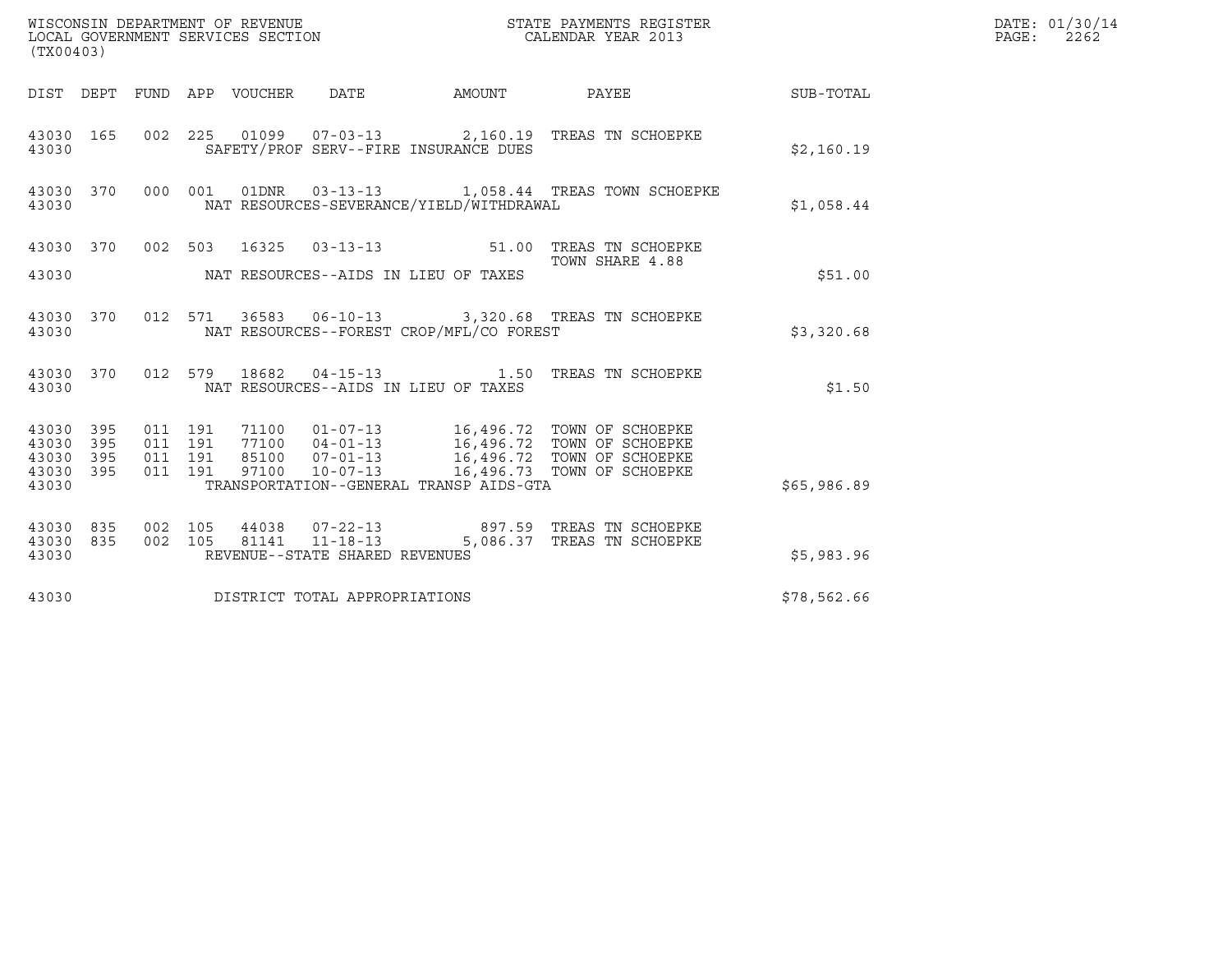| WISCONSIN DEPARTMENT OF REVENUE   | STATE PAYMENTS REGISTER | DATE: 01/30/14 |
|-----------------------------------|-------------------------|----------------|
| LOCAL GOVERNMENT SERVICES SECTION | CALENDAR YEAR 2013      | 2263<br>PAGE:  |

| (TX00403) |  |  |  |  |                                      |                                               |                                                                                                                                                                                                                                                                                                                                                                      |                                                              | DATE: 01/30/14<br>PAGE: 2263 |
|-----------|--|--|--|--|--------------------------------------|-----------------------------------------------|----------------------------------------------------------------------------------------------------------------------------------------------------------------------------------------------------------------------------------------------------------------------------------------------------------------------------------------------------------------------|--------------------------------------------------------------|------------------------------|
|           |  |  |  |  |                                      |                                               |                                                                                                                                                                                                                                                                                                                                                                      | DIST DEPT FUND APP VOUCHER DATE AMOUNT PAYEE PAYER SUB-TOTAL |                              |
| 43032 165 |  |  |  |  |                                      | 43032 SAFETY/PROF SERV--FIRE INSURANCE DUES   | 002 225 01100 07-03-13 2,269.23 TREAS TN STELLA                                                                                                                                                                                                                                                                                                                      | \$2,269.23                                                   |                              |
|           |  |  |  |  |                                      |                                               | $\begin{array}{cccccc} 43032 & 370 & 000 & 001 & 01 \text{DNR} & 03-13-13 & & 1,518.43 & \text{TREAS TOWN STELLA} \\ 43032 & 370 & 000 & 001 & 02 \text{DNR} & 07-03-13 & & 2,026.94 & \text{TREAS TOWN STELLA} \\ 43032 & 370 & 000 & 001 & 04 \text{DNR} & 10-23-13 & & 187.95 & \text{TOWN STELLA} \end{array}$<br>43032 NAT RESOURCES-SEVERANCE/YIELD/WITHDRAWAL | \$3,733.32                                                   |                              |
|           |  |  |  |  |                                      |                                               | 43032 370 012 571 36584 06-10-13 1,352.72 TREAS TN STELLA<br>43032 NAT RESOURCES--FOREST CROP/MFL/CO FOREST                                                                                                                                                                                                                                                          | \$1,352.72                                                   |                              |
|           |  |  |  |  |                                      | 43032 MAT RESOURCES--AIDS IN LIEU OF TAXES    | 43032 370 012 579 18683 04-15-13 1.32 TREAS TN STELLA                                                                                                                                                                                                                                                                                                                | \$1.32                                                       |                              |
|           |  |  |  |  |                                      | 43032 TRANSPORTATION--GENERAL TRANSP AIDS-GTA | $\begin{array}{cccccc} 43032 & 395 & 011 & 191 & 71101 & 01-07-13 & 20,640.75 & \text{TOWN OF STELLA} \\ 43032 & 395 & 011 & 191 & 77101 & 04-01-13 & 20,640.75 & \text{TOWN OF STELLA} \\ 43032 & 395 & 011 & 191 & 85101 & 07-01-13 & 20,640.75 & \text{TOWN OF STELLA} \\ 43032 & 395 & 011 & 191 & 97101 & 1$                                                    | \$82,563.00                                                  |                              |
|           |  |  |  |  | 43032 REVENUE--STATE SHARED REVENUES |                                               | $\begin{array}{cccccc} 43032 & 835 & 002 & 105 & 44039 & 07-22-13 & & 1,256.78 & \text{TREAS TN STELLA} \\ 43032 & 835 & 002 & 105 & 81142 & 11-18-13 & & 7,121.84 & \text{TREAS TN STELLA} \end{array}$                                                                                                                                                             | \$8,378.62                                                   |                              |
|           |  |  |  |  | 43032 REVENUE--EXEMPT COMPUTER AID   |                                               | 43032 835 002 109 02995 07-22-13 12.00 TREAS TN STELLA                                                                                                                                                                                                                                                                                                               | \$12.00                                                      |                              |
| 43032     |  |  |  |  |                                      |                                               | 43032 835 002 501 00003 02-01-13 56.68 TREAS TN STELLA                                                                                                                                                                                                                                                                                                               |                                                              |                              |
|           |  |  |  |  | 43032 DISTRICT TOTAL APPROPRIATIONS  |                                               |                                                                                                                                                                                                                                                                                                                                                                      | \$98,366.89                                                  |                              |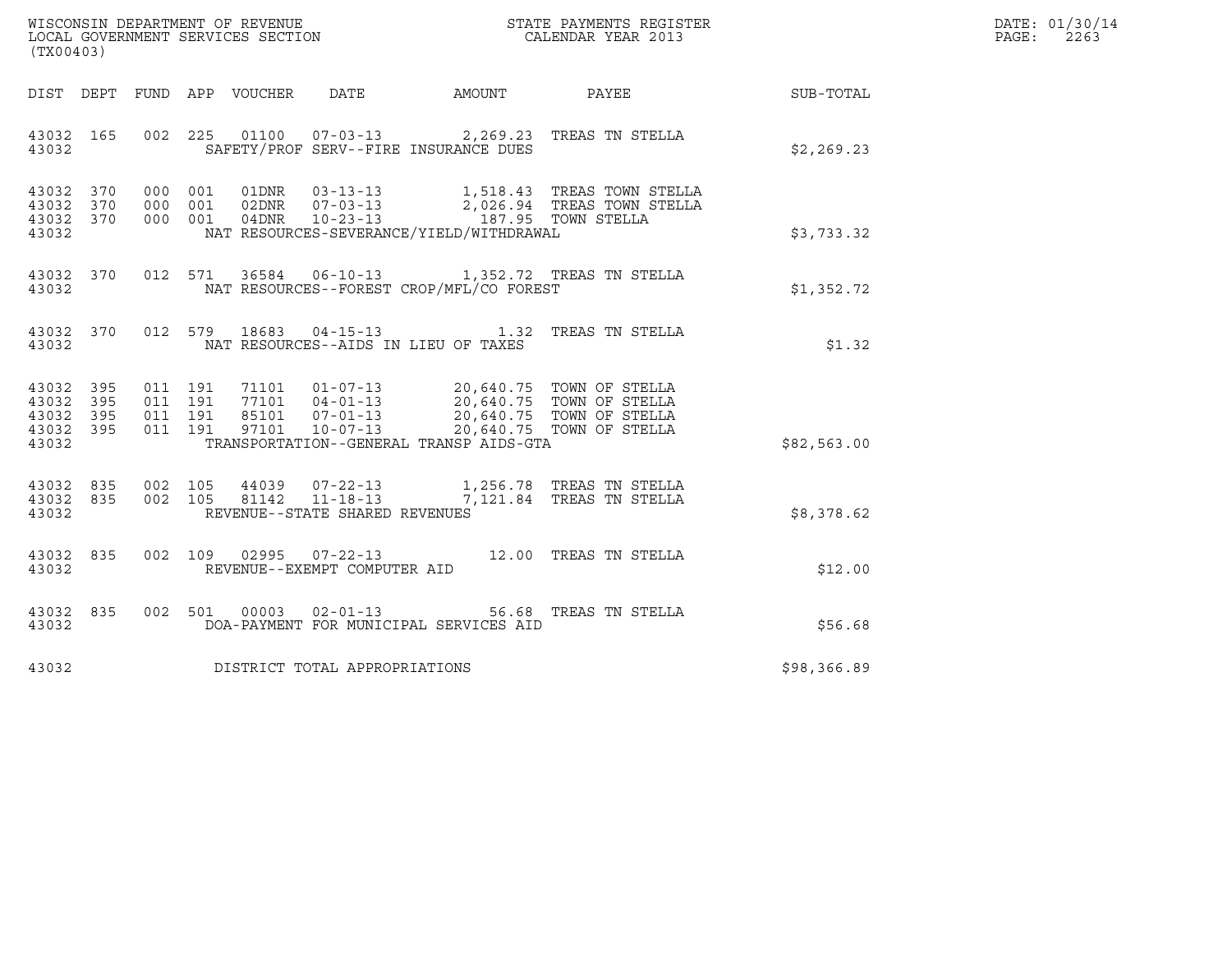| WISCONSIN DEPARTMENT OF REVENUE   | STATE PAYMENTS REGISTER | DATE: 01/30/14 |
|-----------------------------------|-------------------------|----------------|
| LOCAL GOVERNMENT SERVICES SECTION | CALENDAR YEAR 2013      | 2264<br>PAGE:  |

| WISCONSIN DEPARTMENT OF REVENUE<br>LOCAL GOVERNMENT SERVICES SECTION<br>(TWOO100) CALENDAR YEAR 2013<br>(TX00403) |  |  |                                          |                |                                     |                                              |                                                                                                                                                                                                                                                        |               | DATE: 01/30/14<br>2264<br>$\mathtt{PAGE}$ : |
|-------------------------------------------------------------------------------------------------------------------|--|--|------------------------------------------|----------------|-------------------------------------|----------------------------------------------|--------------------------------------------------------------------------------------------------------------------------------------------------------------------------------------------------------------------------------------------------------|---------------|---------------------------------------------|
|                                                                                                                   |  |  |                                          |                |                                     | DIST DEPT FUND APP VOUCHER DATE AMOUNT PAYEE |                                                                                                                                                                                                                                                        | SUB-TOTAL     |                                             |
| 43034 165<br>43034                                                                                                |  |  |                                          |                |                                     | SAFETY/PROF SERV--FIRE INSURANCE DUES        | 002 225 01101 07-03-13 8,689.94 TREAS TN SUGAR CAMP                                                                                                                                                                                                    | \$8,689.94    |                                             |
| 43034 370<br>43034 370<br>43034 370<br>43034                                                                      |  |  | 000 001<br>000 001<br>000 001            |                |                                     | NAT RESOURCES-SEVERANCE/YIELD/WITHDRAWAL     |                                                                                                                                                                                                                                                        | \$64,697.11   |                                             |
| 43034 370<br>43034 370<br>43034                                                                                   |  |  | 002 503<br>002 503                       | 15924<br>15924 |                                     | NAT RESOURCES--AIDS IN LIEU OF TAXES         | 02-06-13 20,558.48 TREAS TN SUGAR CAMP<br>02-06-13 2,941.79 TREAS TN SUGAR CAMP<br>TOWN SHARE 4004.36                                                                                                                                                  | \$23,500.27   |                                             |
| 43034 370<br>43034                                                                                                |  |  |                                          |                |                                     | NAT RESOURCES--FOREST CROP/MFL/CO FOREST     | 012 571 36585 06-10-13 2,088.46 TREAS TN SUGAR CAMP                                                                                                                                                                                                    | \$2,088.46    |                                             |
| 43034 370<br>43034 370<br>43034 370<br>43034 370<br>43034                                                         |  |  | 012 579<br>012 579<br>012 579<br>012 579 |                |                                     | NAT RESOURCES--AIDS IN LIEU OF TAXES         | 18684  04-15-13  8,647.08  TREAS TN SUGAR CAMP<br>18684  04-15-13  105.60  TREAS TN SUGAR CAMP<br>18684  04-15-13  4.52  TREAS TOWN SUGAR CAMP<br>18684  04-15-13  51.04  TREAS TOWN SUGAR CAM<br>TREAS TOWN SUGAR CAMP<br>51.04 TREAS TOWN SUGAR CAMP | \$8,808.24    |                                             |
| 43034 395<br>43034 395<br>43034 395<br>43034 395<br>43034                                                         |  |  | 011 191<br>011 191<br>011 191<br>011 191 |                |                                     | TRANSPORTATION--GENERAL TRANSP AIDS-GTA      | 71102  01-07-13  38,534.69  TOWN OF SUGAR CAMP<br>77102  04-01-13  38,534.69  TOWN OF SUGAR CAMP<br>85102  07-01-13  38,534.69  TOWN OF SUGAR CAMP<br>97102  10-07-13  38,534.70  TOWN OF SUGAR CAMP                                                   | \$154,138.77  |                                             |
| 43034 835<br>43034 835<br>43034                                                                                   |  |  | 002 105<br>002 105                       | 44040<br>81143 | REVENUE--STATE SHARED REVENUES      |                                              | 07-22-13 4,107.96 TREAS TN SUGAR CAMP<br>11-18-13 23,278.45 TREAS TN SUGAR CAMP                                                                                                                                                                        | \$27,386.41   |                                             |
| 43034 835<br>43034                                                                                                |  |  | 002 109                                  | 02996          | REVENUE--EXEMPT COMPUTER AID        |                                              | 07-22-13 57.00 TREAS TN SUGAR CAMP                                                                                                                                                                                                                     | \$57.00       |                                             |
|                                                                                                                   |  |  |                                          |                | 43034 DISTRICT TOTAL APPROPRIATIONS |                                              |                                                                                                                                                                                                                                                        | \$289, 366.20 |                                             |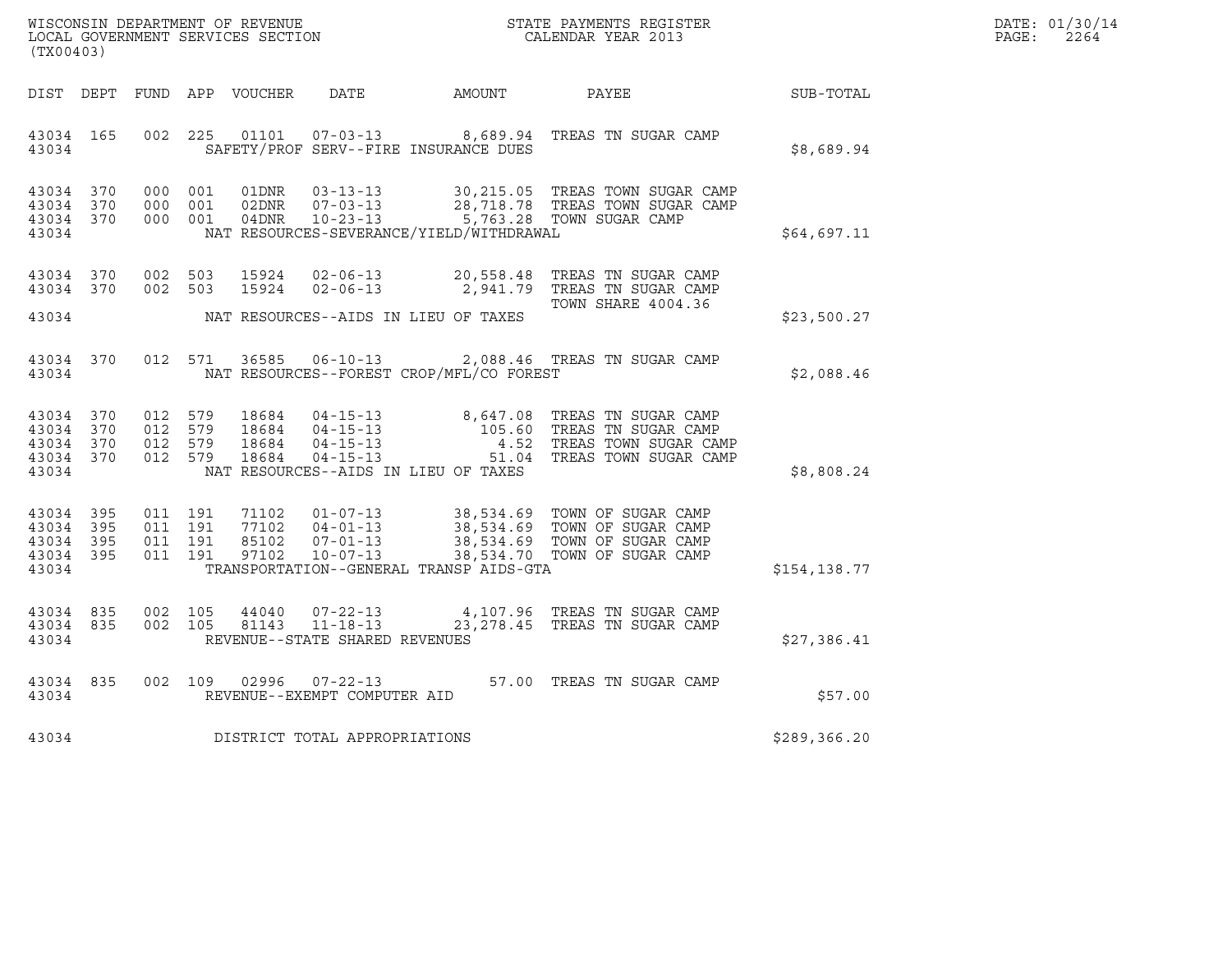| DATE: | 01/30/14 |
|-------|----------|
| PAGE: | 2265     |

| (TX00403)                                 |                          |                                  |            |                                  |                                                                      |                                               |                                                                                                                                                                                                                                                                                                                                              |              | WISCONSIN DEPARTMENT OF REVENUE<br>LOCAL GOVERNMENT SERVICES SECTION FOR THE STATE PAYMENTS REGISTER<br>(TWO0400) PAGE: 2265 |
|-------------------------------------------|--------------------------|----------------------------------|------------|----------------------------------|----------------------------------------------------------------------|-----------------------------------------------|----------------------------------------------------------------------------------------------------------------------------------------------------------------------------------------------------------------------------------------------------------------------------------------------------------------------------------------------|--------------|------------------------------------------------------------------------------------------------------------------------------|
|                                           |                          |                                  |            |                                  |                                                                      |                                               | DIST DEPT FUND APP VOUCHER DATE AMOUNT PAYEE SUB-TOTAL                                                                                                                                                                                                                                                                                       |              |                                                                                                                              |
| 43036                                     |                          |                                  |            |                                  |                                                                      | SAFETY/PROF SERV--FIRE INSURANCE DUES         | 43036 165 002 225 01102 07-03-13 18,073.59 TREAS TN THREE LAKES                                                                                                                                                                                                                                                                              | \$18,073.59  |                                                                                                                              |
|                                           |                          |                                  |            |                                  |                                                                      |                                               | $\begin{array}{cccc} 43036 & 370 & 000 & 001 & 01DNR & 03-13-13 & 814.10 & TREAS TOWN THREE LAKES \\ 43036 & 370 & 000 & 001 & 02DNR & 07-03-13 & 4,499.48 & TREAS TOWN THREE LAKES \end{array}$<br>43036 NAT RESOURCES-SEVERANCE/YIELD/WITHDRAWAL 3036 \$5,313.58                                                                           |              |                                                                                                                              |
|                                           |                          |                                  |            |                                  |                                                                      | 43036 MAT RESOURCES--AIDS IN LIEU OF TAXES    | 43036 370 002 503 15925 02-06-13 4,941.88 TREAS TN THREE LAKES<br>TOWN SHARE 936.92                                                                                                                                                                                                                                                          | \$4,941.88   |                                                                                                                              |
|                                           |                          |                                  |            |                                  |                                                                      |                                               |                                                                                                                                                                                                                                                                                                                                              | \$2,425.66   |                                                                                                                              |
|                                           |                          |                                  |            |                                  |                                                                      | 43036 MAT RESOURCES--BOATING ENFORCEMENT AIDS | $\begin{array}{cccc} 43036 & 370 & 012 & 550 & 00006 & 07-26-13 & 4.33 & \text{TREAS TN THREE LAKES} \\ 43036 & 370 & 012 & 550 & 00547 & 03-26-13 & 8,400.58 & \text{TREAS TN THREE LAKES} \end{array}$                                                                                                                                     | \$8,404.91   |                                                                                                                              |
|                                           |                          |                                  |            |                                  |                                                                      |                                               | 43036 370 012 571 36586 06-10-13 1,135.69 TREAS TN THREE LAKES<br>43036 NAT RESOURCES--FOREST CROP/MFL/CO FOREST                                                                                                                                                                                                                             | \$1,135.69   |                                                                                                                              |
| 43036                                     |                          |                                  |            |                                  |                                                                      | NAT RESOURCES--AIDS IN LIEU OF TAXES          | $\begin{tabular}{cccc} 43036 & 370 & 012 & 579 & 18685 & 04-15-13 & 59.22 \end{tabular} \begin{tabular}{cccc} 43036 & 370 & 012 & 579 & 18685 & 04-15-13 & 59.22 \end{tabular} \begin{tabular}{cccc} 43036 & 370 & 012 & 579 & 18685 & 04-15-13 & 59.32 \end{tabular} \end{tabular} \begin{tabular}{cccc} 43036 & 370 & 012 & 579 & 18685 &$ | \$2,454.82   |                                                                                                                              |
| 43036                                     |                          |                                  |            |                                  |                                                                      | NAT RESOURCES--RECREATION RESOURCE-FED        | 43036 370 012 583 03017 05-07-13 12,786.00 TREAS TN THREE LAKES                                                                                                                                                                                                                                                                              | \$12,786.00  |                                                                                                                              |
| 43036 370<br>43036                        |                          |                                  | 012 584    | 00095                            | $09 - 03 - 13$                                                       | NAT RESOURCES--PMT IN LIEU OF TAXES           | 9,990.08 TREAS TN THREE LAKES                                                                                                                                                                                                                                                                                                                | \$9,990.08   |                                                                                                                              |
| 43036 370<br>43036                        |                          |                                  | 074 670    | 40858                            | $05 - 20 - 13$<br>NAT RESOURCES--RU RECYCLING GRANT                  |                                               | 8,068.37 TREAS TN THREE LAKES                                                                                                                                                                                                                                                                                                                | \$8,068.37   |                                                                                                                              |
| 43036<br>43036<br>43036<br>43036<br>43036 | 395<br>395<br>395<br>395 | 011 191<br>011<br>011<br>011 191 | 191<br>191 | 71103<br>77103<br>85103<br>97103 | $01 - 07 - 13$<br>$04 - 01 - 13$<br>$07 - 01 - 13$<br>$10 - 07 - 13$ | TRANSPORTATION--GENERAL TRANSP AIDS-GTA       | 67,654.02 TOWN OF THREE LAKES<br>67,654.02 TOWN OF THREE LAKES<br>67,654.02 TOWN OF THREE LAKES<br>67,654.05 TOWN OF THREE LAKES                                                                                                                                                                                                             | \$270,616.11 |                                                                                                                              |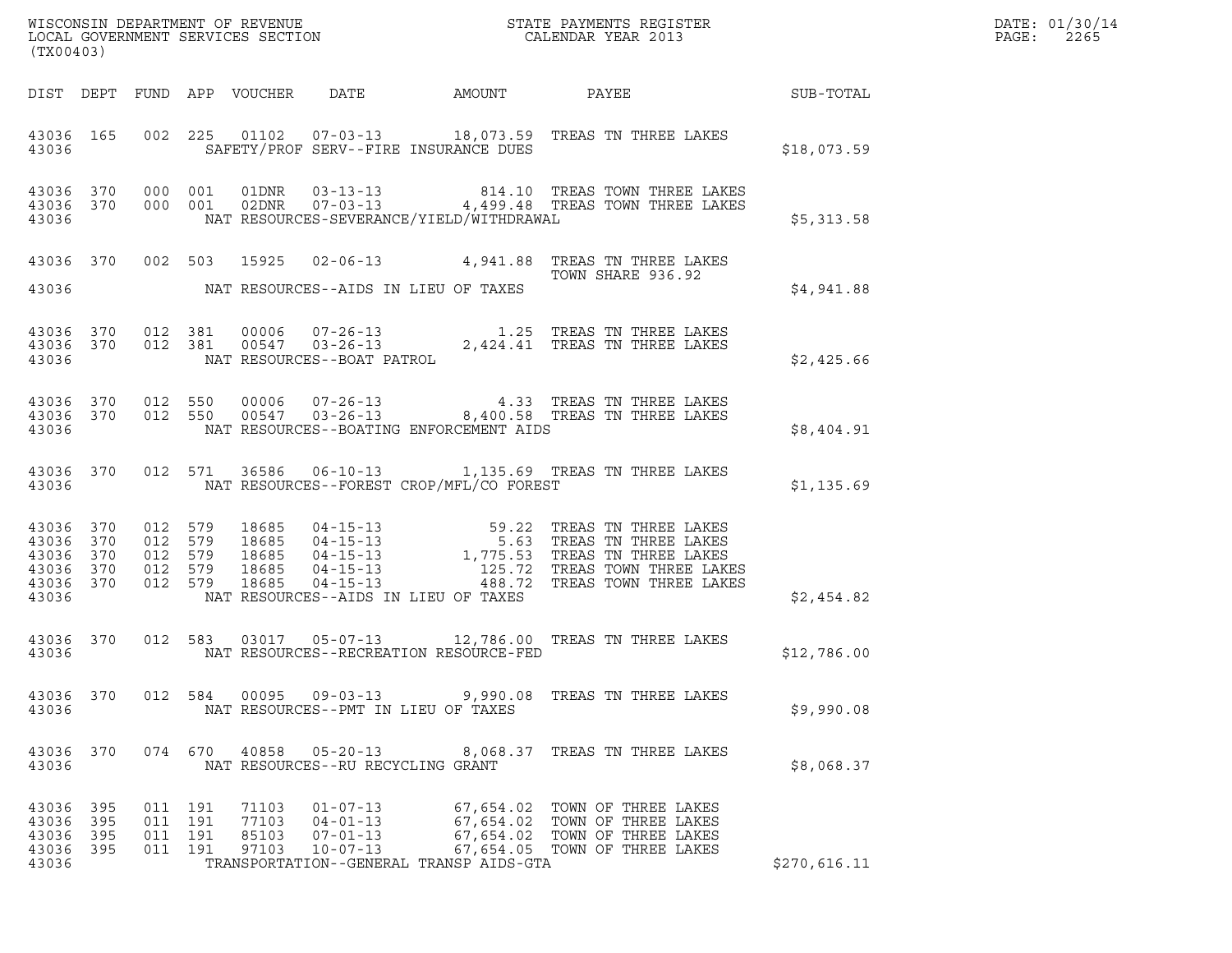| (TX00403)               |            |            |            | WISCONSIN DEPARTMENT OF REVENUE<br>LOCAL GOVERNMENT SERVICES SECTION |                                                              |                       | STATE PAYMENTS REGISTER<br>CALENDAR YEAR 2013 | DATE: 01/30/14<br>2266<br>PAGE: |  |
|-------------------------|------------|------------|------------|----------------------------------------------------------------------|--------------------------------------------------------------|-----------------------|-----------------------------------------------|---------------------------------|--|
| DIST                    | DEPT       | FUND       | APP        | <b>VOUCHER</b>                                                       | DATE                                                         | AMOUNT                | PAYEE                                         | SUB-TOTAL                       |  |
| 43036<br>43036          | 455        | 002        | 231        | 00581                                                                | $02 - 15 - 13$<br>JUSTICE--LAW ENFORCEMENT TRAINING          | 960.00                | TREAS TN THREE LAKES                          | \$960.00                        |  |
| 43036<br>43036<br>43036 | 835<br>835 | 002<br>002 | 105<br>105 | 44041<br>81144                                                       | 07-22-13<br>$11 - 18 - 13$<br>REVENUE--STATE SHARED REVENUES | 5,916.05<br>33,620.60 | TREAS TN THREE LAKES<br>TREAS TN THREE LAKES  | \$39,536.65                     |  |
| 43036<br>43036          | 835        | 002        | 109        | 02997                                                                | $07 - 22 - 13$<br>REVENUE--EXEMPT COMPUTER AID               | 249.00                | TREAS TN THREE LAKES                          | \$249.00                        |  |
| 43036                   |            |            |            |                                                                      | DISTRICT TOTAL APPROPRIATIONS                                |                       |                                               | \$384,956.34                    |  |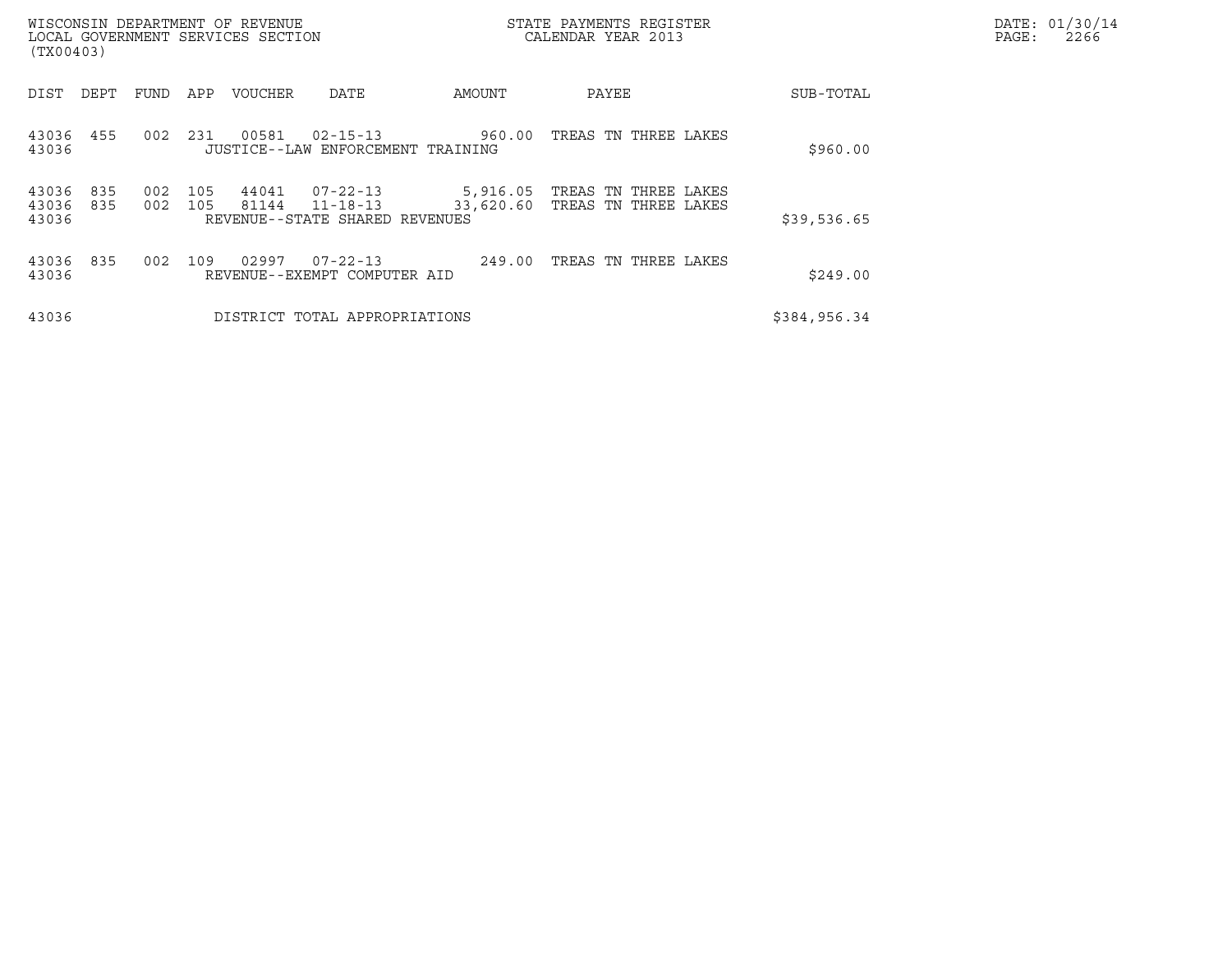| DATE: | 01/30/14 |
|-------|----------|
| PAGE: | 2267     |

| (TX00403)                                         |            |                                          |         |                |                                                  |                                          | $\tt WISCONSIM DEPARTMENT OF REVENUE$ $\tt WISCONSIM EN THE BAYMENTS REGISTERLOCAL GOVERNMENT SERVICES SECTION CALENDAR YEAR 2013$                                                           |              | DATE: 01/30/14<br>$\mathtt{PAGE:}$<br>2267 |
|---------------------------------------------------|------------|------------------------------------------|---------|----------------|--------------------------------------------------|------------------------------------------|----------------------------------------------------------------------------------------------------------------------------------------------------------------------------------------------|--------------|--------------------------------------------|
|                                                   |            |                                          |         |                | DIST DEPT FUND APP VOUCHER DATE                  | AMOUNT                                   | PAYEE                                                                                                                                                                                        | SUB-TOTAL    |                                            |
| 43038 165<br>43038                                |            |                                          |         |                |                                                  | SAFETY/PROF SERV--FIRE INSURANCE DUES    | 002 225 01103 07-03-13 3,886.06 TREAS TN WOODBORO                                                                                                                                            | \$3,886.06   |                                            |
| 43038 370<br>43038 370<br>43038                   |            | 000 001                                  | 000 001 | 01DNR<br>02DNR |                                                  | NAT RESOURCES-SEVERANCE/YIELD/WITHDRAWAL | 03-13-13 4,254.89 TREAS TOWN WOODBORO<br>07-03-13 1,128.60 TREAS TOWN WOODBORO                                                                                                               | \$5,383.49   |                                            |
| 43038 370<br>43038 370                            |            | 002 503                                  |         | 16296          |                                                  |                                          | 002 503 16296 03-06-13 98,767.96 TREAS TN WOODBORO<br>03-06-13 3,133.96 TREAS TN WOODBORO                                                                                                    |              |                                            |
| 43038                                             |            |                                          |         |                |                                                  | NAT RESOURCES--AIDS IN LIEU OF TAXES     | <b>TOWN SHARE 7824.21</b>                                                                                                                                                                    | \$101,901.92 |                                            |
| 43038 370<br>43038 370<br>43038                   |            |                                          |         |                |                                                  | NAT RESOURCES--FOREST CROP/MFL/CO FOREST | 012 571 36587 06-10-13 2,352.15 TREAS TN WOODBORO<br>012 571 36587 06-10-13 504.53 TREAS TN WOODBORO                                                                                         | \$2,856.68   |                                            |
| 43038 370<br>43038                                |            | 012 579                                  |         |                |                                                  | NAT RESOURCES--AIDS IN LIEU OF TAXES     | 18686  04-15-13  4.51  TREAS TN WOODBORO                                                                                                                                                     | \$4.51       |                                            |
| 43038<br>43038<br>43038 395<br>43038 395<br>43038 | 395<br>395 | 011 191<br>011 191<br>011 191<br>011 191 |         |                |                                                  | TRANSPORTATION--GENERAL TRANSP AIDS-GTA  | 71104  01-07-13  25,451.63  TOWN OF WOODBORO<br>77104  04-01-13  25,451.63  TOWN OF WOODBORO<br>85104  07-01-13  25,451.63  TOWN OF WOODBORO<br>97104  10-07-13  25,451.64  TOWN OF WOODBORO | \$101,806.53 |                                            |
| 43038 835<br>43038 835<br>43038                   |            | 002 105<br>002 105                       |         | 44042<br>81145 | $11 - 18 - 13$<br>REVENUE--STATE SHARED REVENUES |                                          | 07-22-13 1,645.14 TREAS TN WOODBORO<br>9,371.61 TREAS TN WOODBORO                                                                                                                            | \$11,016.75  |                                            |
| 43038 835<br>43038                                |            |                                          |         |                | REVENUE--EXEMPT COMPUTER AID                     |                                          | 002 109 02998 07-22-13 1.00 TREAS TN WOODBORO                                                                                                                                                | \$1.00       |                                            |
| 43038                                             |            |                                          |         |                | DISTRICT TOTAL APPROPRIATIONS                    |                                          |                                                                                                                                                                                              | \$226,856.94 |                                            |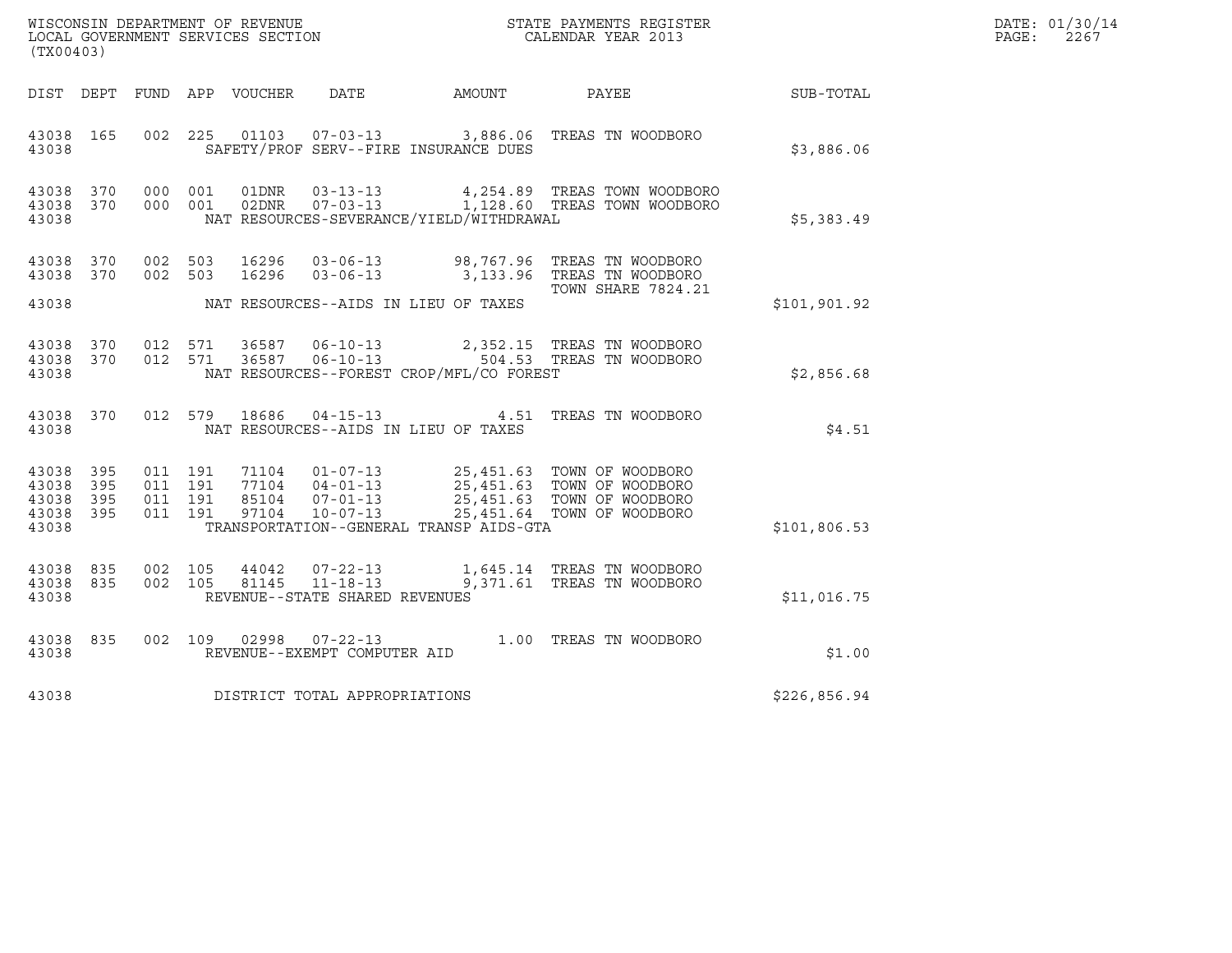| (TX00403)                                 |                          |         |         |                                 |                                                                  |                                          |                                                                                                                                                                                                                                                                                                                          | DATE: 01/30/14<br>PAGE:<br>2268 |  |
|-------------------------------------------|--------------------------|---------|---------|---------------------------------|------------------------------------------------------------------|------------------------------------------|--------------------------------------------------------------------------------------------------------------------------------------------------------------------------------------------------------------------------------------------------------------------------------------------------------------------------|---------------------------------|--|
|                                           |                          |         |         | DIST DEPT FUND APP VOUCHER DATE |                                                                  | AMOUNT PAYEE                             |                                                                                                                                                                                                                                                                                                                          | <b>SUB-TOTAL</b>                |  |
| 43040                                     |                          |         |         |                                 |                                                                  | SAFETY/PROF SERV--FIRE INSURANCE DUES    | 43040 165 002 225 01104 07-03-13 9,271.99 TREAS TN WOODRUFF                                                                                                                                                                                                                                                              | \$9,271.99                      |  |
| 43040                                     |                          |         |         |                                 |                                                                  | NAT RESOURCES--AIDS IN LIEU OF TAXES     | 43040 370 002 503 15926 02-06-13 6,647.85 TREAS TN WOODRUFF<br>TOWN SHARE 2374.21                                                                                                                                                                                                                                        | \$6,647.85                      |  |
| 43040                                     |                          |         |         |                                 |                                                                  | NAT RESOURCES--FOREST CROP/MFL/CO FOREST | 43040 370 012 571 36588 06-10-13 68.04 TREAS TN WOODRUFF                                                                                                                                                                                                                                                                 | \$68.04                         |  |
| 43040<br>43040<br>43040                   |                          |         |         |                                 |                                                                  | NAT RESOURCES--AIDS IN LIEU OF TAXES     | 370 012 579 18687 04-15-13 90.87 TREAS TN WOODRUFF<br>370 012 579 18687 04-15-13 11,649.22 TREAS TN WOODRUFF                                                                                                                                                                                                             | \$11,740.09                     |  |
| 43040<br>43040<br>43040<br>43040<br>43040 | 395<br>395<br>395<br>395 | 011 191 | 011 191 |                                 |                                                                  | TRANSPORTATION--GENERAL TRANSP AIDS-GTA  | $\begin{array}{cccccc} 011 & 191 & 71105 & 01-07-13 & 36,365.07 & \text{TOWN OF WOODRUFF} \\ 011 & 191 & 77105 & 04-01-13 & 36,365.07 & \text{TOWN OF WOODRUFF} \\ 011 & 191 & 85105 & 07-01-13 & 36,365.07 & \text{TOWN OF WOODRUFF} \\ 011 & 191 & 97105 & 10-07-13 & 36,365.10 & \text{TOWN OF WOODRUFF} \end{array}$ | \$145,460.31                    |  |
| 43040 395<br>43040                        |                          |         |         |                                 |                                                                  | TRANSPORTATION--LRIP/TRIP/MSIP GRANTS    | 011 278 63947 02-01-13 25,971.84 TREAS TN WOODRUFF                                                                                                                                                                                                                                                                       | \$25,971.84                     |  |
| 43040<br>43040<br>43040                   | 455<br>455               |         |         |                                 | JUSTICE--LAW ENFORCEMENT TRAINING                                |                                          | 002 231 00114 01-17-13 160.00 TREAS TN WOODRUFF<br>002 231 00664 02-19-13 1,120.00 TREAS TN WOODRUFF                                                                                                                                                                                                                     | \$1,280.00                      |  |
| 43040<br>43040                            | 835                      |         | 002 105 |                                 | REVENUE--STATE SHARED REVENUES                                   |                                          | 43040 835 002 105 44043 07-22-13 3,982.38 TREAS TN WOODRUFF<br>81146  11-18-13  31,944.75  TREAS TN WOODRUFF                                                                                                                                                                                                             | \$35,927.13                     |  |
| 43040                                     |                          |         |         |                                 | 43040 835 002 109 02999 07-22-13<br>REVENUE--EXEMPT COMPUTER AID |                                          | 4,023.00 TREAS TN WOODRUFF                                                                                                                                                                                                                                                                                               | \$4,023.00                      |  |
| 43040 835<br>43040                        |                          |         |         |                                 |                                                                  | DOA-PAYMENT FOR MUNICIPAL SERVICES AID   | 002 501 00003 02-01-13 10,306.88 TREAS TN WOODRUFF                                                                                                                                                                                                                                                                       | \$10,306.88                     |  |
| 43040                                     |                          |         |         |                                 | DISTRICT TOTAL APPROPRIATIONS                                    |                                          |                                                                                                                                                                                                                                                                                                                          | \$250,697.13                    |  |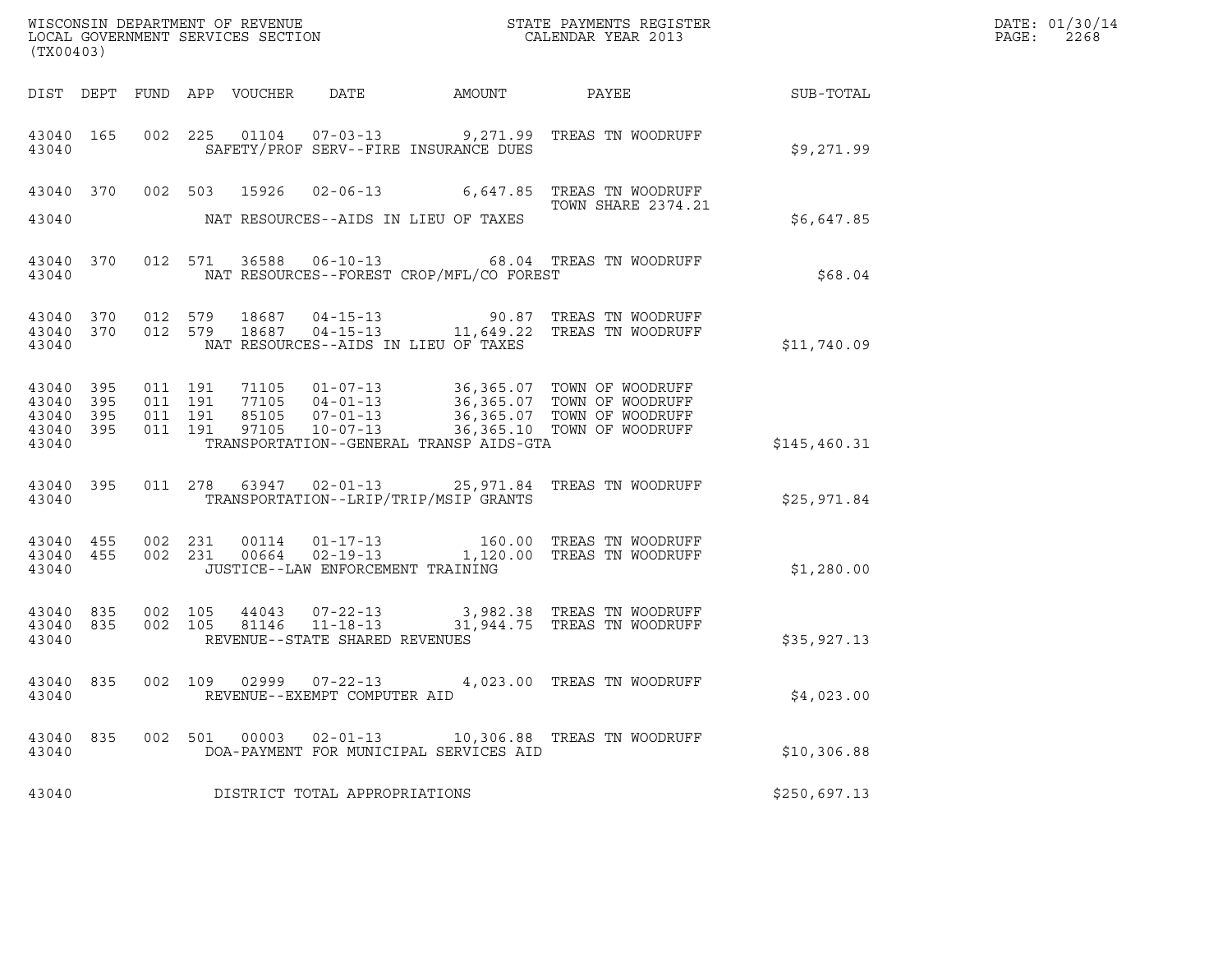| (TX00403)                                                              |                    |         |                                                                |                         |                                                                                  |                                           |                                                                                                                                                                                                                                        |              | DATE: 01/30/14<br>PAGE:<br>2269 |
|------------------------------------------------------------------------|--------------------|---------|----------------------------------------------------------------|-------------------------|----------------------------------------------------------------------------------|-------------------------------------------|----------------------------------------------------------------------------------------------------------------------------------------------------------------------------------------------------------------------------------------|--------------|---------------------------------|
|                                                                        |                    |         |                                                                |                         |                                                                                  | DIST DEPT FUND APP VOUCHER DATE AMOUNT    | PAYEE SUB-TOTAL                                                                                                                                                                                                                        |              |                                 |
| 43276                                                                  | 43276 165          |         |                                                                |                         |                                                                                  | SAFETY/PROF SERV--FIRE INSURANCE DUES     | 002 225 01105 07-03-13 21,099.36 TREAS CITY RHINELANDER                                                                                                                                                                                | \$21,099.36  |                                 |
|                                                                        |                    |         |                                                                |                         |                                                                                  |                                           | 43276 370 002 503 15927 02-06-13 22,693.83 TREAS CITY RHINELANDER<br>TOWN SHARE 10227.68                                                                                                                                               |              |                                 |
| 43276                                                                  |                    |         |                                                                |                         |                                                                                  | NAT RESOURCES--AIDS IN LIEU OF TAXES      |                                                                                                                                                                                                                                        | \$22,693.83  |                                 |
|                                                                        | 43276 370<br>43276 |         |                                                                |                         |                                                                                  | NAT RESOURCES--AIDS IN LIEU OF TAXES      | 012 579 18688 04-15-13 1.41 TREAS CITY RHINELANDER                                                                                                                                                                                     | \$1.41       |                                 |
|                                                                        | 43276 370          |         |                                                                |                         |                                                                                  | 43276 NAT RESOURCES--PMT IN LIEU OF TAXES | 012 584 00094 09-03-13 39.53 TREAS CITY RHINELANDER                                                                                                                                                                                    | \$39.53      |                                 |
|                                                                        | 43276 370          |         |                                                                |                         |                                                                                  | 43276 NAT RESOURCES--RU RECYCLING GRANT   | 074 670 40859 05-20-13 22,648.78 TREAS CITY RHINELANDER                                                                                                                                                                                | \$22,648.78  |                                 |
| 43276 395<br>43276 395<br>43276 395<br>43276 395<br>43276 395<br>43276 | 43276 395          |         | 011 177<br>011 177<br>011 177<br>011 177<br>011 177<br>011 177 |                         | TRANSPORTATION--TRANSIT AID                                                      |                                           | 00040 12-30-13 28,531.00 CITY OF RHINELANDER<br>79671 07-05-13 47,551.00 TREAS CITY RHINELANDER<br>80040 06-14-13 47,551.00 CITY OF RHINELANDER<br>81528 07-19-13 47,551.00 TREAS CITY RHINELANDER<br>88040 07-08-13 47,551.00 CITY OF | \$266,286.00 |                                 |
|                                                                        |                    |         |                                                                |                         |                                                                                  |                                           |                                                                                                                                                                                                                                        |              |                                 |
| 43276 395<br>43276 395<br>43276 395<br>43276 395<br>43276              |                    | 011 182 | 011 182<br>011 182<br>011 182                                  |                         |                                                                                  | TRANSPORTATION--TRANSIT AIDS-FEDERAL      | 4746 02-12-13 26,564.07 TREAS CITY RHINELANDER<br>65546 02-19-13 38,437.00 TREAS CITY RHINELANDER<br>84938 08-21-13 98,715.00 TREAS CITY RHINELANDER<br>91605 10-23-13 47,001.00 TREAS CITY RHINELANDER                                | \$210,717.07 |                                 |
| 43276 395<br>43276 395<br>43276 395<br>43276 395<br>43276 395<br>43276 |                    |         | 011 191<br>011 191<br>011 191<br>011 191<br>011 191            | 77106<br>85106<br>97106 | 71106 01-07-13<br>$04 - 01 - 13$<br>80946 07-16-13<br>07-01-13<br>$10 - 07 - 13$ | TRANSPORTATION--GENERAL TRANSP AIDS-GTA   | 126,700.73 CITY OF RHINELANDER<br>126,700.73 CITY OF RHINELANDER<br>126,700.73   TREAS CITY RHINELANDER<br>126,700.73 CITY OF RHINELANDER<br>126,700.74 CITY OF RHINELANDER                                                            | \$633,503.66 |                                 |
| 43276 435                                                              |                    |         |                                                                |                         |                                                                                  |                                           |                                                                                                                                                                                                                                        |              |                                 |
| 43276                                                                  |                    |         |                                                                |                         | 005 162 01HSD 09-03-13                                                           | HS--AMBULANCE FUNDING ASSISTANCE GRANTS   | 5,687.26 CITY RHINELANDER                                                                                                                                                                                                              | \$5,687.26   |                                 |
| 43276 455<br>43276                                                     |                    |         |                                                                |                         | 002 231 00512 02-13-13<br>JUSTICE--LAW ENFORCEMENT TRAINING                      |                                           | 2,400.00 TREAS CITY RHINELANDER                                                                                                                                                                                                        | \$2,400.00   |                                 |
|                                                                        |                    |         |                                                                |                         |                                                                                  |                                           | 43276 835 002 105 44044 07-22-13 388,759.37 TREAS CITY RHINELANDER                                                                                                                                                                     |              |                                 |